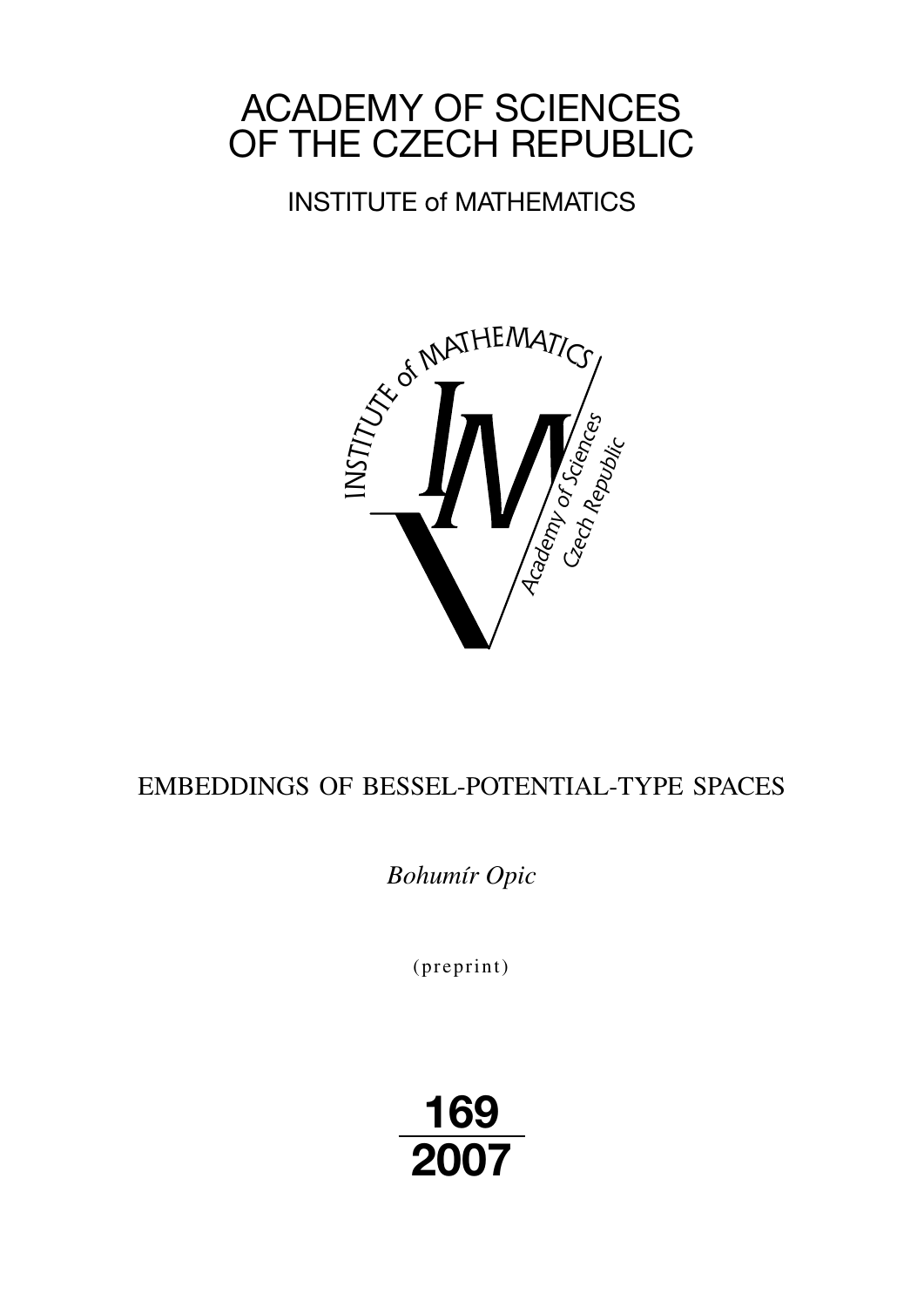#### EMBEDDINGS OF BESSEL-POTENTIAL-TYPE SPACES

#### BOHUMÍR OPIC

Abstract. We survey, comment and complement our results on embeddings of Bessel potential spaces modelled upon Lorentz-Karamata spaces. Target spaces in our embeddings are either Lorentz-Karamata spaces or generalized Hölder spaces. In particular, we characterize sharp embeddings of spaces in question and we prove the non-compactness of such embeddings. As consequences of our results, we get both growth envelopes and continuous envelopes of Bessel potential spaces modelled upon Lorentz-Karamata ones. We also show how to modify parameters of target spaces to arrive to compact embeddings. Finally, we establish necessary and sufficient conditions both for continuous and compact embeddings. As a result, we can see that the modification mentioned above is optimal.

#### 1. INTRODUCTION

Classical Bessel potential spaces  $H^{\sigma,p}(\mathbb{R}^n) = H^{\sigma}L^p(\mathbb{R}^n)$ , introduced in [3] and [9], have played a significant role in mathematical analysis and in applications for many years (cf. [46], [49], [1], etc.). These spaces are modelled upon the scale of Lebesgue spaces  $L^p(\mathbb{R}^n)$  and they coincide with the Sobolev spaces  $W^{k,p}(\mathbb{R}^n) = W^k L^p(\mathbb{R}^n)$  when  $\sigma = k \in \mathbb{N}$  and  $p \in (1, +\infty)$ . However, it has gradually become clear that to handle some situations (especially limiting ones) a more refined tuning is desirable. For this purpose, one needs to replace the Lebesgue scale of spaces by a scale of spaces which can be more finely tuned. For example, to obtain estimates of degenerate elliptic differential operators with coefficients having singular behaviour, Edmunds and Triebel (cf. [22], [23]) replaced the  $L^p$  spaces by the spaces  $L^p(\log L)^q$  of Zygmund type. The same replacement enables to obtain interesting results concerning smoothness properties of orientation–preserving maps (see [37] for references and an account of work in this direction).

In a series of recent papers [15]-[18] a systematic research of embeddings of Bessel potential spaces with order of smoothness  $\sigma > 1$  modelled upon generalized Lorentz-Zygmund (GLZ) spaces was carried out. The authors of those papers established embeddings of such spaces either into GLZ-spaces or into Hölder-type spaces  $C^{0,\lambda(\cdot)}(\overline{\Omega})$  and showed that their results are sharp (within the given scale of target spaces) and fail to be compact. They also clarified the role of the logarithmic terms involved in the quasi-norms of the spaces mentioned. This role proved to be important especially in limiting cases. In particular, they obtained refinements of the Sobolev embedding theorems, Trudinger's limiting embedding as well as embeddings of Sobolev spaces into  $\lambda(\cdot)$ -Hölder continuous functions including the result of Brézis and Wainger about almost Lipschitz continuity of elements of the (fractional) Sobolev space  $H^{1+n/p,p}(\mathbb{R}^n)$ (cf. [8]). For a survey of these results we refer to [42].

Although GLZ-spaces form an important scale of spaces containing, for example, Zygmund classes  $L^p(\log L)^\alpha$ , Orlicz spaces of multiple exponential type, Lorentz spaces  $L^{p,q}$ , Lebesgue

<sup>2000</sup> Mathematics Subject Classification. 26A12, 46E30, 46E35, 26A15, 26A16, 47B38, 26D10, 26D15.

Key words and phrases. Slowly varying functions, Lorentz-Karamata spaces, rearrangement-invariant Banach function spaces, Bessel potentials, (fractional) Sobolev-type spaces, Hölder-type spaces, embedding theorems.

The work was supported by grant no. 201/01/0333 and by the Institutional Research Plan no. AV0Z10190503 of the Academy of Sciences of the Czech Republic (AS CR).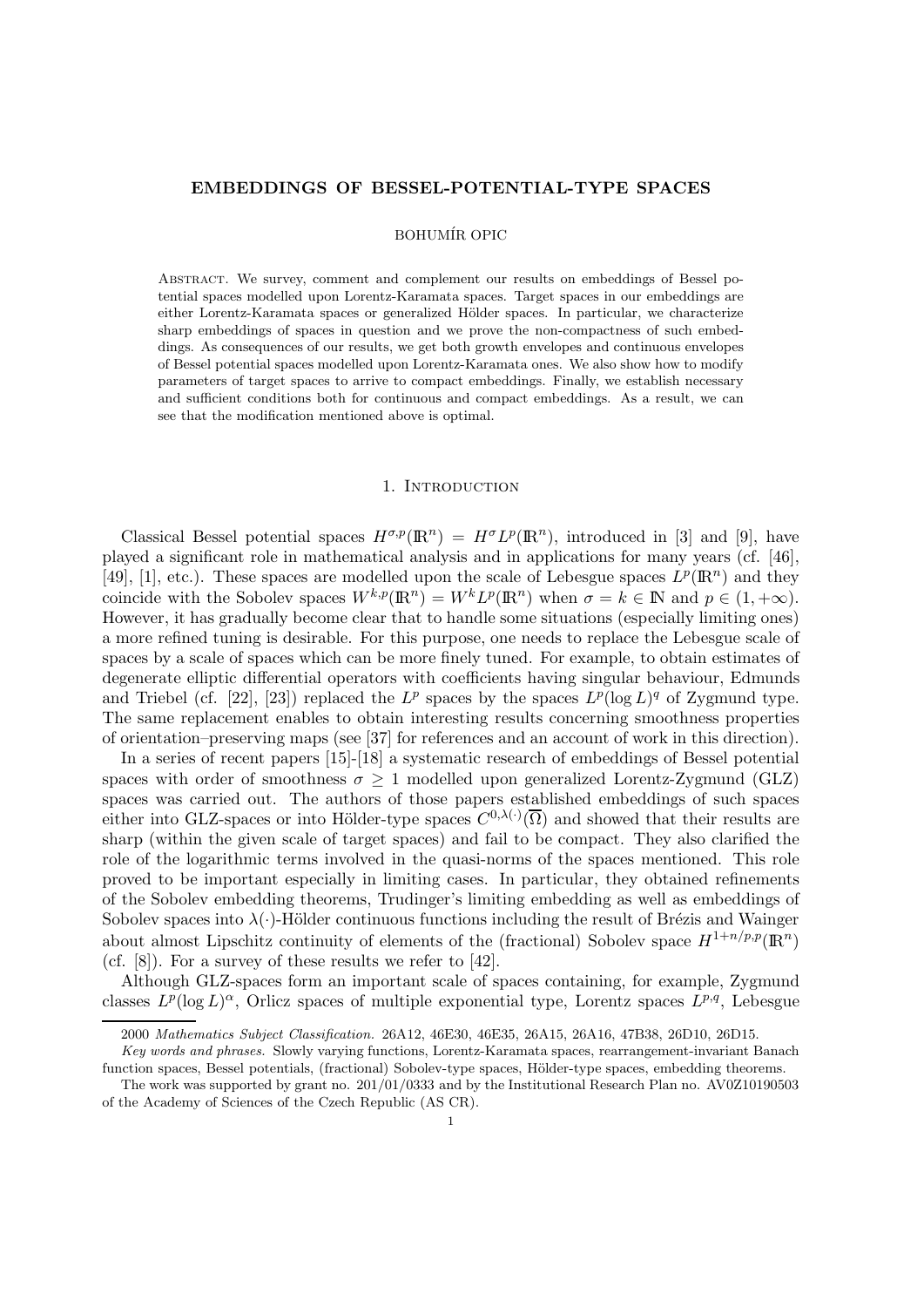spaces  $L^p$ , etc., GLZ-spaces are a particular case of more general spaces, namely the Lorentz-Karamata (LK) spaces.

The embeddings mentioned above were extended in [40]-[41] to the case when Bessel potential spaces are modelled upon LK-spaces. Since Neves considered more general targets (besides LK-spaces and Hölder-type spaces also generalized Hölder spaces), in several cases he obtained improvements of embeddings from [15]-[18]. The sharpness and the non-compactness of these embeddings were proved in [26] and [27]. (An account of the principal embedding results involving Bessel potential spaces modelled upon LK-spaces is also given in [14].) We should mention that in [26] and [27] we followed [31] and used a more general definition of LK-spaces; in contrast to  $[40]$ - $[41]$ ,  $[21]$  and  $[14]$ , we did not require a symmetry (with respect to the point 1) of slowly varying functions given on  $(0, +\infty)$ .

In [26], where target spaces of our embeddings are LK-spaces, main ingredients of proofs of embeddings are the O'Neil inequality for convolutions and convenient Hardy-type inequalities. The sharpness and non-compactness of embeddings in question are proved by means of suitable sequences of test functions. The methods is based on results and techniques of [16] and [18].

Note that in [27] one of main steps in the proof of continuous embeddings of Bessel potential spaces with order of smoothness  $\sigma > 1$  into generalized Hölder spaces consists in the application of Stein's inequality (cf.  $[6, \text{ Exercise 12(b)}, \text{p. 430}]$  or  $[13]$ ). This inequality states that a function u, such that the norm of its distributional gradient  $|\nabla u|$  belongs locally to the Lorentz space  $L^{n,1}(\mathbb{R}^n)$ , can be redefined on a set of measure zero so that the modulus of smoothness  $\omega(u, \cdot)$  of u satisfies the inequality

(1.1) 
$$
\omega(u,t) \precsim \int_0^{t^n} s^{\frac{1}{n}-1} |\nabla u|^*(s) ds \text{ for all } t \in (0,1)
$$

(here  $|\nabla u|^*$  denotes the non-increasing rearrangement of  $|\nabla u|$ ). As in [26], appropriate sequences of test functions are used to prove the sharpness and non-compactness of embeddings in question. The approach is based on results and techniques of [18].

In [19] and [20] the authors analysed the situation when the order of smoothness is less than one. In such a case one cannot use the method in which inequality  $(1.1)$  and a lifting argument (based on [17, Lemma 4.1] or [27, Lemma 4.5], which extend the Calderón result [9, Theorem 7]) are applied to reduce the superlimiting case to the sublimiting one, and a new approach was used. The authors of those papers established embeddings of such spaces into Hölder-type spaces  $C^{0,\lambda(\cdot)}(\overline{\Omega})$  and showed that their results concerning nonlimiting cases are sharp (within the given scale of target spaces) and fail to be compact. Results of [20] were extended in [29], where Bessel potential spaces were modelled upon LK-spaces.

In [19] also another question is treated. Namely, it is shown how to get compact embeddings of Bessel-potential-type spaces into Lorentz-type spaces from sharp continuous ones in sublimiting and limiting cases. While in the situation of classical Sobolev embeddings this can be achieved by restricting the parameter on the power-type level, in our general situation the same effect is caused by an appropriate modification of slowly varying function involved in the target space.

In [30] we established necessary and sufficient conditions for embeddings of Bessel potential spaces  $H^{\sigma} X(\mathbb{R}^n)$  with order of smoothness less than one, modelled upon rearrangement invariant Banach function spaces  $X(\mathbb{R}^n)$ , into generalized Hölder spaces  $\Lambda_{\infty,r}^{\lambda(\cdot)}(\overline{\Omega}), 0 < r \leq +\infty$ . (We refer to Section 2 for precise definitions. Note also that the space  $\Lambda_{\infty,\infty}^{\lambda(\cdot)}(\overline{\Omega})$  coincides with the space  $C^{0,\lambda(\cdot)}(\overline{\Omega})$  mentioned above.) For this purpose, we derived a convenient replacement of (1.1). Namely, if  $\sigma \in (0,1)$ ,  $X = X(\mathbb{R}^n)$  is a rearrangement invariant Banach function space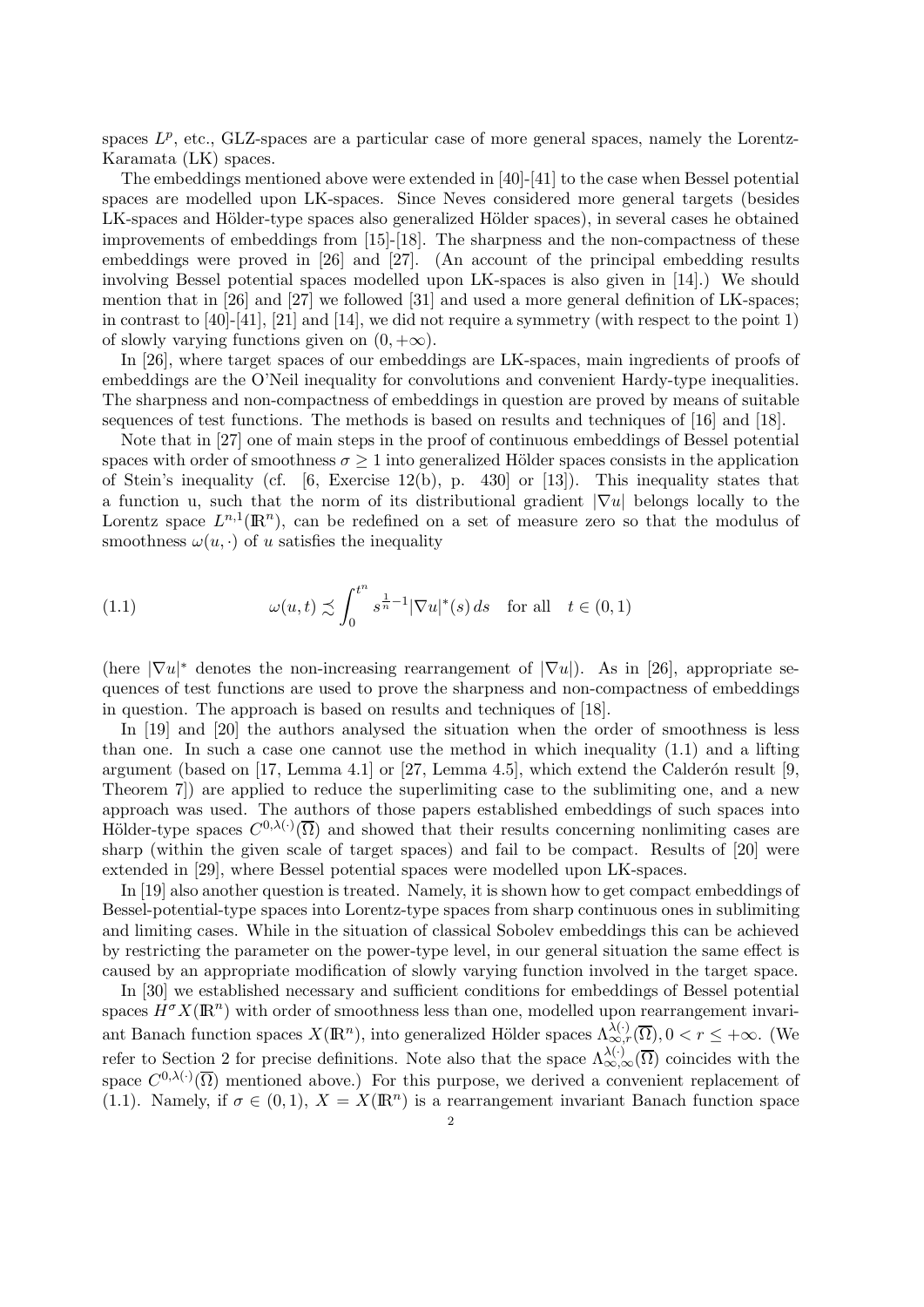and the Bessel potential kernel  $g_{\sigma}$  belongs to the associate space of X, then we proved that

(1.2) 
$$
\omega(f * g_{\sigma}, t) \precsim \int_0^{t^n} s^{\frac{\sigma}{n}-1} f^*(s) ds \text{ for all } t \in (0,1) \text{ and every } f \in X,
$$

where  $f^*$  denotes the non-increasing rearrangement of f. Moreover, estimate  $(1.2)$  is sharp in the sense that

(1.3) 
$$
\omega(\overline{f} * g_{\sigma}, t) \gtrsim \int_0^{t^n} s^{\frac{\sigma}{n} - 1} f^*(s) ds \text{ for all } t \in (0, 1) \text{ and every } f \in X,
$$

where

$$
\overline{f}(x) = f^*(\beta_n |x|^n) \chi_{\{y \in \mathbb{R}^n : y_1 > 0\} \cap B(0,1)}(x), \qquad x = (x_1, \dots, x_n) \in \mathbb{R}^n,
$$

and  $\beta_n$  is the volume of the unit ball in  $\mathbb{R}^n$ . Inequalities (1.2) and (1.3) enabled us to show that the continuous embedding of the Bessel potential space  $H^{\sigma}X(\mathbb{R}^n)$  into the generalized Hölder space  $\Lambda_{\infty,r}^{\mu(\cdot)}(\overline{\mathbb{R}^n})$  is equivalent to the condition that

(1.4) 
$$
g_{\sigma}
$$
 belongs to the associate space of X

and to the boundedness of the Hardy-type operator

(1.5) 
$$
H : \overline{X} \longrightarrow L_r((0,1);t^{-1/r}(\mu(t))^{-1}),
$$

where the operator  $H$  is defined by

(1.6) 
$$
(Hf)(t) := \int_0^{t^n} s^{\frac{\sigma}{n} - 1} f^*(s) ds,
$$

 $\overline{X}$  denotes the representation space of X and  $L_r((0,1);t^{-1/r}(\mu(t))^{-1})$  is the weighted Lebesgue space over the interval  $(0, 1)$ .

Furthermore, we characterized compact subsets of generalized Hölder spaces  $\Lambda_{\infty,r}^{\mu(\cdot)}(\overline{\Omega}), 0 <$  $r < +\infty$ , with a bounded domain  $\Omega$  in  $\mathbb{R}^n$  and then we derived necessary and sufficient conditions for compact embeddings of Bessel potential spaces  $H^{\sigma}X(\mathbb{R}^n)$  into generalized Hölder spaces  $\Lambda_{\infty,r}^{\mu(\cdot)}(\overline{\Omega}), 0 < r < +\infty$ . To this end, we made use of local versions of inequalities (1.2) and (1.3) to show that the compactness of the embedding in question is equivalent to (1.4) and to the compactness of the Hardy-type operator (1.5). (Note that if  $r = +\infty$ , then our conditions are sufficient; under some additional assumptions, they are also necessary.)

Finally, we applied our results to the case when  $X(\mathbb{R}^n)$  is the Lorentz-Karamata space  $L_{p,q;b}(\mathbb{R}^n)$ . Applications cover both the superlimiting case when  $p > n/\sigma$  and the limiting case when  $p = n/\sigma$ . Our results extend and improve those of [19], [20] and [29]. For instance, taking the slowly varying function (involved in the definition of the Lorentz-Karamata space) of logarithmic type and using Example 5.7(i) (with  $\sigma = k \in \mathbb{N}, k < n$ , and  $\beta = 0$ ) and Remark 5.8 (ii) below (cf. also [19, pp. 230, 231]), we obtain an interesting result which has no analogue in the classical theory of embeddings of Sobolev-Orlicz spaces. Namely, the Sobolev-Orlicz space  $W^k L^{\frac{n}{k}}(\log L)^\alpha(\mathbb{R}^n)$ ,  $k \in \mathbb{N}$  and  $k < n$ , (the Sobolev space modelled upon the Orlicz space  $L^{\frac{n}{k}}(\log L)^{\alpha}(\mathbb{R}^n) \equiv L_{\Phi}(\mathbb{R}^n)$ , where the Young function satisfies  $\Phi(t) =$  $[t(1+|\log t|)^{\alpha}]^{n/k}, t>0)$  is continuously embedded into the  $\lambda(\cdot)$ -Hölder class  $C^{0,\lambda(\cdot)}(\overline{\mathbb{R}^n})$  with

(1.7) 
$$
\lambda(t) = (1 + |\log t|)^{-\alpha + 1 - k/n}, \quad t > 0,
$$

that is,

(1.8) 
$$
W^k L^{\frac{n}{k}} (\log L)^{\alpha} (\mathbb{R}^n) \hookrightarrow C^{0,\lambda(\cdot)} (\overline{\mathbb{R}^n})
$$

provided that  $\alpha > 1 - k/n$  (the function  $\lambda(t)$  tends to 0 as  $t \to 0_+$  more slowly than any function  $t^{\varepsilon}$  with  $\varepsilon > 0$ ). This complements [17, Corollary 4.6] and illustrates the important role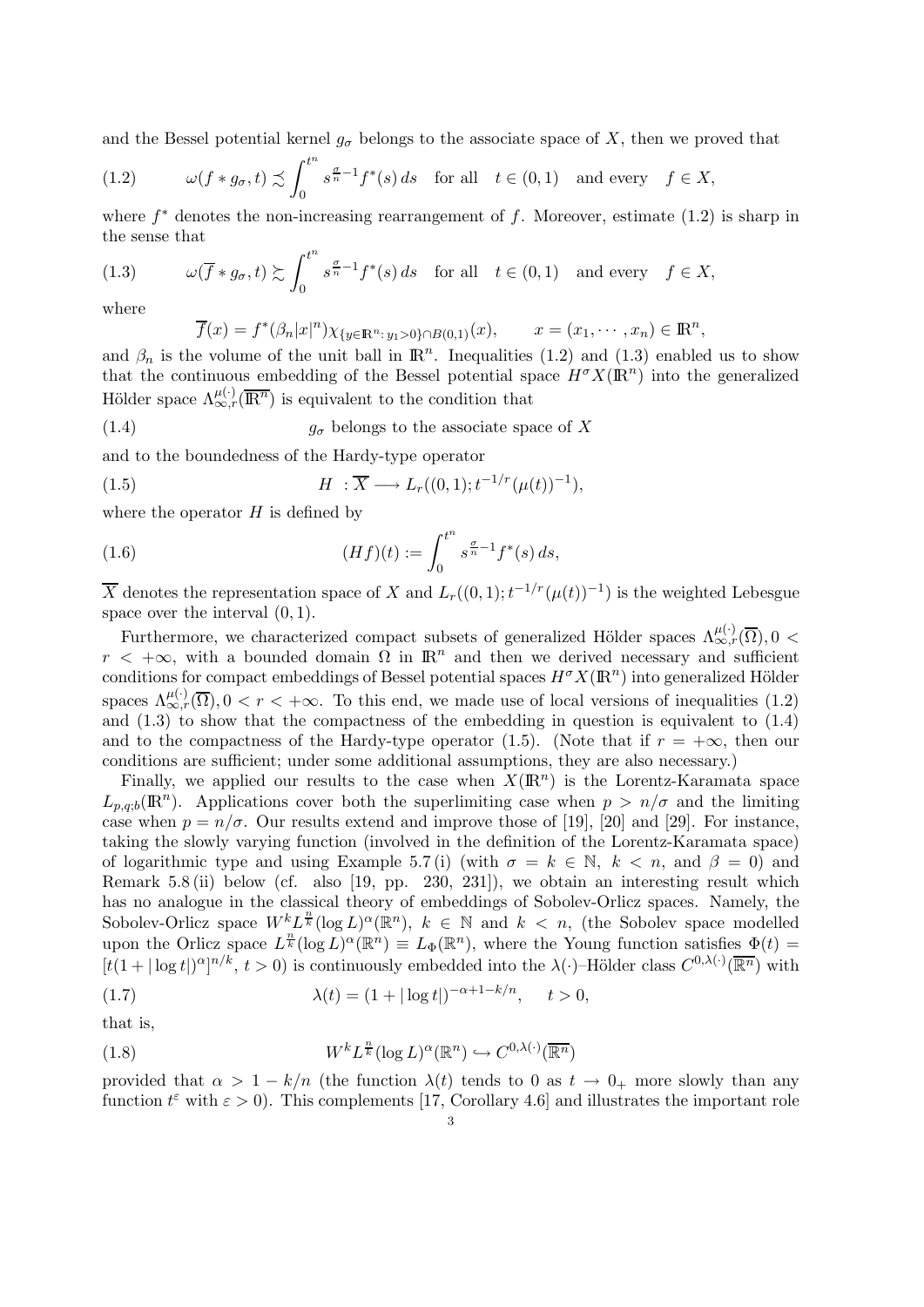of the logarithmic term  $(\log L)^\alpha$  involved in the Sobolev-Orlicz space  $W^k L^{\frac{n}{k}}(\log L)^\alpha(\mathbb{R}^n)$ . (By the classical result, the Sobolev space  $W^{k,\frac{n}{k}}(\mathbb{R}^n) \equiv W^k L^{\frac{n}{k}}(\mathbb{R}^n)$ ,  $k \in \mathbb{N}$  and  $k < n$ , is not even continuously embedded into the space  $L^{\infty}(\Omega)$  for any subdomain  $\Omega \subset \mathbb{R}^n$ .) If  $k = 1$  and  $\mathbb{R}^n$  is replaced by a bounded domain  $\Omega \subset \mathbb{R}^n$ , then such a result also follows from [11, Theorem 3.15]. (Note that [11, Theorem 3.15] is stronger than [2, Theorem 8.40].) Embedding (1.8) with  $\lambda$ from (1.7) should be also compared with the following corollary of [17, Theorem 4.11] (which extends the result of [8] about "almost Lipschitz continuity"):

(1.9) 
$$
W^{k+1}L^{\frac{n}{k}}(\log L)^{\alpha}(\mathbb{R}^n)\hookrightarrow C^{0,\lambda(\cdot)}(\overline{\mathbb{R}^n}),
$$

with

$$
\lambda(t) = t (1 + |\log t|)^{-\alpha + 1 - k/n}, \quad t > 0,
$$

if  $k \in \mathbb{N}$ ,  $k < n$ , and  $\alpha < 1 - k/n$ .

Although embeddings (1.8) and (1.9) are sharp (within the given scale of target spaces), they are consequences of more precise embeddings (5.16) and (4.65), respectively, mentioned below (recall that, by Remark 5.8 (ii) below, embedding (5.16) holds for  $\sigma \in (0, n)$ ).

Here we present a survey of some results proved in [26], [19], [27] and [30]. We also comment and complement these results. Now we are able to look at them from a uniform point of view. In particular, now we are able to characterize compact embeddings in all considered cases. We also extend some results of [30] to the case when  $\sigma \in (0, n)$  (cf. Section 6 below). The survey is organized as follows. Section 2 contains notation, definitions and preliminary assertions. Sections 3 and 4 involve main results on embeddings of Bessel potential spaces, modelled upon Lorentz-Karamata spaces, from [26] (partially also from [19]) and [27], respectively. While in Section 3 target spaces of our embeddings are Lorentz-Karamata spaces, in Section 4 generalized Hölder spaces serve as targets of embeddings. Note also that in Section 4 the Bessel potential spaces with order of smoothness greater or equal one are considered. In contrast to Section 4, in Section 5 we investigate the case when order of smoothness of Bessel potential spaces belongs to the interval  $(0, 1)$ . The approach of Section 5 is also more general than that of Section 4 since in Section 5 Bessel potential spaces are modelled upon rearrangement invariant Banach function spaces  $X(\mathbb{R}^n)$ . Embeddings of Bessel potential spaces modelled upon Lorentz-Karamata spaces are then obtained as particular cases. Assertions of Section 5 are proved in [30]. We close this survey with Section 6 (Concluding remarks), where we show that some results of Section 5 can be extended to the case when order of smoothness belongs to the interval  $(0, n)$ .

#### 2. Notation and preliminaries

As usual,  $\mathbb{R}^n$  denotes the Euclidean *n*-dimensional space. Throughout the paper  $\mu_n$  is the *n*dimensional Lebesgue measure in  $\mathbb{R}^n$  and  $\Omega$  is a  $\mu_n$ -measurable subset of  $\mathbb{R}^n$ . We denote by  $\chi_{\Omega}$ the characteristic function of  $\Omega$  and put  $|\Omega|_n = \mu_n(\Omega)$ . The family of all extended scalar-valued (real or complex)  $\mu_n$ -measurable functions on  $\Omega$  is denoted by  $\mathcal{M}(\Omega)$ . The non-increasing *rearrangement* of  $f \in \mathcal{M}(\Omega)$  is the function  $f^*$  defined by

$$
f^*(t) := \inf \left\{ \lambda \ge 0 : |\{x \in \Omega : |f(x)| > \lambda \} |_n \le t \right\} \quad \text{for all} \quad t \ge 0.
$$

By  $f^{**}$  we denote the maximal function of  $f^*$  given by  $f^{**}(t) := t^{-1} \int_0^t f^*(\tau) d\tau$ ,  $t > 0$ .

Given a rearrangement-invariant Banach function space  $(r. i. BF\ddot{S})$  X, the associate space is denoted by  $X'$ . For general facts about rearrangement-invariant Banach function spaces we refer to [6].

Let X and Y be two (quasi-)Banach spaces. We say that X coincides with Y (and write  $X = Y$ ) if X and Y are equal in the algebraic and topological sense (their (quasi-)norms are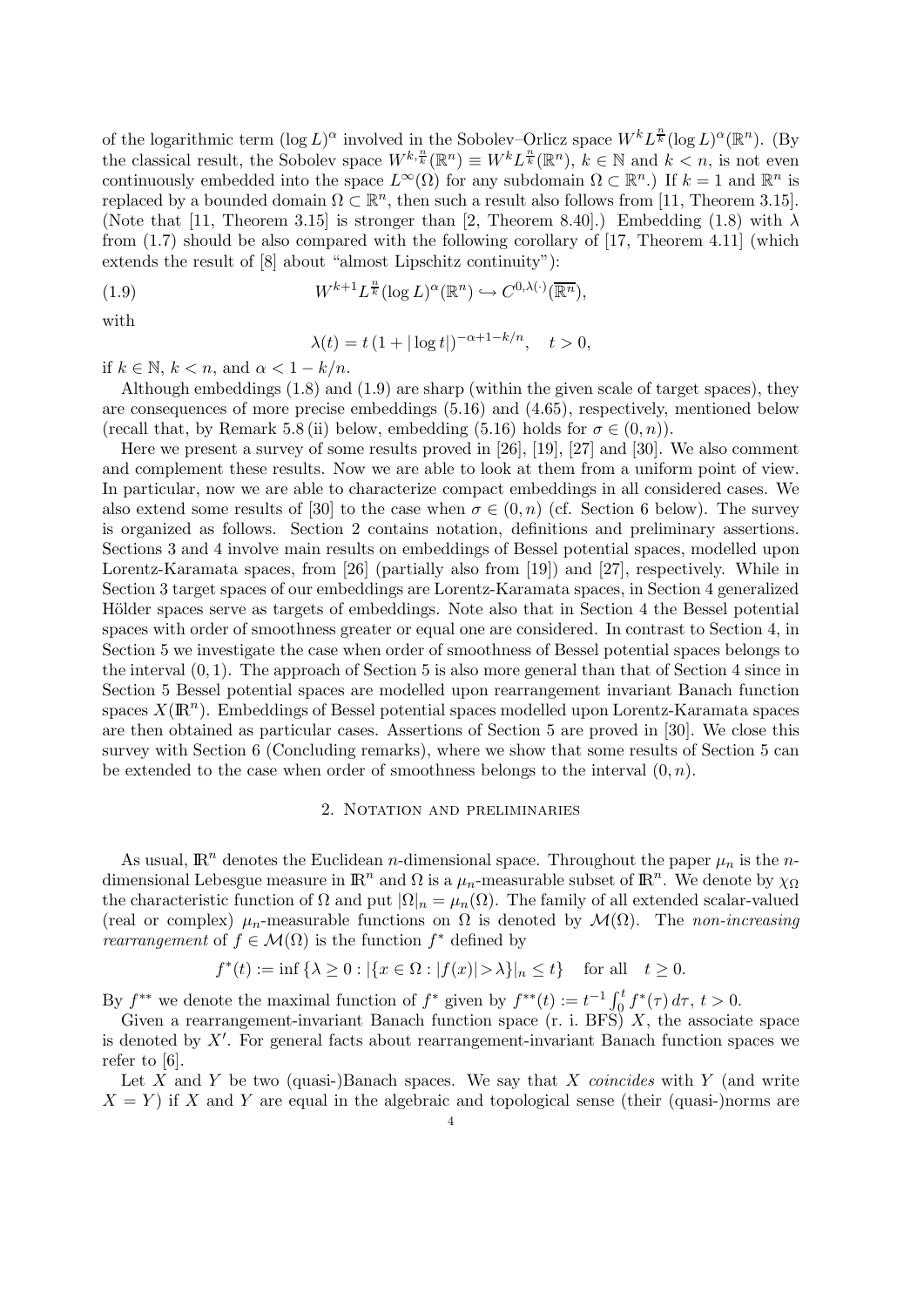equivalent). The symbol  $X \hookrightarrow Y$  or  $X \hookrightarrow Y$  means that  $X \subset Y$  and the natural embedding of  $X$  in  $Y$  is continuous or compact, respectively.

For two non-negative expressions (i.e. functions or functionals) A, B, the symbol  $A \precsim B$ (or  $A \succeq B$ ) means that  $A \leq cB$  (or  $cA \geq B$ ), where c is a positive constant independent of appropriate quantities involved in A and B. If  $A \precsim B$  and  $A \succeq B$ , we write  $A \approx B$  and say that A and B are equivalent. Throughout the paper we use the abbreviation LHS( $\ast$ ) (RHS( $\ast$ )) for the left- (right-) hand side of the relation (\*). We adopt the convention that  $a/\pm\infty = 0$  and  $a/0 = +\infty$  for all  $a > 0$ . If  $p \in (0, +\infty]$ , the conjugate number p' is given by  $1/p + 1/p' = 1$ . Note that p' is negative if  $p \in (0,1)$ . The symbol  $\|.\|_{p;(c,d)}, p \in (0,+\infty]$ , stands for the usual  $L^p$ -(quasi-)norm on the interval  $(c, d) \subseteq \mathbb{R}^n$ . For  $\rho \in (0, +\infty)$  and  $x \in \mathbb{R}^n$ ,  $B(x, \rho) = B_n(x, \rho)$ denotes the open ball in  $\mathbb{R}^n$  of radius  $\rho$  and centre x. By  $\beta_n$  we mean the volume of the unit ball in  $\mathbb{R}^n$ .

Following  $[31]$ , we say that a positive and Lebesgue-measurable function b is *slowly varying* on  $(0, +\infty)$ , and write  $b \in SV(0, +\infty)$ , if, for each  $\epsilon > 0$ ,  $t^{\epsilon}b(t)$  is equivalent to a non-decreasing function on  $(0, +\infty)$  and  $t^{-\epsilon}b(t)$  is equivalent to a non-increasing function on  $(0, +\infty)$ . The family of all slowly varying functions includes not only powers of iterated logarithms and the broken logarithmic functions of [24], but also such functions as  $t \to \exp(|\log t|^a)$ ,  $a \in (0,1)$ . (The last mentioned function has the interesting property that it tends to infinity more quickly than any positive power of the logarithmic function.)

Some basic properties of slowly varying functions are mentioned in the following lemma. (We refer to [31, Proposition 2.2] for properties (i)-(iii); property (iv) is a simple consequence of the definition.)

**Lemma 2.1.** Let b,  $b_1$  and  $b_2$  belong to  $SV(0, +\infty)$ . Then

- (i)  $b_1b_2 \in SV(0, +\infty)$  and  $b^r \in SV(0, +\infty)$  for each  $r \in \mathbb{R}$ ;
- (ii) given positive numbers  $\varepsilon$  and  $\kappa$ , there are positive constants  $c_{\varepsilon}$  and  $C_{\varepsilon}$  such that

$$
c_{\varepsilon} \min \{ \kappa^{-\varepsilon}, \kappa^{\varepsilon} \} b(t) \le b(\kappa t) \le C_{\varepsilon} \max \{ \kappa^{-\varepsilon}, \kappa^{\varepsilon} \} b(t) \quad \text{for all } t > 0;
$$

(iii) if  $\alpha > 0$  and  $q \in (0, \infty]$ , then, for all  $t > 0$ ,

$$
\left\|\tau^{\alpha-1/q}b(\tau)\right\|_{q,(0,t)}\approx t^{\alpha}b(t)\quad\text{and}\quad\left\|\tau^{-\alpha-1/q}b(\tau)\right\|_{q,(t,\infty)}\approx t^{-\alpha}b(t);
$$

(iv) if  $\alpha > 0$ , then

$$
t^{\alpha}b(t)\rightarrow 0\quad as\quad t\rightarrow 0_{+}.
$$

We can see from Lemma 2.1 (iii) that any  $b \in SV(0, +\infty)$  is equivalent to a  $\widetilde{b} \in SV(0, +\infty)$ which is continuous on  $(0, +\infty)$ . Consequently, without loss of generality, we can assume that all slowly varying functions in question are continuous on  $(0, +\infty)$ . More properties and examples of slowly varying functions can be found in [50, Chapter V, p. 186], [7], [21], [35], [40] and [31].

Let  $p, q \in (0, +\infty], b \in SV(0, +\infty)$  and let  $\Omega$  be a measurable subset of  $\mathbb{R}^n$ . The Lorentz-Karamata (LK) space  $L_{p,q,b}(\Omega)$  is defined to be the set of all functions  $f \in \mathcal{M}(\Omega)$  such that

(2.1) 
$$
||f||_{p,q;b;\Omega} := ||t^{1/p-1/q} b(t) f^*(t)||_{q;(0,+\infty)} < +\infty.
$$

If  $\Omega = \mathbb{R}^n$ , we simply write  $\|\cdot\|_{p,q;b}$  instead of  $\|\cdot\|_{p,q;b;\mathbb{R}^n}$ .

When  $0 < p < +\infty$ , the Lorentz-Karamata space  $L_{p,q,b}(\Omega)$  contains the characteristic function of every measurable subset of  $\Omega$  with finite measure and hence, by linearity, every  $\mu_n$ -simple function. When  $p = +\infty$ , the Lorentz-Karamata space  $L_{p,q,b}(\Omega)$  is different from the trivial space if and only if  $||t^{1/p-1/q}b(t)||_{q;(0,1)} < +\infty$ .

The Lorentz-Karamata spaces  $L_{p,q,b}$  (introduced in [21] in the case when the function b is symmetrical with respect to the point 1) form an important scale of spaces. They are particular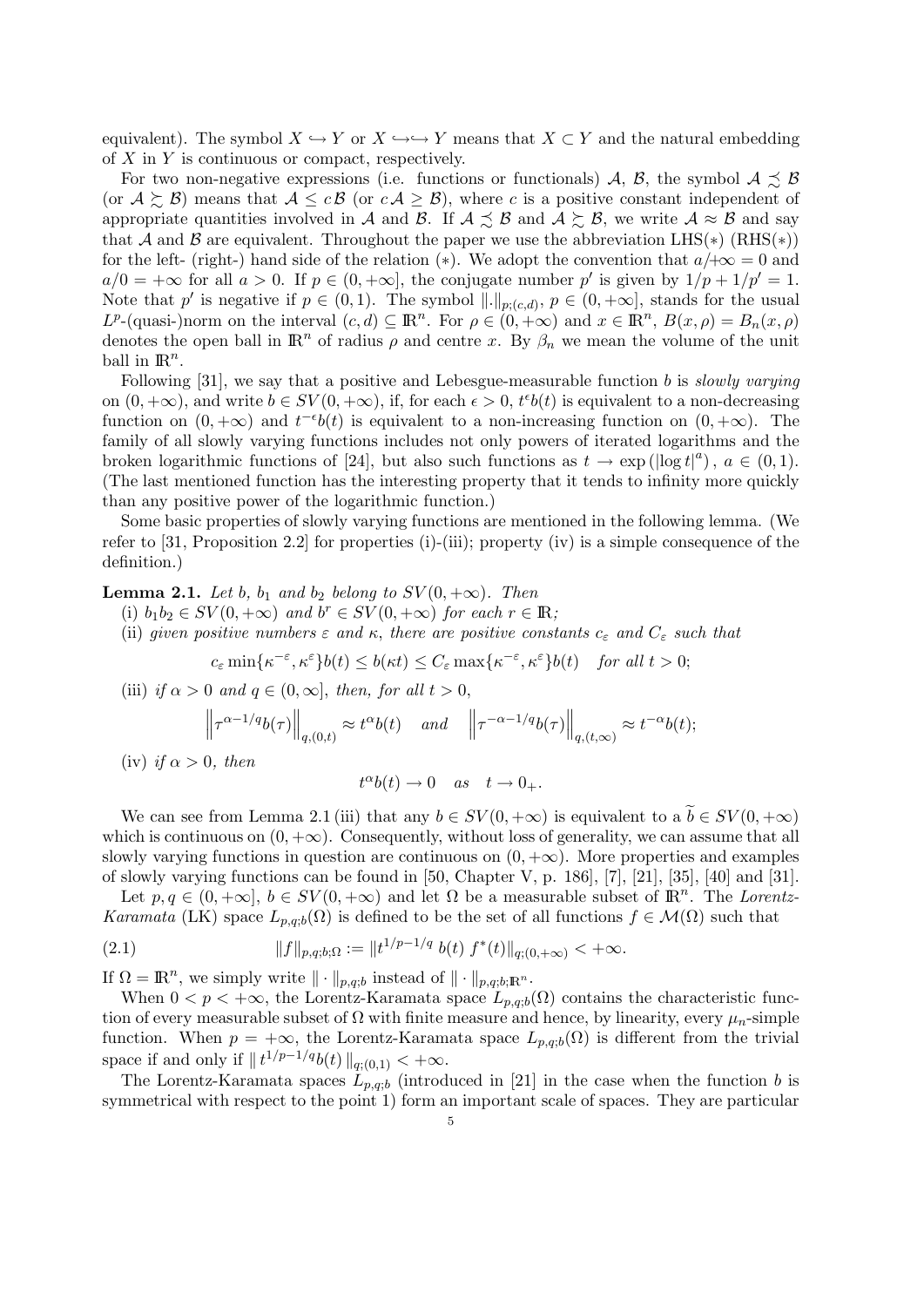cases (if  $q \in [1,\infty)$ ) of the classical Lorentz spaces  $\Lambda^q(w)$  introduced by Lorentz (cf. [34], [12]). On the other hand, if  $m \in \mathbb{N}$ ,  $\alpha = (\alpha_1, \dots, \alpha_m) \in \mathbb{R}^m$  and

(2.2) 
$$
b(t) = \ell^{\alpha}(t) := \prod_{i=1}^{m} l_i^{\alpha_i}(t) \text{ for all } t > 0,
$$

where, for  $t > 0$ ,  $l_1(t) := 1+|\log t|$ ,  $l_i(t) := l_1(l_{i-1}(t))$  if  $i > 1$ , then the LK-space  $L_{p,q,b}(\Omega)$  is the generalized Lorentz-Zygmund space  $L_{p,q,\alpha}(\Omega)$  introduced in [17] and endowed with the (quasi-) norm  $||f||_{p,q;\mathbf{Q};\Omega}$ , which in turn becomes the Lorentz-Zygmund space  $L^{p,q}(\log L)^{\alpha_1}(\Omega)$  of Bennett and Rudnick (see [5], [6]) when  $m = 1$ . If  $\alpha = (0, \ldots, 0)$ , we obtain the Lorentz space  $L^{p,q}(\Omega)$ endowed with the (quasi-)norm  $\|.\|_{p,q;\Omega}$ , which is just the Lebesgue space  $L^p(\Omega)$  equipped with the (quasi-)norm  $\|.\|_{p;\Omega}$  when  $p = q$ ; if  $p = q$  and  $m = 1$ , we obtain the Zygmund space  $L^p(\log L)^{\alpha_1}(\Omega)$  endowed with the (quasi-)norm  $\|.\|_{p;\alpha_1;\Omega}$ .

If  $b(t) = l_1(t)^\alpha l_2(t)^\beta$ ,  $t > 0$ ,  $\alpha, \beta \in \mathbb{R}$ , then we also write  $L^{p,q}(\log L)^\alpha (\log \log L)^{\beta}(\Omega)$  instead of  $L_{p,q;b}(\Omega)$ .

By a Young function  $\Phi$  we mean a continuous, non-negative, strictly increasing and convex function on  $[0, +\infty)$  such that

$$
\lim_{t \to 0+} \Phi(t)/t = \lim_{t \to +\infty} t/\Phi(t) = 0.
$$

The symbol  $L_{\Phi}(\Omega)$  is used to denote the corresponding *Orlicz space* equipped with the Luxemburg norm  $\|\cdot\|_{\Phi}$ .

Orlicz spaces and Lorentz-Karamata spaces are different scales of spaces with a non-trivial intersection. For example, assume that b is given by  $(2.2)$ . If  $1 < p < \infty$ , then

(2.3) 
$$
L_{p,p;b}(\Omega) = L_{\Phi}(\Omega),
$$

where the Young function  $\Phi$  satisfies (cf. [44])

(2.4) 
$$
\Phi(t) = [t b(t)]^p \text{ for } t \in [0, \infty).
$$

When  $p = 1$ ,  $\mu_n(\Omega) < \infty$  and either  $\alpha_1 > 0$ , or  $\alpha_1 = 0$  and  $\alpha_2 > 0$ , ..., or  $\alpha_1 = \ldots = \alpha_{m-1} = 0$ and  $\alpha_m > 0$ , then (2.3) with  $\Phi$  from (2.4) remains true. Moreover, if  $\mu_n(\Omega) < \infty$ ,  $\alpha_m = -a$ where  $a > 0$ , and, if  $m > 1$ ,  $\alpha_i = 0$  for  $i = 1, ..., m - 1$ , then (cf. [44])

(2.5) 
$$
L_{\infty,\infty;b}(\Omega) = \text{EXP}_{m} L^{1/a}(\Omega) := L_{\Phi}(\Omega)
$$

(if  $m = 1$ , we omit the index m in  $(2.5)$ ), where

$$
\Phi(t) = (\underbrace{\exp \circ \exp \circ \dots \circ \exp}_{m \text{ times}}) (t^{1/a}) \text{ for all large } t.
$$

Note also that if b is given by (2.2) and  $p \neq q$ , then the space  $L_{p,q,b}(\Omega)$  does not coincide with an Orlicz space (cf. [44, p. 444]).

The Bessel kernel  $g_{\sigma}$ ,  $\sigma > 0$ , is defined as that function on  $\mathbb{R}^n$  whose Fourier transform is  $\hat{g}_{\sigma}(\xi) = (2\pi)^{-n/2} (1+|\xi|^2)^{-\sigma/2}, \xi \in \mathbb{R}^n$ , where the Fourier transform  $\hat{f}$  of a function f is given by  $\hat{f}(\xi) = (2\pi)^{-n/2} \int_{\mathbb{R}^n} e^{-i\xi \cdot x} f(x) dx$ .

Let us summarize the basic properties of the Bessel kernel  $q_{\sigma}$ :

(2.6)  $g_{\sigma}$  is a positive, integrable function which is analytic except at the origin;

(2.7)  $q_{\sigma}$  is radially decreasing;

(2.8) 
$$
g_{\sigma}(x) \leq c_1 |x|^{\sigma - n} e^{-c_2 |x|} \text{ for } 0 < \sigma < n \text{ and all } x \in \mathbb{R}^n \setminus \{0\};
$$

(2.9) 
$$
g_{\sigma}(x) \approx |x|^{\sigma - n} \text{ as } |x| \to 0 \text{ if } 0 < \sigma < n;
$$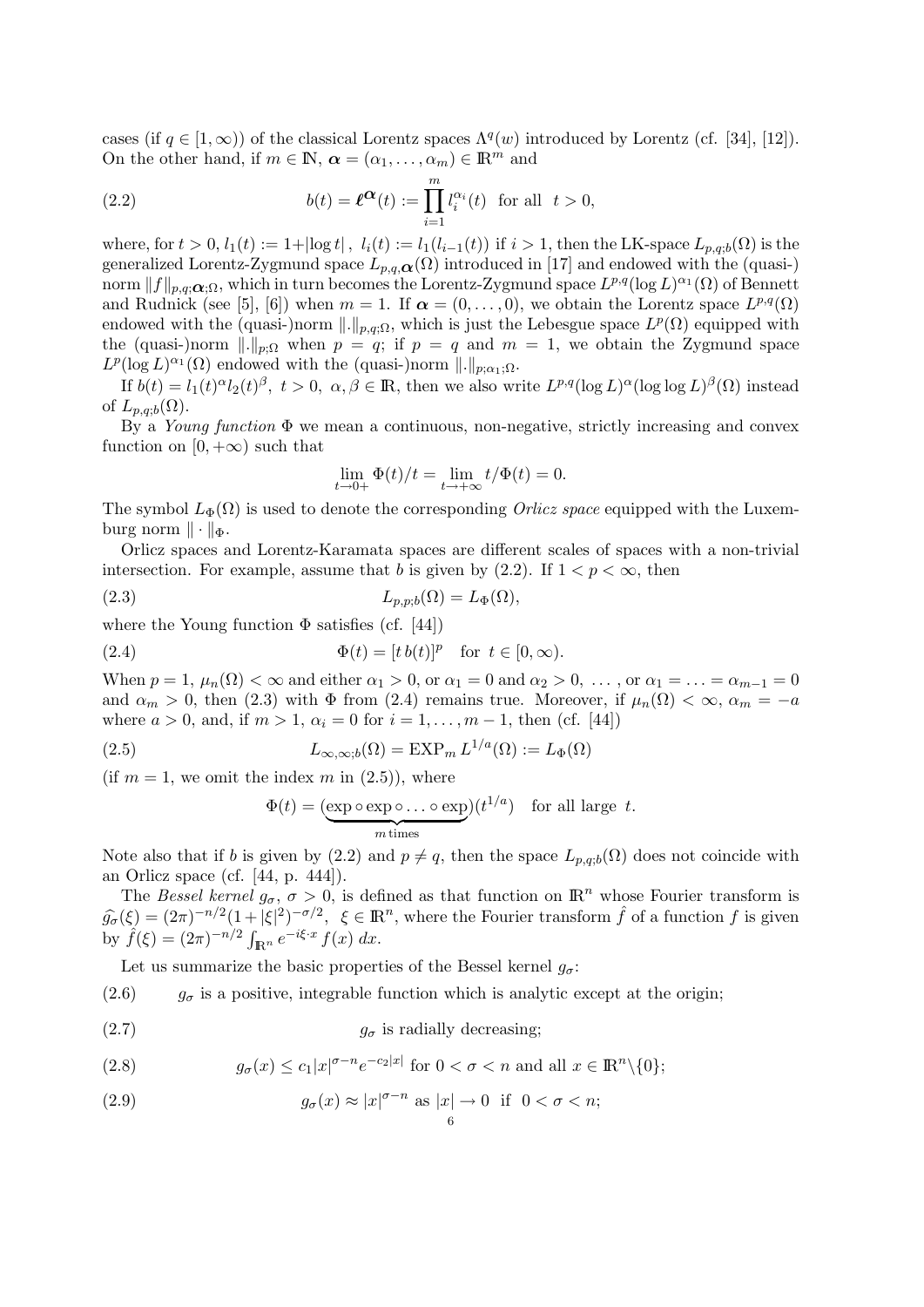(2.10) 
$$
\left| \frac{\partial}{\partial x_j} g_\sigma(x) \right| \le c |x|^{\sigma - n - 1}
$$
 for  $0 < \sigma \le n + 1$ ,  $j \in \{1, ..., n\}$  and all  $x \in \mathbb{R}^n \setminus \{0\};$ 

(2.11) 
$$
g_{\sigma}^*(t) \precsim t^{(\sigma - n)/n} e^{-ct^{1/n}} \text{ for } 0 < \sigma < n \text{ and all } t > 0
$$

 $(c, c_1 \text{ and } c_2 \text{ are positive constants}).$ 

Property  $(2.7)$  follows from formula  $(26)$  in [46, Chapter V]. For the proof of  $(2.6)$ ,  $(2.8)$ - $(2.10)$ see [4], for  $(2.11)$  see [15].

Let  $\sigma > 0$  and let  $X = X(\mathbb{R}^n) = X(\mathbb{R}^n, \mu_n)$  be a r. i. Banach function space endowed with the norm  $\|\cdot\|_X$ . The *Bessel potential* space  $H^{\sigma}X(\mathbb{R}^n)$  is defined by

(2.12) 
$$
H^{\sigma} X(\mathbb{R}^n) := \{ u : u = f * g_{\sigma}, f \in X(\mathbb{R}^n) \}
$$

and is equipped with the norm

(2.13) kukHσ<sup>X</sup> := kfk<sup>X</sup> .

Note that, given  $f \in X$ , the convolution  $u = f * g_{\sigma}$  is well defined and finite  $\mu_n$ -a.e. on  $\mathbb{R}^n$  since the measure space  $(\mathbb{R}^n, \mu_n)$  is resonant and so (cf. [6, Theorem II.6.6])  $X \hookrightarrow L^1(\mathbb{R}^n) + L^{\infty}(\mathbb{R}^n)$ .

If  $p \in (1, +\infty], q \in [1, +\infty]$  and  $b \in SV(0, +\infty)$ , then the space  $L_{p,q;b}(\mathbb{R}^n)$  coincides with a r. i. Banach function space  $X(\mathbb{R}^n)$  (the (quasi-)norm (2.1) is equivalent to the norm  $||t^{1/p-1/q} b(t) f^{**}(t)||_{q;(0,+\infty)}$ . Consequently, if  $\sigma > 0$ ,  $p \in (1,+\infty]$ ,  $q \in [1,+\infty]$  and  $b \in$  $SV(0, +\infty)$ , then  $H^{\sigma}L_{p,q;b}(\mathbb{R}^n) := H^{\sigma}X(\mathbb{R}^n)$  is the usual Bessel potential space modelled upon the Lorentz-Karamata space  $L_{p,q;b}(\mathbb{R}^n)$ , which is equipped with the (quasi-)norm

(2.14) 
$$
||u||_{\sigma;p,q;b} := ||f||_{p,q;b}.
$$

When  $m \in \mathbb{N}$ ,  $\alpha = (\alpha_1, \ldots, \alpha_m) \in \mathbb{R}^m$  and  $b = \ell^{\alpha}$ , we obtain the logarithmic Bessel potential space  $H^{\sigma}L_{p,q;\{\alpha}}(\mathbb{R}^n)$ , endowed with the (quasi-)norm  $||u||_{\sigma;p,q;b}$  and considered in [17]. Note that if  $\alpha = (0, \ldots, 0), H^{\sigma} L_{p,p;\alpha}(\mathbb{R}^n)$  is simply the (fractional) Sobolev space  $H^{\sigma,p}(\mathbb{R}^n)$ of order  $\sigma$ .

When  $k \in \mathbb{N}$ ,  $p, q \in (1, +\infty)$  and  $b \in SV(0, +\infty)$ , then

$$
H^k L_{p,q;b}(\mathbb{R}^n) = \{ u : D^{\alpha} u \in L_{p,q;b}(\mathbb{R}^n) \text{ if } |\alpha| \le k \},
$$

and

$$
||u||_{k;p,q;b} \approx \sum_{|\alpha| \le k} ||D^{\alpha}u||_{p,q;b} \text{ for all } u \in H^k L_{p,q;b}(\mathbb{R}^n)
$$

according to [27, Lemma 4.5] and [41, Theorem 5.3].

Let  $\Omega$  be a domain in  $\mathbb{R}^n$ . The space of all scalar-valued (real or complex), bounded and continuous functions on  $\Omega$  is denoted by  $C_B(\Omega)$  and it is equipped with the  $L^{\infty}(\Omega)$ -norm. For each  $h \in \mathbb{R}^n$ , let  $\Omega_h = \{x \in \Omega : x + h \in \Omega\}$  and let  $\Delta_h$  be the difference operator given on scalar functions f on  $\Omega$  by  $(\Delta_h f)(x) = f(x+h) - f(x)$  for all  $x \in \Omega_h$ . The modulus of smoothness of a function f in  $C_B(\Omega)$  is defined by

$$
\omega(f, t) := \sup_{|h| \le t} \|\Delta_h f| L_\infty(\Omega_h)\| \quad \text{for all} \ \ t \ge 0.
$$

If

$$
\widetilde{\omega}(f,t) := \omega(f,t)/t \text{ for all } t > 0,
$$

then  $\tilde{\omega}(f,.)$  is equivalent to a non-increasing function on  $(0, +\infty)$ . The function  $f \in C_B(\Omega)$ is uniformly continuous on  $\Omega$  if and only if  $\omega(f, t) \to \omega(f, 0) = 0$  as  $t \to 0_+$ . We refer to [6, pp. 331–333] and to  $[12, pp. 40 - 50]$  for more details.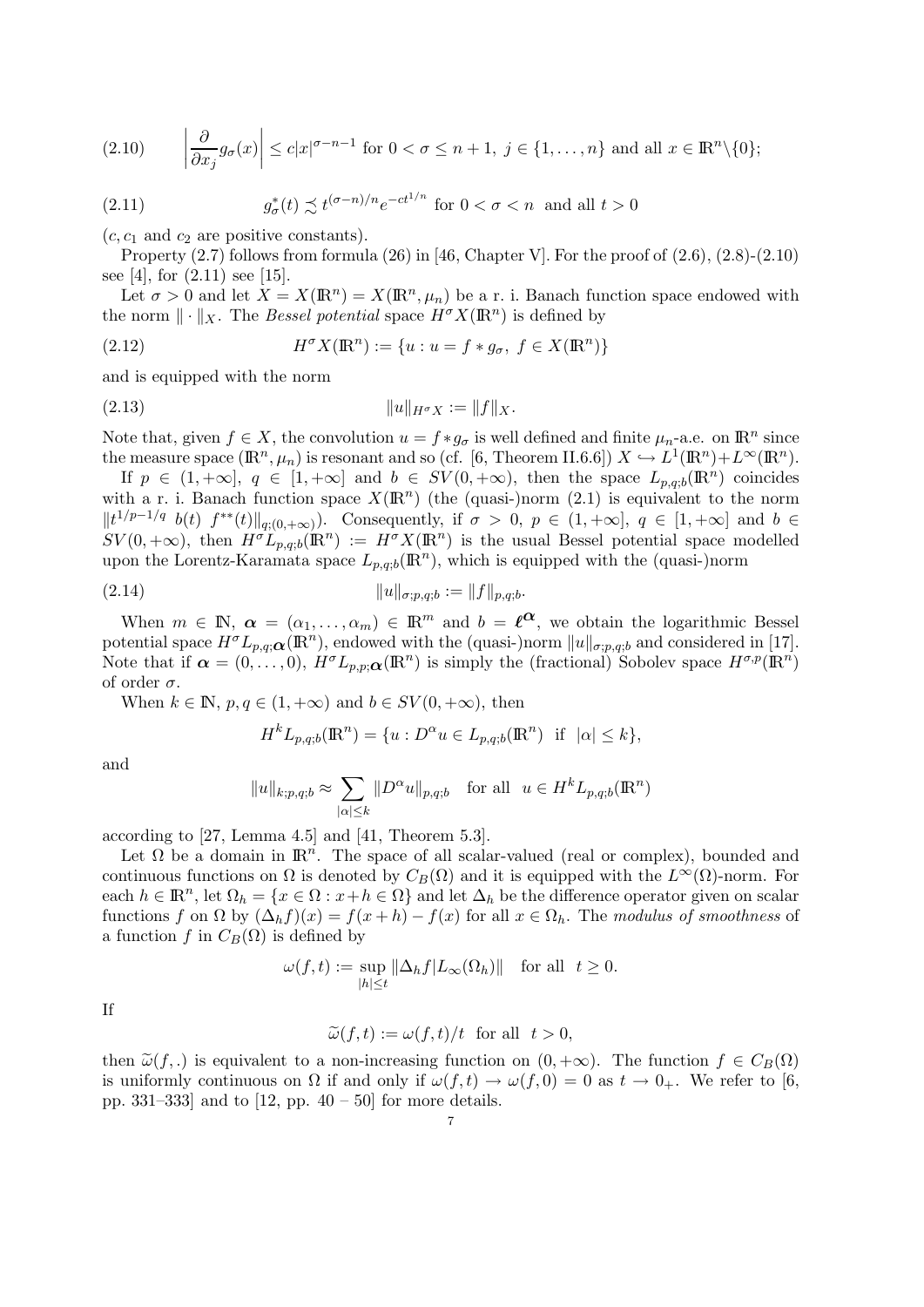Let  $\Omega$  be a domain in  $\mathbb{R}^n$ . By  $C(\overline{\Omega})$  we mean the subspace of  $C_B(\Omega)$  of all bounded and uniformly continuous functions on  $\Omega$ . A subset S of  $C(\overline{\Omega})$  is *equicontinuous* if and only if

$$
\sup_{f\in S}\omega(f,t)\to 0\ \ \text{as}\ \ t\to 0_+.
$$

Let  $r \in (0, +\infty]$  and let  $\mathcal{L}_r$  be the class of all continuous functions  $\lambda : (0, 1] \to (0, +\infty)$  which are increasing on some interval  $(0, \delta)$ , with  $\delta = \delta_{\lambda} \in (0, 1]$ , and satisfy

$$
\lim_{t \to 0_+} \lambda(t) = 0
$$

and

(2.15) 
$$
\left\|t^{-1/r}\frac{t}{\lambda(t)}\right\|_{r;(0,\delta)} < +\infty.
$$

When  $r = +\infty$ , we simply write  $\mathcal L$  instead of  $\mathcal L_r$ .

If  $\lambda \in \mathcal{L}_r$ , one can easy see that  $\lambda$  is equivalent to a continuous increasing function on the interval (0,1). Consequently, without loss of generality, we can assume that all elements of  $\mathcal{L}_r$ are continuous increasing functions on the interval (0,1].

Let  $r \in (0, +\infty]$ ,  $\lambda \in \mathcal{L}_r$  and let  $\Omega$  be a domain in  $\mathbb{R}^n$ . The *generalized Hölder* space  $\Lambda_{\infty,r}^{\lambda(\cdot)}(\overline{\Omega})$ consists of all those functions  $f \in C_B(\Omega)$  for which the quasi-norm

(2.16) 
$$
||f|\Lambda_{\infty,r}^{\lambda(\cdot)}(\overline{\Omega})||:=||f|L_{\infty}(\Omega)||+\left||t^{-1/r}\frac{\omega(f,t)}{\lambda(t)}\right||_{r;(0,1)}
$$

is finite. Standard arguments show that the space  $\Lambda_{\infty,r}^{\lambda(\cdot)}(\overline{\Omega})$  is complete (cf. [38, Theorem 3.1.4]). If (2.15) does not hold, then the space  $\Lambda_{\infty,r}^{\lambda(\cdot)}(\overline{\Omega})$  contains only constant functions.

The space  $\Lambda_{\infty,\infty}^{\lambda(.)}(\overline{\Omega})$  coincides (cf. [39, Proposition 3.5]) with the space  $C^{0,\lambda(.)}(\overline{\Omega})$  defined by

$$
||f|C^{0,\lambda(\cdot)}(\overline{\Omega})||:=\sup_{x\in\Omega}|f(x)|+\sup_{\substack{x,y\in\Omega\\0<|x-y|\leq 1}}\frac{|f(x)-f(y)|}{\lambda(|x-y|)}<+\infty.
$$

If  $\lambda(t) = t$ ,  $t \in (0,1]$ , and  $\Omega = \mathbb{R}^n$ , then  $\Lambda_{\infty,\infty}^{\lambda(\cdot)}(\overline{\Omega})$  coincides with the space  $Lip(\mathbb{R}^n)$  of the Lipschitz functions. If  $\lambda(t) \equiv t^{\alpha}$ ,  $\alpha \in (0,1]$ , then the space  $\Lambda_{\infty,r}^{\lambda(\cdot)}(\overline{\Omega})$  coincides with the space  $C^{0,\alpha,r}(\overline{\Omega})$  introduced in [2].

The next lemma shows that we could define the generalized Hölder space  $\Lambda_{\infty,r}^{\lambda(\cdot)}(\overline{\Omega})$  as a subspace of  $C(\overline{\Omega})$  rather than a subspace of  $C_B(\Omega)$ .

**Lemma 2.2** ([30, Lemma 2.4]). Let  $r \in (0, +\infty]$ ,  $\lambda \in \mathcal{L}_r$  and let  $\Omega$  be a domain in  $\mathbb{R}^n$ . Then  $\Lambda_{\infty,r}^{\lambda(\cdot)}(\overline{\Omega}) \hookrightarrow C(\overline{\Omega}).$ 

Let  $\Omega$  be a measurable subset of  $\mathbb{R}^n$ . We denote by  $B(\Omega)$  the set of all scalar-valued functions (real or complex) which are bounded on  $\Omega$  and we equip this set with the norm

$$
||f||_{B(\Omega)} := \sup\{|f(x)| : x \in \Omega\}.
$$

The following lemma is related to [17, Lemma 4.5].

**Lemma 2.3** ([30, Lemma 3.3]). Let  $X = X(\mathbb{R}^n)$  be a r. i. BFS and let  $\Omega$  be a domain in  $\mathbb{R}^n$ . Suppose that  $\sigma > 0$  and let  $g_{\sigma}$  be the Bessel kernel. Then

$$
(2.17)\t\t\t H^{\sigma}X(\mathbb{R}^n)\hookrightarrow B(\Omega)
$$

if and only if

$$
(2.18) \t\t\t \|g_{\sigma}\|_{X'} < +\infty.
$$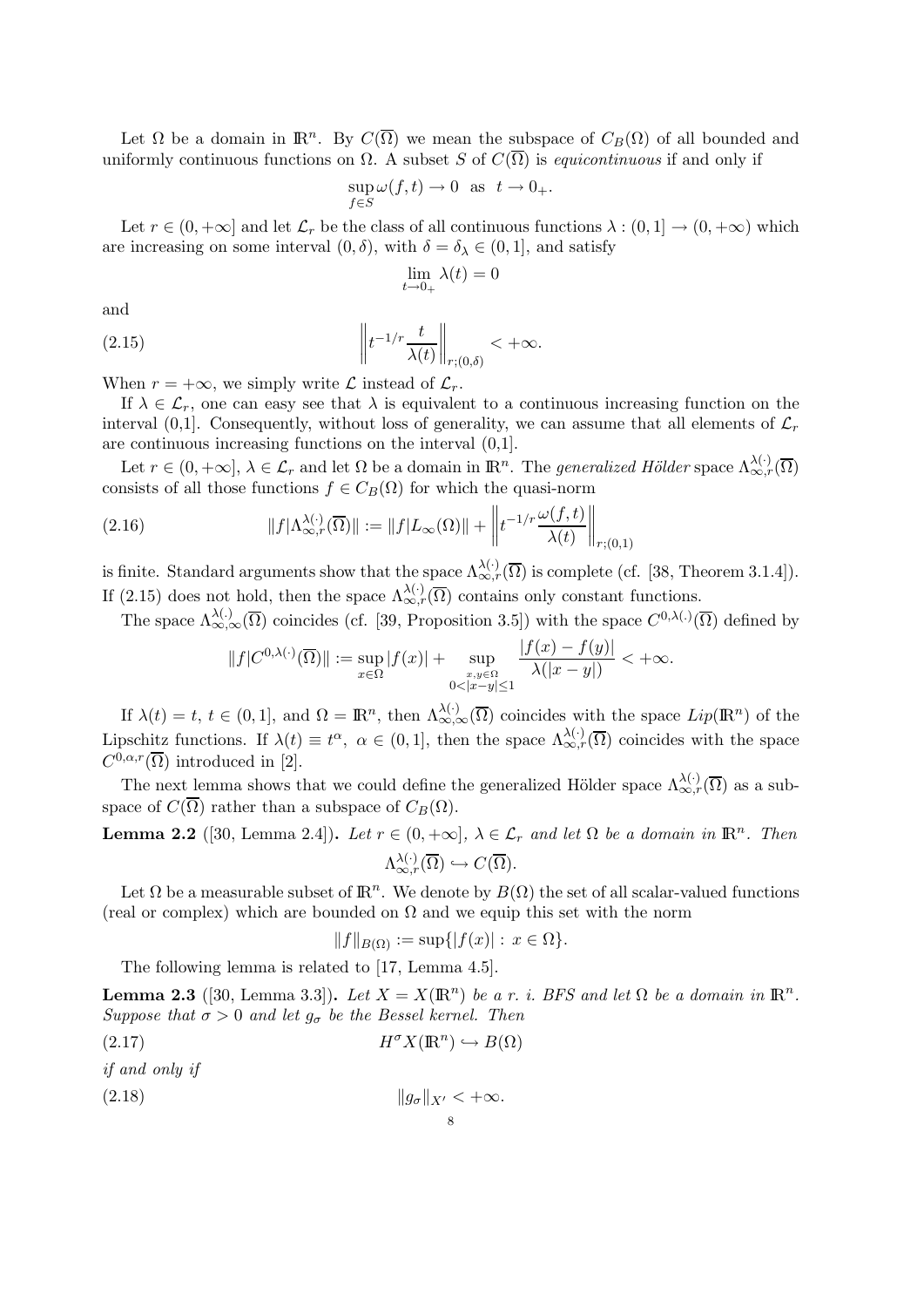We shall investigate embeddings of the form

$$
(2.19) \t\t H^{\sigma} X(\mathbb{R}^n) \hookrightarrow Y(\Omega),
$$

where  $\sigma > 0$ ,  $X = X(\mathbb{R}^n)$  is a r. i. Banach function space,  $\Omega$  is a domain in  $\mathbb{R}^n$  and  $Y(\Omega)$  is a convenient Banach space of functions defined on  $\Omega$ . Note that embedding (2.19) means that the mapping  $u \mapsto u|_{\Omega}$  from  $H^{\sigma}X(\mathbb{R}^n)$  into  $Y(\Omega)$  is continuous. Note also that in the whole paper we use the symbol u both for the function u and its restriction to  $\Omega$ .

To describe compact embeddings of Bessel potential spaces modelled upon Lorentz-Karamata spaces into generalized Hölder spaces, in [30] we proved the following assertion, where we characterized totally bounded subsets of the space  $\Lambda^{\mu(\cdot)}_{\infty,r}(\overline{\Omega})$  with a bounded domain  $\Omega \subset \mathbb{R}^n$ .

**Theorem 2.4** ([30, Theorem 7.1]). Let  $r \in (0, +\infty)$ ,  $\mu \in \mathcal{L}_r$  and let  $\Omega$  be a bounded domain in  $\mathbb{R}^n$ . Then  $S \subset \Lambda_{\infty,r}^{\mu(\cdot)}(\overline{\Omega})$  is totally bounded if and only if S is bounded in  $\Lambda_{\infty,r}^{\mu(\cdot)}(\overline{\Omega})$  and

(2.20) 
$$
\sup_{u \in S} ||t^{-1/r}[\mu(t)]^{-1} \omega(u,t)||_{r;(0,\xi)} \to 0 \text{ as } \xi \to 0_+.
$$

Remark 2.5 ([30, Remark 7.2]). (i) In Theorem 2.4 the implication

 $(2.21)$   $S \subset \Lambda_{\infty,r}^{\mu(\cdot)}(\overline{\Omega})$  is bounded and  $(2.20)$  holds  $\implies$  S is totally bounded in  $\Lambda_{\infty,r}^{\mu(\cdot)}(\overline{\Omega})$ 

remains true even if  $r = +\infty$ . (This can be seen from the proof of Theorem 2.4.)

(ii) If  $r = +\infty$  in Theorem 2.4, then the reverse implication to (2.21) holds provided that we assume that  $S \subset \Lambda_{\infty,\infty}^{\mu(\cdot),0}(\overline{\Omega})$ . Here  $\Lambda_{\infty,\infty}^{\mu(\cdot),0}(\overline{\Omega})$  is a subspace of  $\Lambda_{\infty,\infty}^{\mu(\cdot)}(\overline{\Omega})$  consisting of those functions  $u$  which satisfy

$$
\lim_{\delta \to 0_+} \|[\mu(t)]^{-1} \omega(u,t)\|_{\infty;(0,\delta)} = 0.
$$

(This follows from the necessity part of the proof of Theorem 2.4.)

(iii) Summarizing what we have said, we arrive at the following result.

Let  $u \in \mathcal{L}$  and let  $\Omega$  be a bounded domain in  $\mathbb{R}^n$ . Then  $\mathcal{S} \subset \Lambda_{\infty,\infty}^{\mu(\cdot),0}(\overline{\Omega})$  is totally bounded in  $\Lambda_{\infty,\infty}^{\mu(\cdot)}(\overline{\Omega})$  if and only if S is bounded in  $\Lambda_{\infty,\infty}^{\mu(\cdot)}(\overline{\Omega})$  and

$$
\sup_{u\in\mathcal{S}}\|[\mu(t)]^{-1}\,\omega(u,t)\|_{\infty;(0,\xi)}\to 0 \quad as \quad \xi\to 0_+.
$$

#### 3. Embeddings into Lorentz-Karamata spaces

In this section we present embeddings of Bessel-potential-type spaces into Lorentz-Karamata spaces, which extend and slightly improve those of [16], [18] and complement those of [40]. Our main results state that such embeddings are sharp and fail to be compact. We also show how to modify parameters of target spaces to arrive to compact embeddings.

The first theorem concerns the sublimiting case when  $\sigma \in (0, n)$  and  $1 < p < n/\sigma$ . Part (i) of this theorem extends [18, Theorem 3.1] and [40, Theorem 5.1] and corresponds to the Sobolevtype embedding. The second and the third parts concern the (local) sharpness of the embedding from part (i) while the fourth part states that the embedding from part (i) is not compact. In part (v) it is shown that this embedding becomes compact if the parameters of the target space are restricted in a proper way.

**Theorem 3.1** (cf. [26, Theorem 3.1]). Let  $\sigma \in (0, n)$ ,  $1 < p < n/\sigma$ ,  $q \in [1, +\infty]$ ,  $r \in [q, +\infty]$ ,  $1/p_{\sigma} = 1/p - \sigma/n$  and let  $b \in SV(0, +\infty)$ . Let  $\Omega \subset \mathbb{R}^n$  be a nonempty domain. (i) Then

(3.1) 
$$
H^{\sigma} L_{p,q;b}(\mathbb{R}^n) \hookrightarrow L_{p_{\sigma},r;b}(\mathbb{R}^n).
$$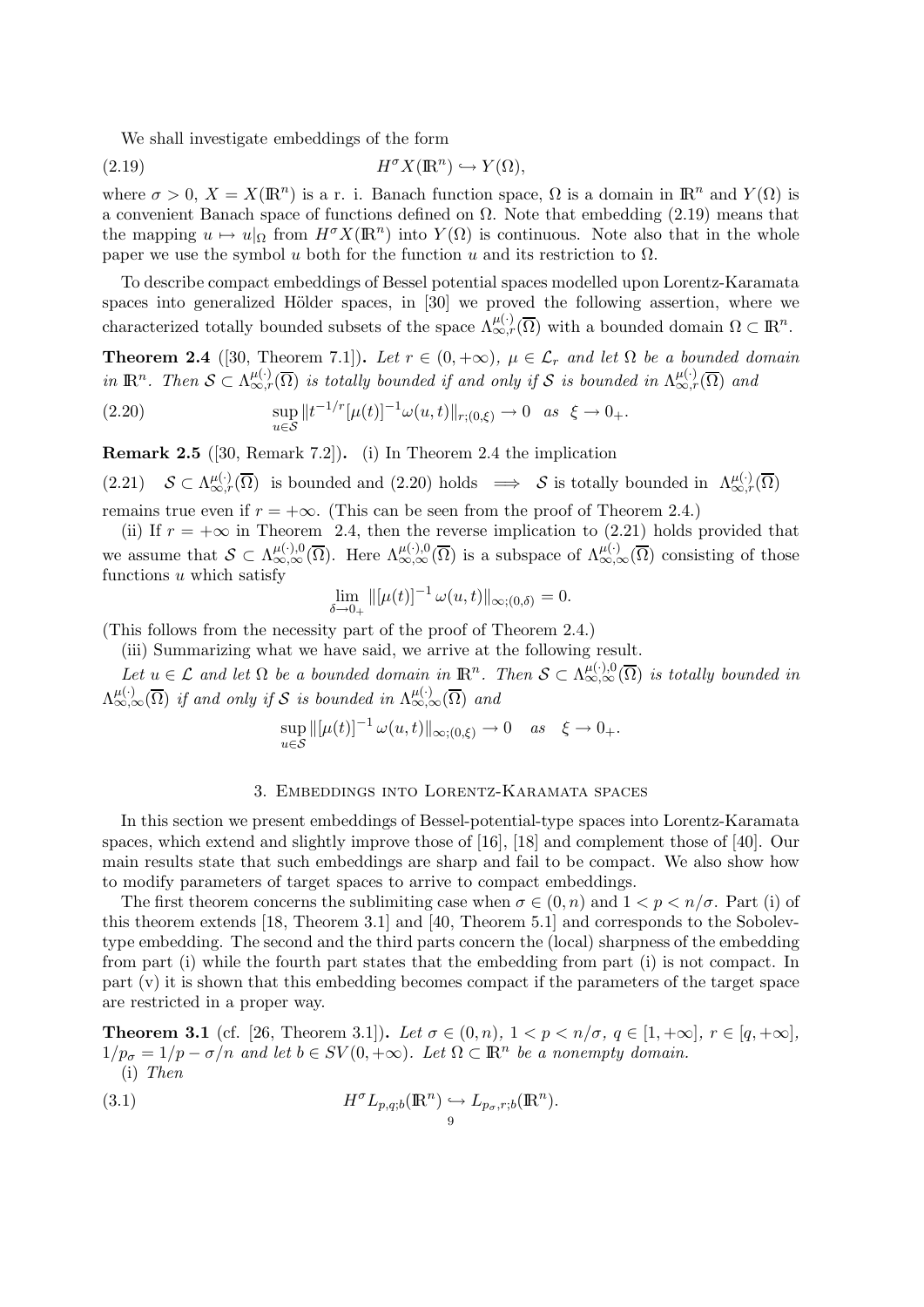(ii) Let 
$$
P \in [p_{\sigma}, +\infty]
$$
 and let  $\tilde{b} \in SV(0, +\infty)$ . Suppose that either

$$
(3.2) \t\t P > p_{\sigma}
$$

or

(3.3) 
$$
P = p_{\sigma} \quad and \quad \overline{\lim}_{t \to 0+} \frac{\tilde{b}(t)}{b(t)} = +\infty.
$$

Then the embedding

(3.4) 
$$
H^{\sigma} L_{p,q;b}(\mathbb{R}^n) \hookrightarrow L_{P,r;\tilde{b}}(\Omega)
$$

does not hold.

(iii) Let  $\overline{q} \in (0, q)$ . Then the embedding

$$
H^{\sigma} L_{p,q;b}(\mathbb{R}^n) \hookrightarrow L_{p_{\sigma},\overline{q};b}(\Omega)
$$

fails.

(iv) The embedding

(3.5) 
$$
H^{\sigma} L_{p,q;b}(\mathbb{R}^n) \hookrightarrow L_{p_{\sigma},r;b}(\Omega)
$$

is not compact.

(v) Let  $\Omega$  be bounded and let  $\tilde{b} \in SV(0, +\infty)$ . Suppose that either

$$
(3.6) \t\t P \in (0, p_{\sigma})
$$

or

(3.7) 
$$
P = p_{\sigma} \quad and \quad \lim_{t \to 0+} \frac{\tilde{b}(t)}{b(t)} = 0.
$$

Then

(3.8) 
$$
H^{\sigma} L_{p,q;b}(\mathbb{R}^n) \hookrightarrow \hookrightarrow L_{P,r;\tilde{b}}(\Omega).
$$

**Remark 3.2** ( [26, Remarks 3.2–3.6]). (i) By Theorem 3.1 (ii), all embeddings (3.1) are sharp with respect to the first and third parameters of the target space. (This is why we consider all embeddings (3.1) in Theorem 3.1 and not only optimal embedding (3.10) mentioned below.) (ii) As

(3.9) 
$$
L_{p_{\sigma}, r, b}(\mathbb{R}^n) \hookrightarrow L_{p_{\sigma}, s, b}(\mathbb{R}^n) \text{ if } 0 < r < s < +\infty,
$$

among embeddings (3.1) the embedding

(3.10) 
$$
H^{\sigma} L_{p,q;b}(\mathbb{R}^n) \hookrightarrow L_{p_{\sigma},q;b}(\Omega),
$$

with  $\Omega = \mathbb{R}^n$ , is optimal. (Note that embedding (3.9) can be proved analogously as the classical embedding  $L_{p_{\sigma},r}(\mathbb{R}^n) \hookrightarrow L_{p_{\sigma},s}(\mathbb{R}^n)$  if  $0 < r < s < +\infty$ .)

(iii) Theorem 3.1 (iii) shows that embedding (3.10) is also sharp with respect to the second parameter.

(iv) By Theorem 3.1 (i), embedding (3.10) is continuous and, by Theorem 3.1 (iv), this embedding is not compact. Moreover, Theorem 3.1 (iv) also shows that we cannot arrive to a compact embedding if we replace the target space  $L_{p_{\sigma},q,b}(\Omega)$  in (3.10) by a larger space  $L_{p_{\sigma},r,b}(\Omega)$  with  $r > q$ .

(v) Put  $X := H^{\sigma} L_{p,q;b}(\mathbb{R}^n)$ . By Theorem 3.1 (i),

$$
\sup_{t>0} t^{1/p_{\sigma}} b(t) f^*(t) \precsim ||f||_X \quad \text{for all} \quad f \in X,
$$
  
10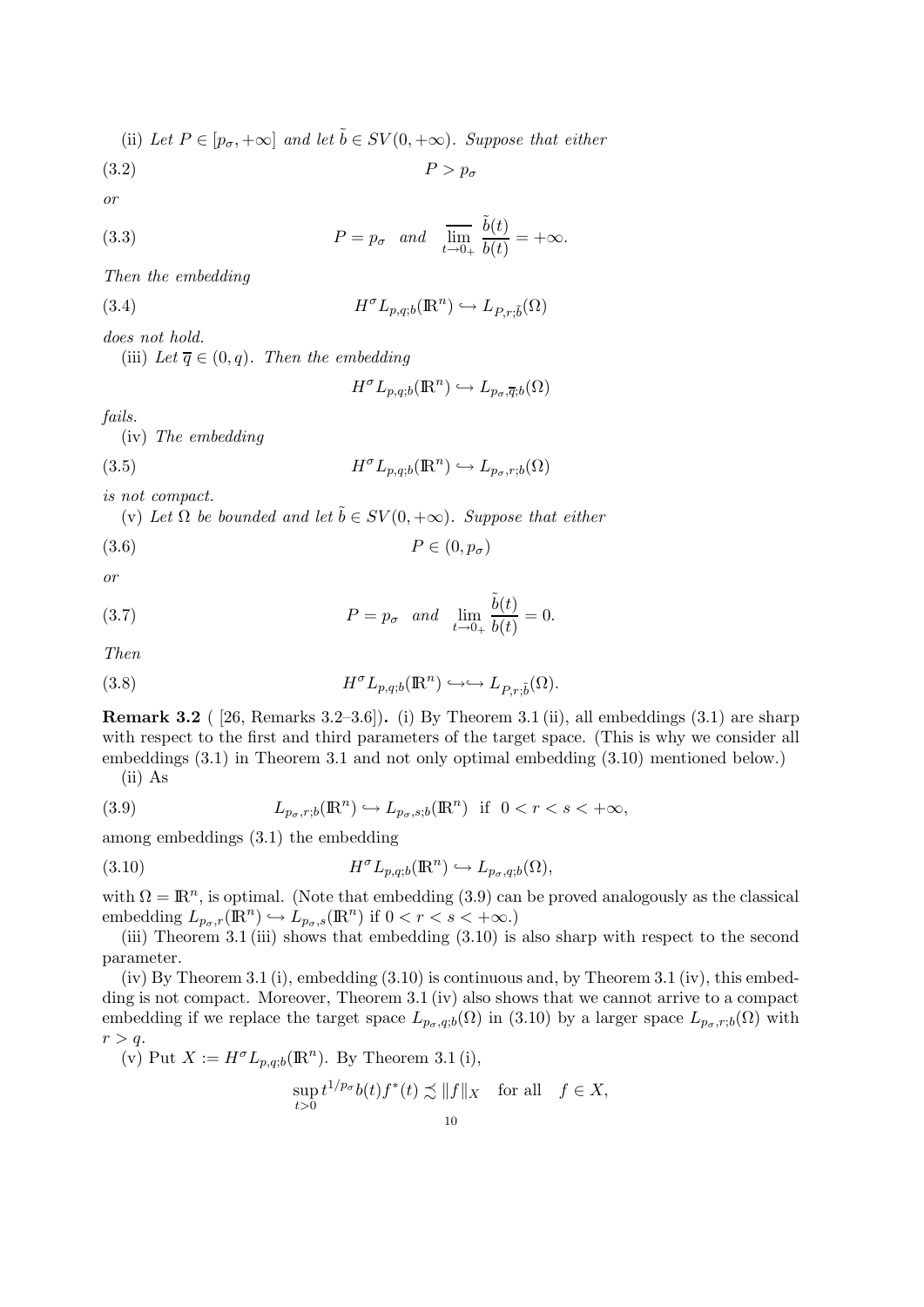and, by Theorem 3.1 (ii), the inequality

$$
\sup_{t>0} t^{1/p_{\sigma}}\tilde{b}(t)f^*(t) \precsim ||f||_X
$$

does not hold for all  $f \in X$  if  $\tilde{b} \in SV(0, +\infty)$  satisfies

$$
\overline{\lim_{t \to 0_+} \frac{\tilde{b}(t)}{b(t)}} = +\infty.
$$

If we use an analogue of terminology from [32] or [48], this means that the function  $[t^{1/p_{\sigma}}b(t)]^{-1}$ ,  $t > 0$ , is the growth envelope function of the space  $H^{\sigma} L_{p,q;b}(\mathbb{R}^n)$ . Using also Theorem 3.1 (iii), we can see that the couple

$$
([t^{1/p_\sigma}b(t)]^{-1},q)
$$

is the growth envelope of the space  $H^{\sigma}L_{p,q;b}(\mathbb{R}^n)$ .

Remark 3.3. One can easily verify that the assumptions of part (ii) of Theorem 3.1 are equivalent to: Let  $P \in (0, +\infty], \tilde{b} \in SV(0, +\infty)$  and let

(3.11) 
$$
\overline{\lim_{t \to 0_+} \frac{t^{1/P} \tilde{b}(t)}{t^{1/p \sigma} b(t)}} = +\infty.
$$

Similarly, the assumptions of part (v) Theorem 3.1 can be rewritten as: Let  $\Omega$  be bounded,  $P \in (0, +\infty], \, \tilde{b} \in SV(0, +\infty)$  and let

(3.12) 
$$
\lim_{t \to 0+} \frac{t^{1/P} \tilde{b}(t)}{t^{1/p_{\sigma}} b(t)} = 0.
$$

Note also that, by Lemma 2.1 (iii),  $t^{1/\rho}b(t) \approx ||\tau^{1/\rho-1/r}b(\tau)||_{r;(0,t)}$  for all  $t \in (0,+\infty)$  when  $0 < \rho < +\infty$ ,  $0 < r \leq +\infty$  and  $b \in SV(0, +\infty)$ . Thus, the function  $t \mapsto t^{1/\rho}b(t)$  is (equivalent) to the fundamental function of the Lorentz-Karamata space  $L_{\rho,r,b}$  (we refer to [6] for this notion).

**Proof of Theorem 3.1.** Since  $p_{\sigma} < +\infty$ , parts (i)–(iv) coincide with parts (i)–(iv) of [26, Theorem 3.1. Thus, we refer to [26] for proofs of these statements. The proof of part (v) of Theorem 3.1 is similar to that of [19, Theorem 3.1].

Corollary 3.4. Let all the assumptions of Theorem 3.1 be satisfied. Let  $P \in (0, +\infty]$  and  $b \in SV(0, +\infty).$ 

(i) Let  $|\Omega|_n < +\infty$ . Then

(3.13)  $H^{\sigma}L_{p,q;b}(\mathbb{R}^n)$ 

$$
H^{\sigma}L_{p,q;b}(\mathbb{R}^n)\hookrightarrow L_{P,r;\tilde{b}}(\Omega)
$$

if and only if

(3.14) 
$$
\overline{\lim_{t \to 0_+} \frac{t^{1/P} \tilde{b}(t)}{t^{1/p_\sigma} b(t)}} < +\infty.
$$

(ii) Let  $\Omega$  be bounded. Then

(3.15) 
$$
H^{\sigma} L_{p,q;b}(\mathbb{R}^n) \hookrightarrow \hookrightarrow L_{P,r;\tilde{b}}(\Omega)
$$

if and only if

(3.16) 
$$
\lim_{t \to 0+} \frac{t^{1/P} \tilde{b}(t)}{t^{1/p_{\sigma}} b(t)} = 0.
$$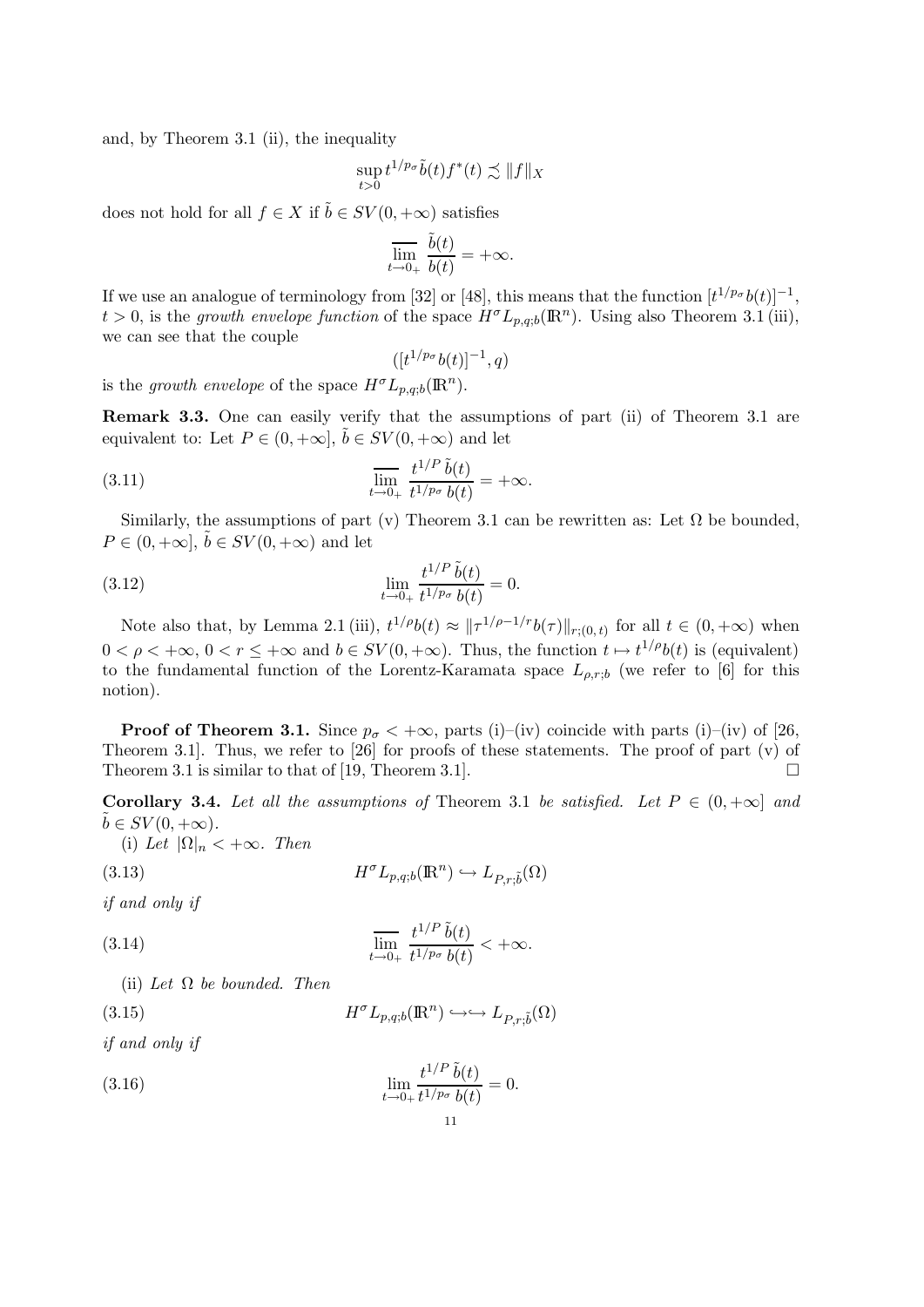PROOF. (i) Since singularities of slowly varying functions b and  $\tilde{b}$  at the interval  $[0, |\Omega|_n]$  are only those at 0, part (i) of the corollary is a consequence of parts (i) and (ii) of Theorem 3.1 (see also Remark 3.3).

(ii) The implication  $(3.16) \Rightarrow (3.15)$  holds by Theorem 3.1 (v) (see also Remark 3.3). The converse implication follows by contradiction from estimates [26, (5.4)], [26, (5.6)] and the second displayed estimate in Step 5 of the proof of [26, Theorem 3.1] (cf. also [26, (5.10)]).  $\Box$ 

The next theorem represents an analogue of Theorem 3.1 and concerns the limiting case when  $p = n/\sigma$ . Part (i) of this theorem extends [16, Theorem 3.1 and Theorem 3.2].

**Theorem 3.5** (cf. [26, Theorem 3.7]). Let  $\sigma \in (0, n)$ ,  $q \in (1, +\infty]$ ,  $r \in [q, +\infty]$  and let  $b \in SV(0, +\infty)$  be such that

(3.17) 
$$
\|t^{-1/q'}[b(t)]^{-1}\|_{q';(0,1)} = +\infty.
$$

Suppose that  $\Omega \subset \mathbb{R}^n$  is a nonempty domain with  $|\Omega|_n < +\infty$  and that  $b_{qr} \in SV(0, +\infty)$ satisfies

(3.18) 
$$
b_{qr}(t) := [b(t)]^{-q'/r} \left( \int_t^2 \tau^{-1} [b(\tau)]^{-q'} d\tau \right)^{-1/q'-1/r} \quad \text{for all} \quad t \in (0,1].
$$

(i) Then

(3.19) 
$$
H^{\sigma} L_{n/\sigma,q;b}(\mathbb{R}^n) \hookrightarrow L_{\infty,r;b_{qr}}(\Omega).
$$

(ii) If a function  $\tilde{b} \in SV(0, +\infty)$  is such that

(3.20) 
$$
\overline{\lim_{t \to 0_{+}} \frac{\|\tau^{-1/r}\tilde{b}(\tau)\|_{r;(0,t)}}{\|\tau^{-1/r}b_{qr}(\tau)\|_{r;(0,t)}} = +\infty,
$$

then the embedding

 $(3.21)$ 

$$
H^{\sigma} L_{n/\sigma,q;b}(\mathrm{I\!R}^n) \hookrightarrow L_{\infty,r;\tilde{b}}(\Omega)
$$

does not hold.

(iii) Let  $\overline{q} \in (0, q)$ . Then the embedding

$$
H^{\sigma}L_{n/\sigma,q;b}(\mathbb{R}^n) \hookrightarrow L_{\infty,\overline{q};b_{q\overline{q}}}(\Omega)
$$

fails, where  $b_{q\bar{q}}$  is again defined by (3.18) with r replaced by  $\bar{q}$ . (iv) The embedding

(3.22) 
$$
H^{\sigma} L_{n/\sigma,q;b}(\mathbb{R}^n) \hookrightarrow L_{\infty,r;b_{qr}}(\Omega)
$$

is not compact.

(v) Let  $\Omega$  be bounded and let  $\tilde{b} \in SV(0, +\infty)$  be such that

(3.23) 
$$
\lim_{t \to 0+} \frac{\|\tau^{-1/r}\tilde{b}(\tau)\|_{r;(0,t)}}{\|\tau^{-1/r}b_{qr}(\tau)\|_{r;(0,t)}} = 0.
$$

Then

(3.24) 
$$
H^{\sigma} L_{n/\sigma,q;b}(\mathbb{R}^n) \hookrightarrow \hookrightarrow L_{\infty,r;\tilde{b}}(\Omega).
$$

PROOF. Parts (i)–(iv) coincide with parts (i)–(iv) of [26, Theorem 3.7]. Thus, we refer to [26] for proofs of these statements. The proof of part (v) of Theorem 3.5 makes use of the same main ideas as that of [19, Theorem 3.4]. However, to estimate analogues of quantities  $\mathcal{J}_1,\mathcal{J}_2$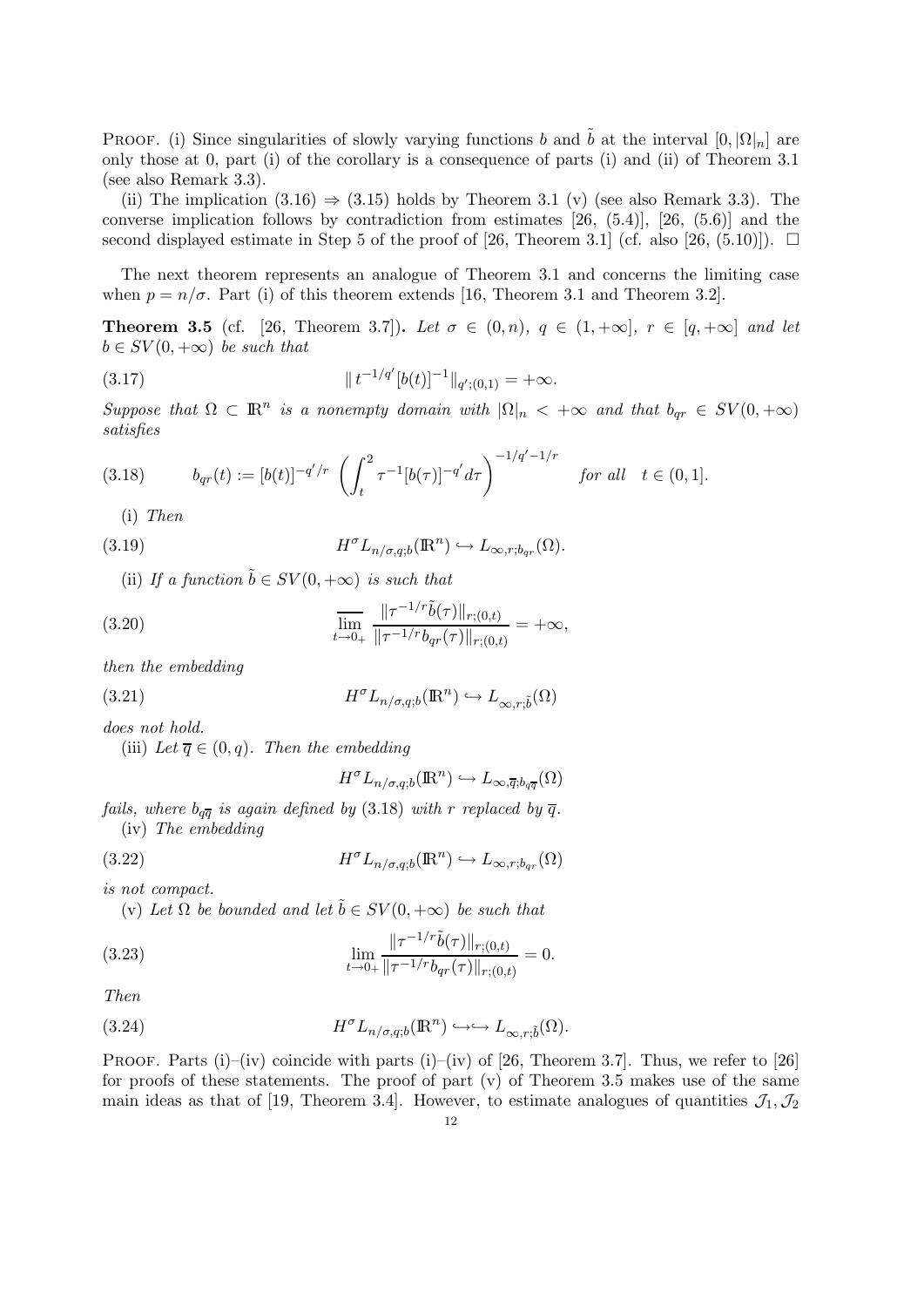and  $\mathcal{J}_3$  ( $\mathcal{J}_1$ ,  $\mathcal{J}_2$  and  $\mathcal{J}_3$  are introduced in the proof of [19, Theorem 3.4]), one has to employ the estimate

$$
(3.25) \t ||\tau^{-1/r} b_{qr}(\tau)||_{r;(0,t)} \approx \left(\int_t^2 \tau^{-1} [b(\tau)]^{-q'} d\tau\right)^{-1/q'} = b_{q\infty}(t) \text{ for all } t \in (0,1)
$$

(which follows from (3.18) and (3.17)) and some further properties of slowly varying functions. Therefore, it is much shorter to proceed as follows:

Put  $Y := L_{\infty,r,\tilde{b}}(\Omega), X = L_{p,q,b}(\mathbb{R}^n)$  and  $K := \{u \in H^{\sigma}X : ||u||_{H^{\sigma}X} \leq 1\}.$  As in the proof of [19, Theorem 3.4], it is sufficient to verify that, given  $\varepsilon > 0$ , there is  $\delta > 0$  such that

 $\|u \chi_M\|_Y \leq \varepsilon$  for all  $u \in K$  and every  $M \subset \Omega$  with  $|M|_n < \delta$ .

Let  $\varepsilon > 0$ . Assumption (3.23) implies that there is  $\delta > 0$  such that

(3.26) 
$$
B_1(\delta) := \sup_{0 < R < \delta} \frac{\|\tau^{-1/r}\tilde{b}(\tau)\|_{r;(0,R)}}{\|\tau^{-1/r}b_{qr}(\tau)\|_{r;(0,R)}} < \varepsilon.
$$

Assume that  $u \in K$  and let  $M \subset \Omega$  satisfy  $|M|_n < \delta$ . Then

$$
|| u \chi_M ||_Y \leq ||t^{-1/r} \tilde{b}(t) u^*(t)||_{r;(0,\delta)}.
$$

Moreover, by theorem on embeddings of classical Lorentz spaces (cf., e.g., [10, Theorem 3.1]) and by (3.26),

$$
||t^{-1/r}\tilde{b}(t) u^*(t)||_{r;(0,\delta)} \leq B_1(\delta) ||t^{-1/r} b_{qr}(t) u^*(t)||_{r;(0,\delta)} < \varepsilon ||u||_{\infty,r;b_{qr}}.
$$

Finally, by Theorem 3.5 (i),

$$
||u||_{\infty,r;b_{qr}} \precsim ||u||_{H^{\sigma}X} \leq 1.
$$

Combining estimates mentioned above, we arrive at  $||u \chi_M||_Y \precsim \varepsilon$  for all  $u \in K$  and every  $M \subset \Omega$  with  $|M|_n < \delta$ .

Corollary 3.6. Let all the assumptions of Theorem 3.5 be satisfied. Let  $\tilde{b} \in SV(0, +\infty)$ . (i) Let  $|\Omega|_n < +\infty$ . Then

(3.27)  $H^{\sigma} L_{n/\sigma,q;b}(\mathbb{R}^n) \hookrightarrow L_{\infty,r;\tilde{b}}(\Omega)$ 

if and only if

(3.28) 
$$
\overline{\lim_{t \to 0_+} \frac{\|\tau^{-1/r}\tilde{b}(\tau)\|_{r;(0,t)}}{\|\tau^{-1/r}b_{qr}(\tau)\|_{r;(0,t)}} < +\infty.
$$

(ii) Let  $\Omega$  be bounded. Then

(3.29) 
$$
H^{\sigma} L_{n/\sigma,q;b}(\mathbb{R}^n) \hookrightarrow \hookrightarrow L_{\infty,r;\tilde{b}}(\Omega)
$$

if and only if

(3.30) 
$$
\overline{\lim_{t \to 0_+} \frac{\|\tau^{-1/r}\tilde{b}(\tau)\|_{r;(0,t)}}{\|\tau^{-1/r}b_{qr}(\tau)\|_{r;(0,t)}} = 0.
$$

PROOF. (i) Singularities of slowly varying functions b and  $\tilde{b}$  at the interval  $[0, |\Omega|_n]$  are only those at 0. Thus, part (i) of the corollary is a consequence of parts (i) and (ii) of Theorem 3.5 and  $[10,$  Theorem 3.1.]. Indeed, Theorem 3.5 (i),  $(3.28)$  and  $[10,$  Theorem 3.1.] imply that

$$
H^{\sigma} L_{n/\sigma,q;b}(\mathbb{R}^n) \hookrightarrow L_{\infty,r;b_{qr}}(\Omega) \hookrightarrow L_{\infty,r;\tilde{b}}(\Omega).
$$

On the other hand, if (3.28) is not satisfied, then, by Theorem 3.5 (ii), embedding (3.27) fails.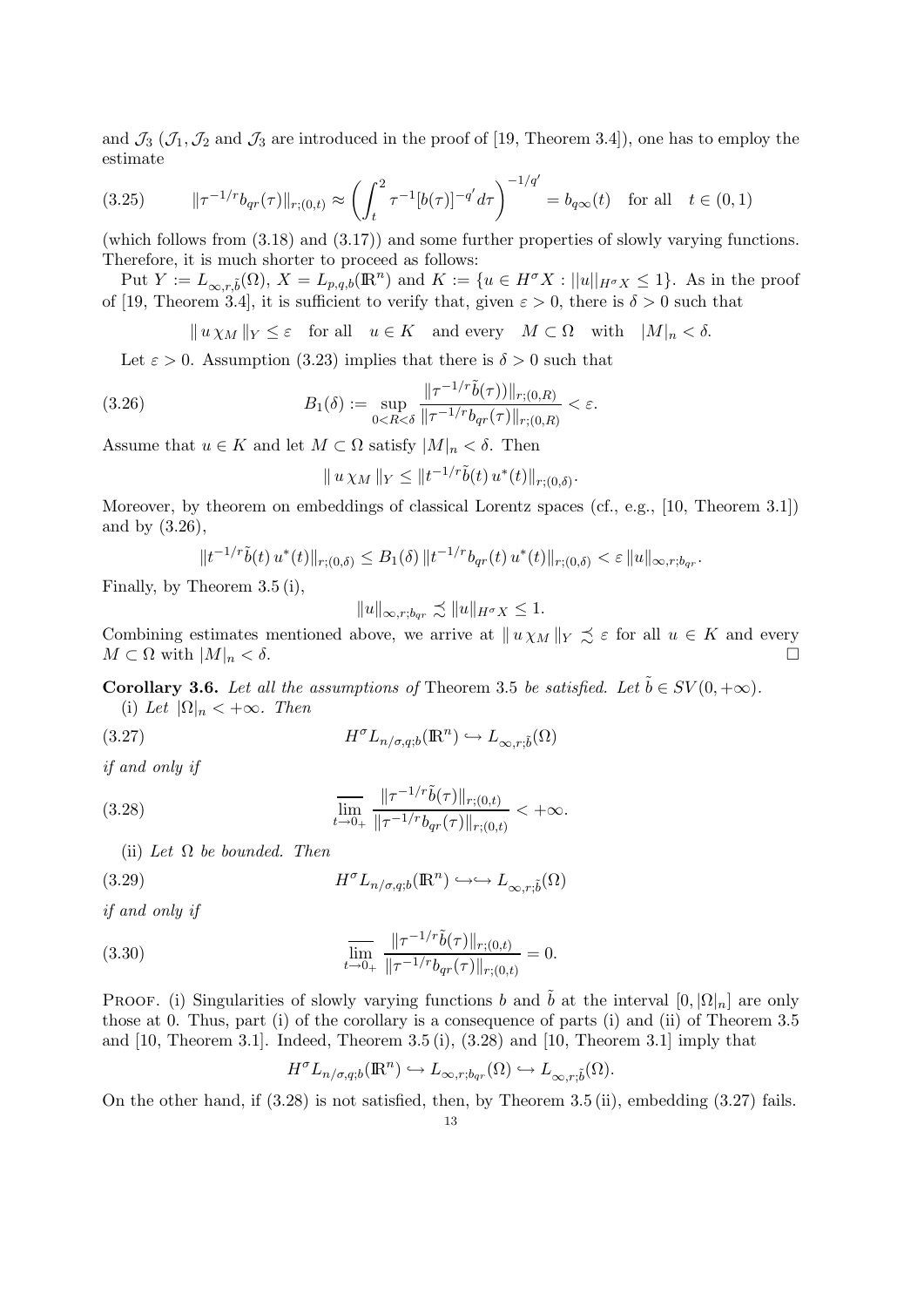(ii) The implication  $(3.30) \Rightarrow (3.29)$  holds by Theorem 3.5 (v). The converse implication follows by contradiction from estimates  $[26, (5.16)]$ ,  $[26, (5.22)]$  and  $(3.25)$  (cf. also  $[26, (5.23)]$ ).  $\Box$ 

Remark 3.7 (cf. [26, Remarks 3.8–3.18]). (i) Theorem 3.5 (i) holds without assumption (3.17). However, if  $q \in (1, +\infty)$  and  $||t^{-1/q'}[b(t)]^{-1}||_{q'(0,1)} < +\infty$ , then

$$
H^{\sigma}L_{n/\sigma,q;b}(\mathbb{R}^n)\hookrightarrow C_B(\mathbb{R}^n),
$$

c.f. [41, Proposition 5.6].

(ii) Assume that all the assumptions of Theorem 3.5 are satisfied. If  $r \in [q, +\infty]$ , then the embedding

(3.31) 
$$
H^{\sigma} L_{n/\sigma,q;b}(\mathbb{R}^n) \hookrightarrow L_{\infty,r;\tilde{b}}(\Omega)
$$

with  $\tilde{b} = b_{qr}$  is sharp with respect to the parameter  $\tilde{b} \in SV(0, +\infty)$ , that is, the target space  $L_{\infty,r,\tilde{b}}(\Omega)$  in (3.31) and the space  $L_{\infty,r;b_{qr}}(\Omega)$  (i.e., the target space in (3.31) with  $\tilde{b} = b_{qr}$ ) satisfy  $L_{\infty,r;b_{qr}}(\Omega) \hookrightarrow L_{\infty,r;\tilde{b}}(\Omega)$ . Indeed, the last embedding is equivalent to

$$
||t^{-1/r}\tilde{b}(t) f^*(t)||_{r;(0,|\Omega|_n)} \precsim ||t^{-1/r}b_{qr}(t) f^*(t)||_{r;(0,|\Omega|_n)} \text{ for all } f \in L_{\infty,r;b_{qr}}(\Omega).
$$

This inequality holds (cf., e.g., [10, Theorem 3.1]) if

$$
\sup_{x\in(0,|\Omega|_n)}\|t^{-1/r}\tilde{b}(t)\|_{r;(0,|\Omega|_n)}/\|t^{-1/r}b_{qr}(t)\|_{r;(0,|\Omega|_n)}<+\infty,
$$

which is equivalent to  $(3.28)$ . The result follows from Corollary 3.6 (i) since  $(3.28)$  is satisfied when  $(3.31)$  holds.

(iii) The target spaces in (3.19) form a scale  $\{L_{\infty,r;b_{qr}}(\Omega)\}_{r=q}^{+\infty}$  whose endpoint spaces with  $r = +\infty$  and  $r = q$  are of particular interest. The former endpoint space  $L_{\infty,\infty;b_{q\infty}}(\Omega)$  corresponds to the target space in Trudinger's-type embedding while the latter endpoint space  $L_{\infty,q; b_{qq}}(\Omega)$  corresponds to the target space in the Brézis-Wainger-type embedding. Since the spaces  $\{L_{\infty,r;b_{qr}}(\Omega)\}_{r=q}^{+\infty}$  satisfy

(3.32) 
$$
L_{\infty,r;b_{qr}}(\Omega) \hookrightarrow L_{\infty,s;b_{qs}}(\Omega) \quad \text{if} \quad q \leq r \leq s \leq +\infty,
$$

the embedding

(3.33) 
$$
H^{\sigma} L_{n/\sigma,q;b}(\mathbb{R}^n) \hookrightarrow L_{\infty,q;b_{qq}}(\Omega)
$$

is optimal. (Making use of estimate (3.25), one can prove (3.32) analogously as the embedding  $L_{p,r}(\Omega) \hookrightarrow L_{p,s}(\Omega)$ ,  $0 < p < +\infty$ ,  $0 < r \le s \le +\infty$ . Another way how to verify (3.32) is to apply, e.g., [10, Theorem 3.1].)

(iv) Theorem 3.5 (iii) shows that embedding (3.33) is also sharp with respect to the second parameter.

(v) By Theorem 3.5 (i), embedding (3.33) is continuous and, by Theorem 3.5 (iv), this embedding is not compact. Moreover, Theorem 3.5 (iv) also shows that we cannot arrive to a compact embedding if we replace the target space  $L_{\infty,q;b_{qq}}(\Omega)$  in (3.33) by a larger space  $L_{\infty,r;b_{qr}}(\Omega)$  with  $r > q$ .

(vi) Put  $X := H^{\sigma} L_{n/\sigma,q;b}(\mathbb{R}^n)$ . By Theorem 3.5 (i),

$$
\sup_{t>0} b_{q\infty}(t) f^*(t) \precsim ||f||_X \quad \text{for all} \quad f \in X,
$$

and, by Theorem 3.5 (ii) (cf. also part (vii) of this remark), the inequality

$$
\sup_{t>0} \tilde{b}(t) f^*(t) \precsim \|f\|_X
$$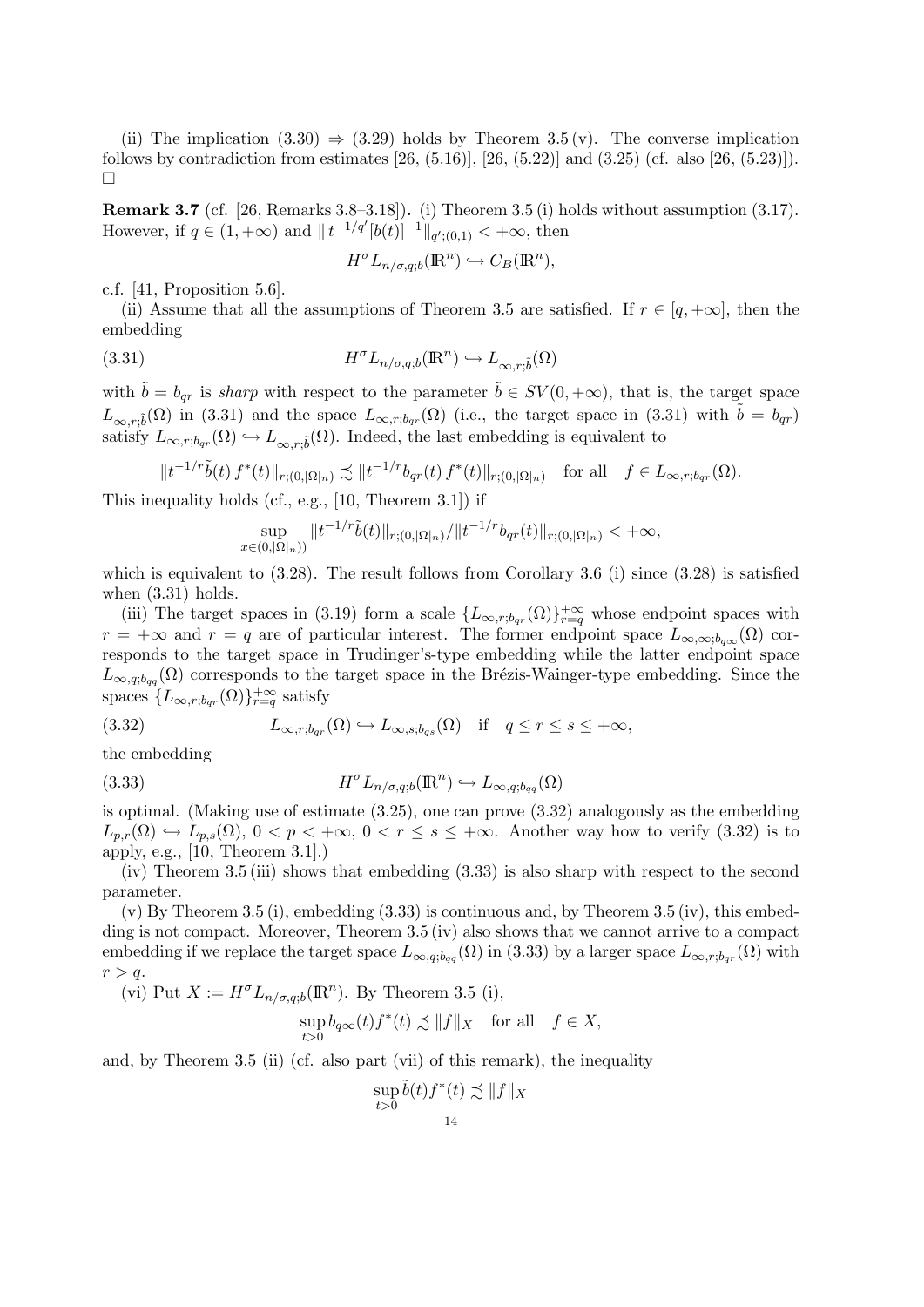does not hold for all  $f \in X$  if  $\tilde{b} \in SV(0, +\infty)$  satisfies

$$
\overline{\lim_{t \to 0_+} \frac{\tilde{b}(t)}{b_{q\infty}(t)}} = +\infty.
$$

This means that the function  $[b_{q\infty}(t)]^{-1} = \left(\int_t^2 \tau^{-1} [b(\tau)]^{-q'} d\tau\right)^{1/q'}$ ,  $t \in (0,1]$ , is the growth envelope function of the space  $H^{\sigma}L_{n/\sigma,q;b}(\mathbb{R}^n)$ . Using also Theorem 3.5 (iii), we can see that the couple

$$
\left(\left(\int_t^2 \tau^{-1}[b(\tau)]^{-q'} d\tau\right)^{1/q'}, q\right)
$$

is the growth envelope of the space  $H^{\sigma}L_{n/\sigma,q;b}(\mathbb{R}^n)$ .

(vii) Let  $r \in [q, +\infty]$ . By  $(3.25)$ ,

(3.34) 
$$
\overline{\lim_{t \to 0+} \frac{\|\tau^{-1/r}\tilde{b}(\tau)\|_{r;(0,t)}}{\|\tau^{-1/r}b_{qr}(\tau)\|_{r;(0,t)}} \approx \overline{\lim_{t \to 0+} \frac{\|\tau^{-1/r}\tilde{b}(\tau)\|_{r;(0,t)}}{b_{q\infty}(t)}}.
$$

Together with the estimate

(3.35) 
$$
\|\tau^{-1/r}\tilde{b}(\tau)\|_{r;(0,t)} = \|\tau^{1-1/r}[\tau^{-1}\tilde{b}(\tau)]\|_{r;(0,t)}
$$

$$
\succsim t^{-1}\tilde{b}(t)\|\tau^{1-1/r}\|_{r;(0,t)} \approx \tilde{b}(t) \text{ for all } t \in (0,1),
$$

this shows that condition (3.20) holds if

(3.36) 
$$
\overline{\lim}_{t \to 0_+} \frac{\tilde{b}(t)}{b_{q\infty}(t)} = +\infty.
$$

(viii) Let  $r = +\infty$  and let  $\tilde{b}$  be equivalent to a non-decreasing function on some interval  $(0, \delta)$ ,  $\delta \in (0, 1)$ . Then, for all  $t \in (0, \delta)$ ,

$$
\|\tau^{-1/r}\tilde{b}(\tau)\|_{r;(0,t)}=\|\tilde{b}(\tau)\|_{\infty;(0,t)}\approx\tilde{b}(t).
$$

Applying this estimate in (3.34), we can see that (3.20) is now equivalent to (3.36).

(ix) Let  $r \in [q, +\infty)$  and let

(3.37) 
$$
\|\tau^{-1/r}\tilde{b}(\tau)\|_{r;(0,T)} < +\infty \text{ for some } T \in (0,1).
$$

Then  $||\tau^{-1/r}\tilde{b}(\tau)||_{r;(0,t)} \to 0$  as  $t \to 0_+$ . Since also, by (3.25) and (3.17),  $||\tau^{-1/r}b_{qr}(\tau)||_{r;(0,t)} \to 0$ as  $t \to 0_+$ , a convenient version of L'Hospital's rule implies that

(3.38) 
$$
\overline{\lim_{t \to 0+} \frac{\|\tau^{-1/r}\tilde{b}(\tau)\|_{r;(0,t)}}{\|\tau^{-1/r}b_{qr}(\tau)\|_{r;(0,t)}}} = \overline{\lim_{t \to 0+} \frac{\tilde{b}(t)}{b_{qr}(t)}}
$$

provided that the last limit exists.

Remark 3.8. It follows from Remark 3.3 that conditions  $(3.2)$ ,  $(3.3)$  are of the same form as condition (3.20). The same concerns conditions (3.6), (3.7) and condition (3.23).

Examples 3.9 (cf. [28, Examples 3.1]). Let  $\sigma \in (0, n)$ ,  $p = n/\sigma$ ,  $q \in (1, +\infty]$  and let  $r \in$  $[q, +\infty]$ . Suppose that  $\Omega \subset \mathbb{R}^n$  is a nonempty domain with  $|\Omega|_n < +\infty$ .

1. Let  $\alpha, \beta \in \mathbb{R}$  and let  $b \in SV(0, +\infty)$  be defined by

$$
b(t) = l_1(t)^{\alpha} l_2(t)^{\beta}, \quad t > 0.
$$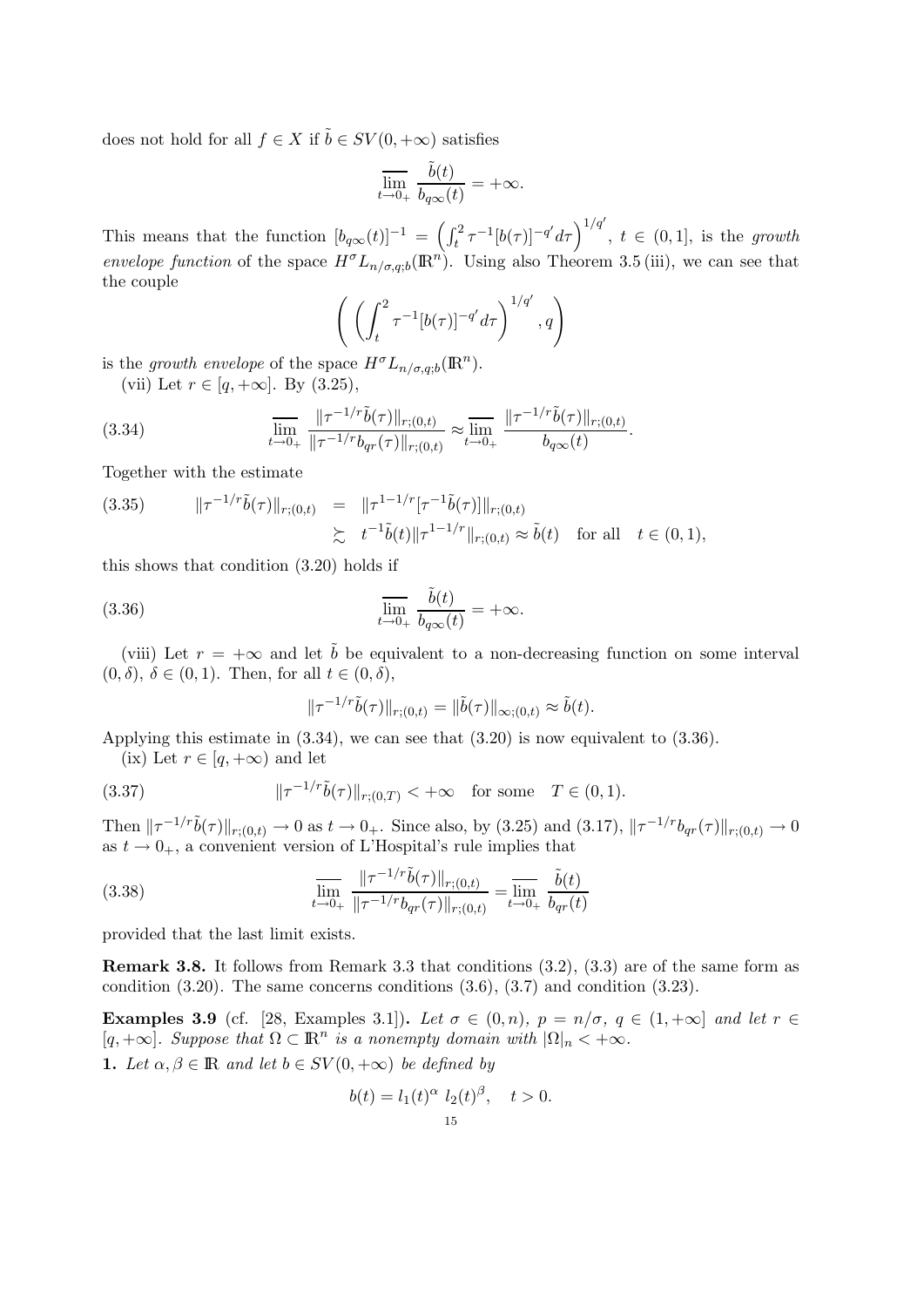(i) If  $\alpha < 1/q'$  and  $\beta \in \mathbb{R}$ , then

$$
(3.39) \qquad H^{\sigma}L^{p,q}(\log L)^{\alpha}(\log \log L)^{\beta}(\mathbb{R}^n) \hookrightarrow L_{\infty,q;b_{qq}}(\Omega) \hookrightarrow L_{\infty,r;b_{qr}}(\Omega) \hookrightarrow L_{\infty,\infty;b_{q\infty}}(\Omega)
$$

with

$$
b_{qq}(t) \approx l_1(t)^{\alpha-1} l_2(t)^{\beta}, \quad t \in (0,1];
$$
  
\n
$$
b_{qr}(t) \approx l_1(t)^{\alpha-1/q'-1/r} l_2(t)^{\beta}, \quad t \in (0,1];
$$
  
\n
$$
b_{q\infty}(t) \approx l_1(t)^{\alpha-1/q'} l_2(t)^{\beta}, \quad t \in (0,1].
$$

Note (cf. [25, Lemma 2.2]) that  $L_{\infty,\infty;b_{q\infty}}(\Omega)$  coincides with the Orlicz space  $L_{\Phi}(\Omega)$ , where

$$
\Phi(t) = \exp(t^{1/\gamma} (\log t)^{\beta/\gamma}) \quad \text{for all large } t, \quad \gamma = 1/q' - \alpha.
$$

(ii) If  $\alpha = 1/q'$  and  $\beta < 1/q'$ , then

$$
(3.40) \tH^{\sigma}L^{p,q}(\log L)^{\alpha}(\log \log L)^{\beta}(\mathbb{R}^n) \hookrightarrow L_{\infty,q;b_{qq}}(\Omega) \hookrightarrow L_{\infty,r;b_{qr}}(\Omega) \hookrightarrow L_{\infty,\infty;b_{q\infty}}(\Omega)
$$

with

$$
b_{qq}(t) \approx l_1(t)^{-1/q} l_2(t)^{\beta-1}, \quad t \in (0,1];
$$
  
\n
$$
b_{qr}(t) \approx l_1(t)^{-1/r} l_2(t)^{\beta-1/q'-1/r}, \quad t \in (0,1];
$$
  
\n
$$
b_{q\infty}(t) \approx l_2(t)^{\beta-1/q'}, \quad t \in (0,1].
$$

Recall that (see (2.5))  $L_{\infty,\infty;b_{q\infty}}(\Omega) = \text{EXP}_2 L^{1/\gamma}(\Omega)$ , where  $\gamma = 1/q' - \beta$ . (iii) If  $\alpha = 1/q'$  and  $\beta = 1/q'$ , then

$$
(3.41) \tH^{\sigma}L^{p,q}(\log L)^{\alpha}(\log \log L)^{\beta}(\mathbb{R}^n) \hookrightarrow L_{\infty,q;b_{qq}}(\Omega) \hookrightarrow L_{\infty,r;b_{qr}}(\Omega) \hookrightarrow L_{\infty,\infty;b_{q\infty}}(\Omega)
$$

with

$$
b_{qq}(t) \approx l_1(t)^{-1/q} l_2(t)^{-1/q} l_3(t)^{-1}, \quad t \in (0, 1];
$$
  
\n
$$
b_{qr}(t) \approx l_1(t)^{-1/r} l_2(t)^{-1/r} l_3(t)^{-1/q'-1/r}, \quad t \in (0, 1];
$$
  
\n
$$
b_{q\infty}(t) \approx l_3(t)^{-1/q'}, \quad t \in (0, 1].
$$

Recall that (see (2.5))  $L_{\infty,\infty;b_{q\infty}}(\Omega) = \text{EXP}_3 L^{q'}(\Omega)$ . (iv) If either  $\alpha > 1/q'$  or  $\alpha = 1/q'$  and  $\beta > 1/q'$ , then

$$
H^{\sigma}L^{p,q}(\log L)^{\alpha}(\log \log L)^{\beta}(\mathbb{R}^n) \hookrightarrow C_B(\mathbb{R}^n).
$$

2. Let  $\alpha \in (0,1)$ ,  $\beta \in \mathbb{R}$  and let  $b \in SV(0, +\infty)$  be defined by

$$
b(t) = l_1(t)^{-(\alpha - 1)/q'} \exp(\beta l_1(t)^{\alpha}), \quad t > 0.
$$

(i) If  $\beta < 0$ , then

(3.42) 
$$
H^{\sigma} L_{p,q;b}(\mathbb{R}^n) \hookrightarrow L_{\infty,q;b_{qq}}(\Omega) \hookrightarrow L_{\infty,r;b_{qr}}(\Omega) \hookrightarrow L_{\infty,\infty;b_{q\infty}}(\Omega)
$$

with

$$
b_{qq}(t) \approx l_1(t)^{(\alpha-1)/q} \exp(\beta l_1(t)^{\alpha}), \quad t \in (0,1];
$$
  
\n
$$
b_{qr}(t) \approx l_1(t)^{(\alpha-1)/r} \exp(\beta l_1(t)^{\alpha}), \quad t \in (0,1];
$$
  
\n
$$
b_{q\infty}(t) \approx \exp(\beta l_1(t)^{\alpha}), \quad t \in (0,1].
$$

(ii) If  $\beta > 0$ , then

$$
H^{\sigma}L_{p,q;b}(\mathbb{R}^n) \hookrightarrow C_B(\mathbb{R}^n).
$$
  
<sup>16</sup>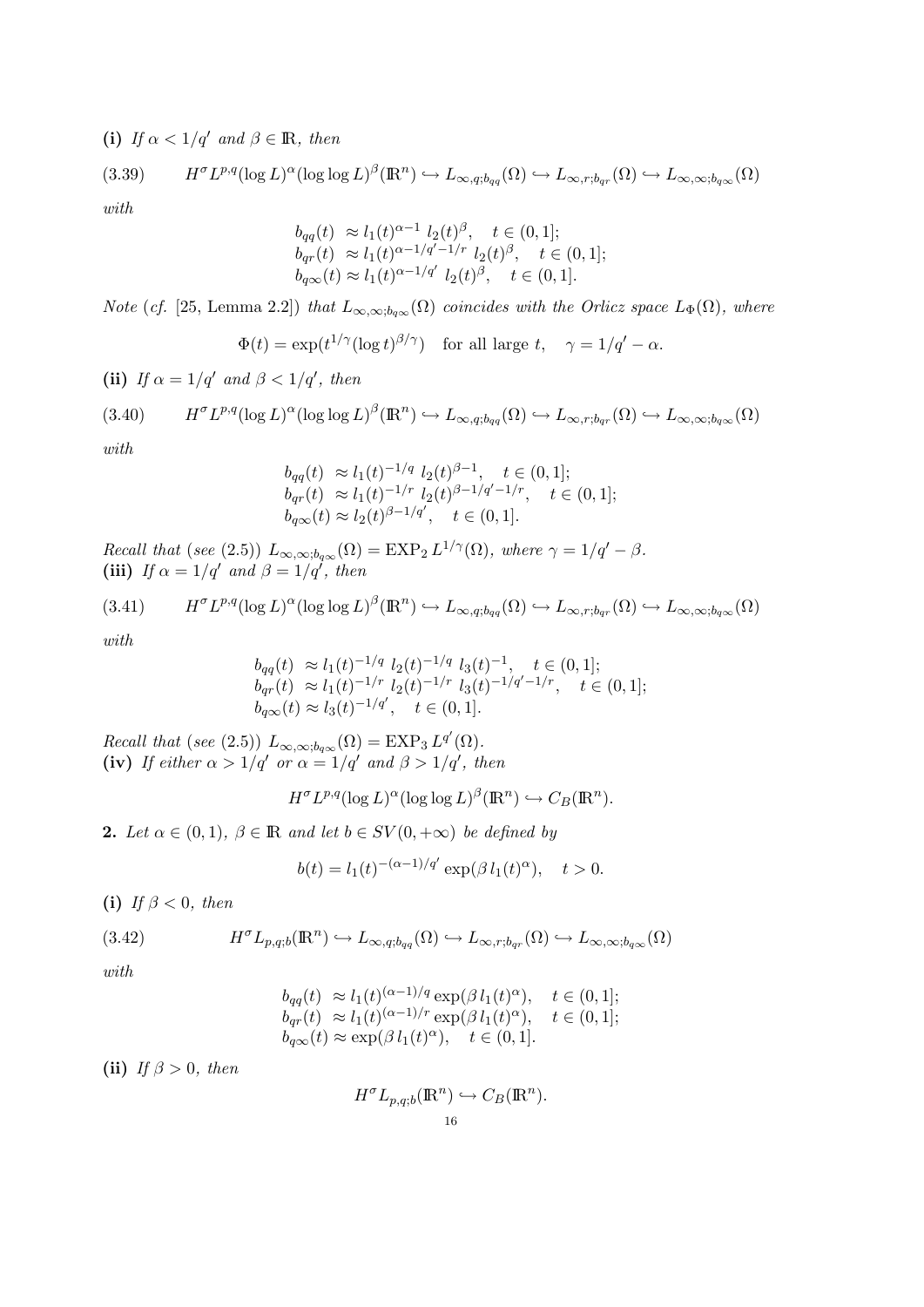#### 4. EMBEDDINGS INTO GENERALIZED HÖLDER SPACES: THE CASE  $\sigma \geq 1$

In this section we present embeddings of Bessel-potential-type spaces into generalized Hölder spaces , which extend and improve those of [18] and complement those of [41]. Our main results state that such embeddings are sharp and fail to be compact. We also show how to modify parameters of target spaces to arrive to compact embeddings.

Part (i) of the following theorem improves and extends [18, Theorem 3.2] and [41, Theorem 5.10] and discusses embeddings of Bessel potential spaces modelled upon Lorentz-Karamata spaces into generalized Hölder spaces in the sublimiting case. The second and the third parts concern the sharpness of the embedding from part (i) while the fourth part states that the embedding from part  $(i)$  is not compact. In part  $(v)$  it is shown that this embedding becomes compact if the parameters of the target space are restricted in a proper way.

**Theorem 4.1** (cf. [27, Theorem 3.1]). Let  $\sigma \in [1, n+1)$ ,  $\max\{1, n/\sigma\} < p < n/(\sigma - 1)$ ,  $q \in (1, +\infty)$ ,  $r \in [q, +\infty]$  and let  $b \in SV(0, +\infty)$ . Suppose that  $\Omega \subset \mathbb{R}^n$  is a nonempty domain. Let  $\lambda : (0,1] \to (0,+\infty)$  be defined by

(4.1) 
$$
\lambda(t) = t^{\sigma - n/p} [b(t^n)]^{-1}, \quad t \in (0, 1].
$$

(Note that  $\lambda \in \mathcal{L}_r$  for any  $r \in [1, +\infty]$ .)

$$
(i) \ \ Then
$$

(4.2) 
$$
H^{\sigma} L_{p,q;b}(\mathbb{R}^n) \hookrightarrow \Lambda_{\infty,r}^{\lambda(\cdot)}(\overline{\mathbb{R}^n}).
$$

(ii) If a function  $\mu \in \mathcal{L}_r$  satisfies

(4.3) 
$$
\overline{\lim_{t \to 0_+} \frac{\lambda(t)}{\mu(t)}} = +\infty,
$$

then the embedding

(4.4) 
$$
H^{\sigma}L_{p,q;b}(\mathbb{R}^n)\hookrightarrow \Lambda_{\infty,r}^{\mu(.)}(\overline{\Omega})
$$

does not hold.

(iii) Let  $\overline{q} \in (0, q)$ . Then the embedding

(4.5) 
$$
H^{\sigma} L_{p,q;b}(\mathbb{R}^n) \hookrightarrow \Lambda_{\infty,\overline{q}}^{\lambda(\cdot)}(\overline{\Omega})
$$

fails.

(iv) The embedding

$$
H^{\sigma}L_{p,q;b}(\mathbb{R}^n) \hookrightarrow \Lambda_{\infty,r}^{\lambda(\cdot)}(\overline{\Omega})
$$

is not compact.

(v) Let  $\Omega$  be bounded and let  $\mu \in \mathcal{L}_r$  be such that

(4.6) 
$$
\lim_{t \to 0+} \frac{\lambda(t)}{\mu(t)} = 0.
$$

$$
Then
$$

(4.7) 
$$
H^{\sigma} L_{p,q;b}(\mathbb{R}^n) \hookrightarrow \hookrightarrow \Lambda_{\infty,r}^{\mu(\cdot)}(\overline{\Omega}).
$$

PROOF. (i) Part (i) coincides with part (i) of [27, Theorem 3.1]. Thus, we refer to [27] for the proof of this statement.

(ii) Part (ii) is proved in [27] (see the proof of [27, Theorem 3.1 (ii)]) provided that condition (4.3) is replaced by

(4.8) 
$$
\lim_{t \to 0+} \frac{\frac{t}{\lambda(t)}}{\left\|\tau^{-1/r} \frac{\tau}{\mu(\tau)}\right\|_{r;(0,t)}} = 0.
$$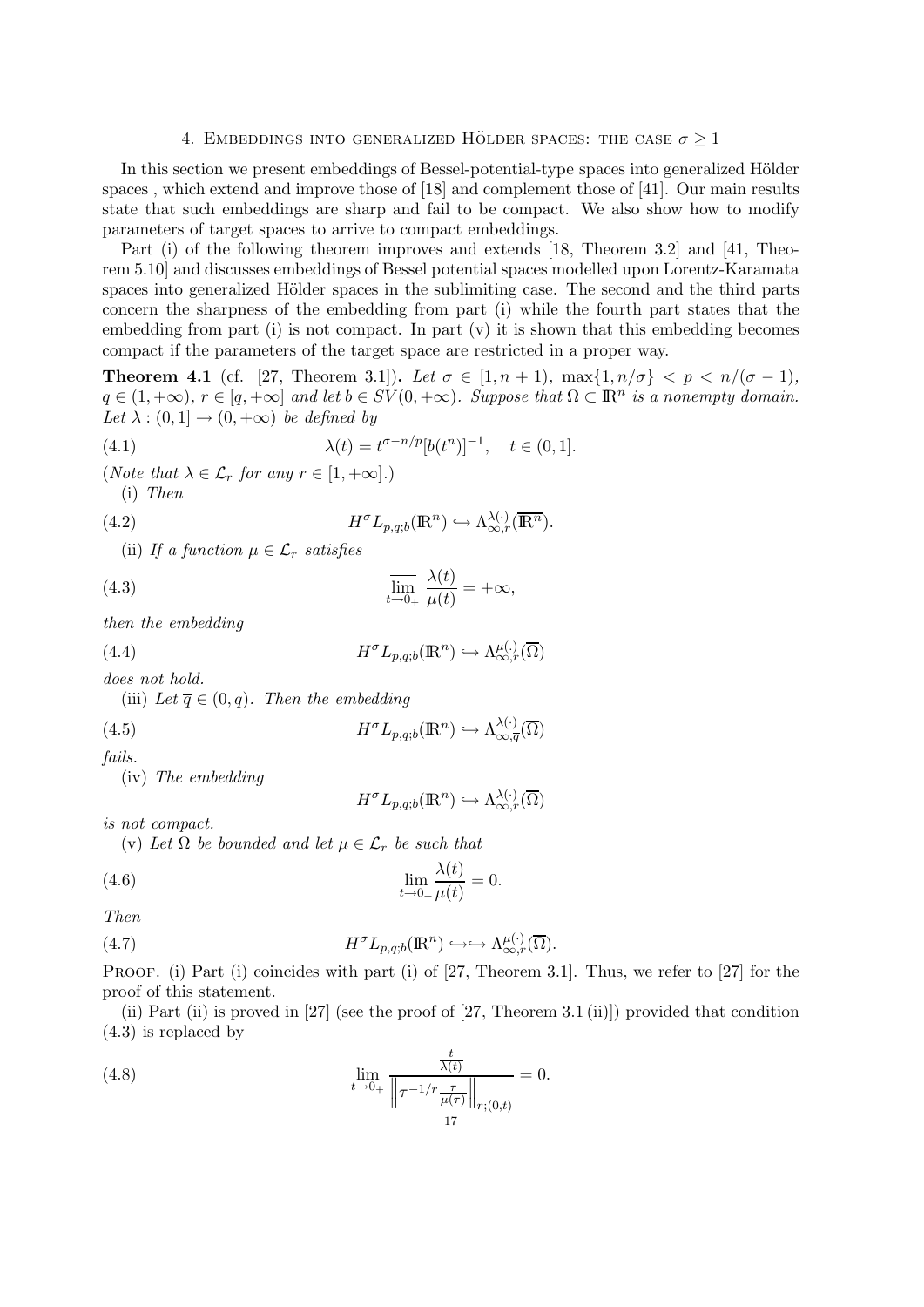First, checking the proof of [27, Theorem 3.1 (ii)] (cf. lines 3–6 on page 316 in [27]), we see that this theorem continue to hold if we replace assumption (4.8) by

(4.9) 
$$
\liminf_{t \to 0+} \frac{\frac{t}{\lambda(t)}}{\left\|\tau^{-1/r} \frac{\tau}{\mu(\tau)}\right\|_{r;(0,t)}} = 0.
$$

Second, we prove that  $(4.9)$  is equivalent to  $(4.3)$ . Indeed, since  $(4.9)$  can be rewritten as

(4.10) 
$$
\lim_{t \to 0_+} \frac{\left\| \tau^{-1/r} \frac{\tau}{\mu(\tau)} \right\|_{r;(0,t)}}{\frac{t}{\lambda(t)}} = +\infty,
$$

it is sufficient to prove that  $(4.10)$  is equivalent to  $(4.3)$ . Instead of this, it is enough to verify that

(4.11) 
$$
\overline{\lim}_{t \to 0_+} \frac{\lambda(t)}{\mu(t)} < +\infty
$$

if and only if

(4.12) 
$$
\lim_{t \to 0+} \frac{\left\|\tau^{-1/r} \frac{\tau}{\mu(\tau)}\right\|_{r;(0,t)}}{\frac{t}{\lambda(t)}} < +\infty.
$$

To this end, first we assume that (4.11) holds. Then there is  $\delta \in (0, 1)$  such that  $\lambda(t)/\mu(t) \leq 1$ for all  $t \in (0, \delta)$ , which implies that  $1/\mu(t) \leq 1/\lambda(t)$  for all  $t \in (0, \delta)$ . Using this estimate, (4.1), the fact that  $1 - \sigma + n/p > 0$  and Lemma 2.1 (iii), we obtain

(4.13)  

$$
\left\| \tau^{-1/r} \frac{\tau}{\mu(\tau)} \right\|_{r;(0,t)} \leq \left\| \tau^{-1/r} \frac{\tau}{\lambda(\tau)} \right\|_{r;(0,t)}
$$

$$
= \left\| \tau^{-1/r} \tau^{1-\sigma+n/p} \left[ b(\tau^n) \right] \right\|_{r;(0,t)}
$$

$$
= t^{1-\sigma+n/p} \left[ b(t^n) \right]
$$

$$
= \frac{t}{\lambda(t)} \quad \text{for all } t \in (0, \delta),
$$

and (4.12) follows.

Suppose now that (4.12) holds. Then there is  $\delta \in (0, 1)$  such that

(4.14) 
$$
\frac{\left\|\tau^{-1/r} \frac{\tau}{\mu(\tau)}\right\|_{r;(0,t)}}{\frac{t}{\lambda(t)}} \lesssim 1 \text{ for all } t \in (0, \delta).
$$

Since the function  $1/\mu$  is non-increasing on  $(0, 1)$ , we obtain

$$
\left\|\tau^{-1/r}\frac{\tau}{\mu(\tau)}\right\|_{r;(0,t)} \ge \frac{1}{\mu(t)} \left\|\tau^{1-1/r}\right\|_{r;(0,t)} \approx \frac{t}{\mu(t)} \quad \text{for all } t \in (0, 1).
$$

This and (4.14) imply that

$$
1 \gtrsim \frac{\frac{t}{\mu(t)}}{\frac{t}{\lambda(t)}} = \frac{\lambda(t)}{\mu(t)} \quad \text{for all } t \in (0, \delta),
$$

and (4.11) follows.

(iii) Part (iii) coincides with part (iii) of [27, Theorem 3.1]. Thus, we refer to [27] for the proof of this statement.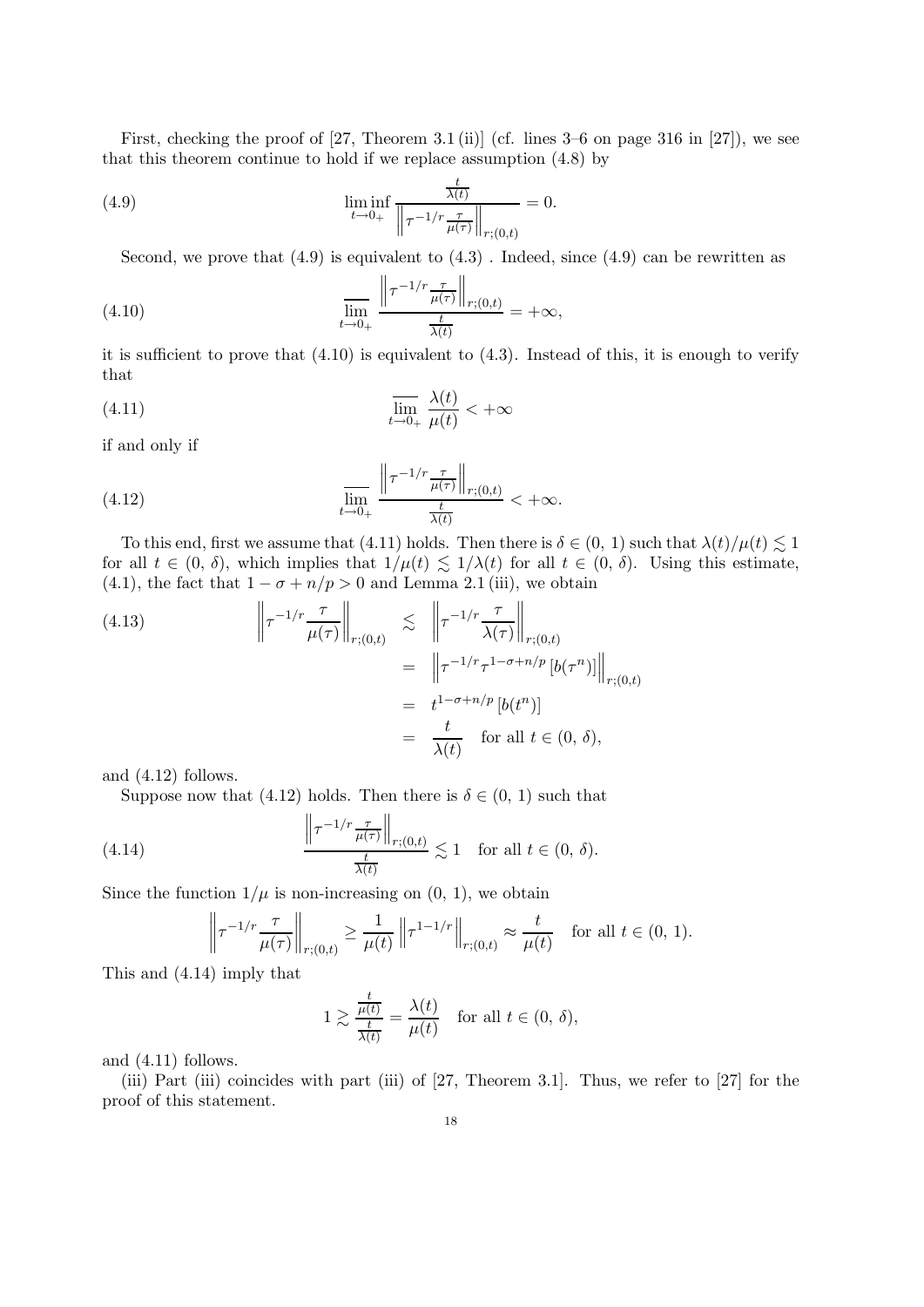(iv) Part (iv) is the same as part (iv) of [27, Theorem 3.1]. Thus, we refer to [27] for the proof of this statement.

(v) Put  $X := L_{p,q,b}(\mathbb{R}^n)$  and  $S := \{u \in H^{\sigma}X : ||u||_{H^{\sigma}X} \leq 1\}$ . By Theorem 2.4 and Remark 2.5 (i), it is enough to prove that

(4.15) 
$$
S
$$
 is bounded in  $\Lambda_{\infty,r}^{\mu(\cdot)}(\overline{\Omega})$ 

and

(4.16) 
$$
\sup_{u \in \mathcal{S}} \|t^{-1/r}[\mu(t)]^{-1} \omega(u,t)\|_{r;(0,\xi)} \to 0 \text{ as } \xi \to 0_+.
$$

First, by Theorem 4.1 (i), (4.2) holds. Thus, to verify (4.15), it is sufficient to show that

(4.17) 
$$
\Lambda_{\infty,r}^{\lambda(\cdot)}(\overline{\Omega}) \hookrightarrow \Lambda_{\infty,r}^{\mu(\cdot)}(\overline{\Omega}).
$$

Since, for any  $f \in C_B(\Omega)$ ,  $\tilde{\omega}(f,.)$  is equivalent to a non-increasing function, we see from (2.16) that  $(4.17)$  holds if

(4.18) 
$$
L_{\infty,r;t/\lambda(t)}(0,1) \hookrightarrow L_{\infty,r;t/\mu(t)}(0,1).
$$

However, by [10, Theorem 3.1], embedding (4.18) holds when

(4.19) 
$$
\sup_{x\in(0,1)}\left\|t^{-1/r}t/\mu(t)\right\|_{r;(0,x)}\bigg/\left\|t^{-1/r}t/\lambda(t)\right\|_{r;(0,x)}<+\infty.
$$

Take  $\varepsilon > 0$ . By (4.6), there is  $\delta \in (0,1)$  such that

(4.20) 
$$
1/\mu(t) \leq \varepsilon/\lambda(t) \text{ for all } t \in (0, \delta).
$$

Using this estimate, one can show (cf. 4.13) that

(4.21) 
$$
\left\|t^{-1/r}t/\mu(t)\right\|_{r;(0,x)} \lesssim \varepsilon x/\lambda(x) \text{ for all } x \in (0,\delta).
$$

Moreover, by  $(4.1)$  and Lemma 2.1 (iii),

(4.22) 
$$
\left\|t^{-1/r}t/\lambda(t)\right\|_{r;(0,x)} \approx x/\lambda(x) \text{ for all } x \in (0,1).
$$

Thus, (4.19) is a consequence of (4.21), (4.22) and the fact that the functions  $\mu$  and  $\lambda$  have singularities only at 0.

To prove (4.16), take  $\varepsilon > 0$ . Then, by (4.6), there is  $\delta \in (0,1)$  such that (4.20) holds. If  $\xi \in (0, \delta)$ , then  $(4.20)$  and Theorem 4.1 (i) imply that

$$
\sup_{u\in\mathcal{S}}\|t^{-1/r}[\mu(t)]^{-1}\omega(u,t)\|_{r;(0,\xi)} \leq \varepsilon \sup_{u\in\mathcal{S}}\|t^{-1/r}[\lambda(t)]^{-1}\omega(u,t)\|_{r;(0,\xi)} \precsim \varepsilon \sup_{u\in\mathcal{S}}\|u\|_{H^{\sigma}X} \leq \varepsilon
$$

and  $(4.16)$  follows.

**Corollary 4.2.** Let all the assumptions of Theorem 4.1 be satisfied. Suppose that  $\mu \in \mathcal{L}_r$ . (i) Then

(4.23) 
$$
H^{\sigma} L_{p,q;b}(\mathbb{R}^n) \hookrightarrow \Lambda_{\infty,r}^{\mu(.)}(\overline{\mathbb{R}^n})
$$

if and only if

(4.24) 
$$
\overline{\lim}_{t \to 0+} \frac{\lambda(t)}{\mu(t)} < +\infty.
$$

(ii) Let  $\Omega \subset \mathbb{R}^n$  be bounded and let  $r < +\infty$ . Then

(4.25) 
$$
H^{\sigma} L_{p,q;b}(\mathbb{R}^n) \hookrightarrow \hookrightarrow \Lambda_{\infty,r}^{\mu(.)}(\overline{\Omega})
$$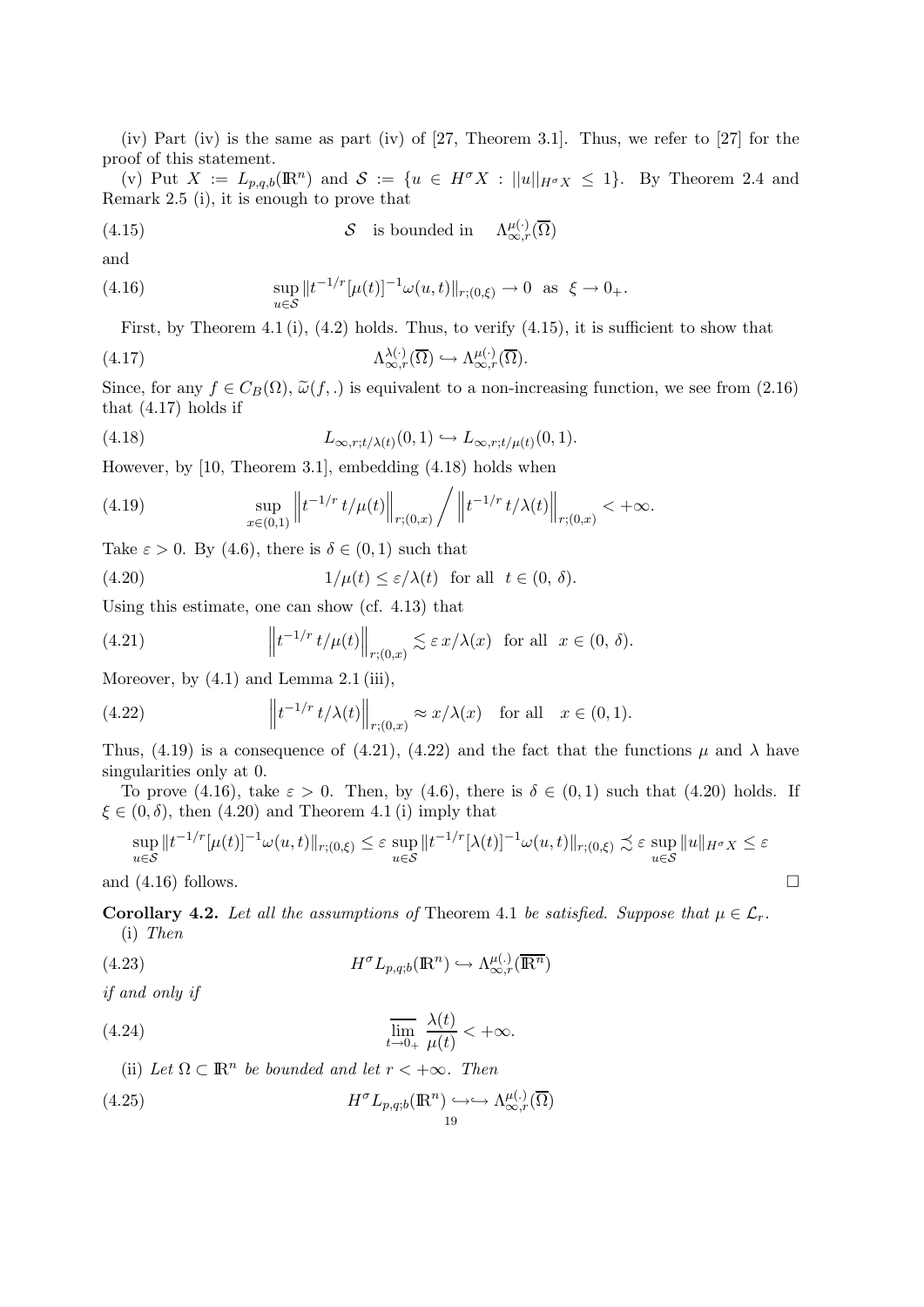if and only if

$$
\lim_{t \to 0_+} \frac{\lambda(t)}{\mu(t)} = 0.
$$

PROOF. Part (i) of the corollary is a consequence of parts (i) and (ii) of Theorem 4.1. Indeed, by Theorem 4.1 (i), embedding (4.2) holds. Moreover,

$$
\Lambda_{\infty,r}^{\lambda(\cdot)}(\overline{\mathbb{R}^n}) \hookrightarrow \Lambda_{\infty,r}^{\mu(\cdot)}(\overline{\mathbb{R}^n})
$$

(this embedding is a consequence of  $(4.24)$  – cf. the proof of  $(4.17)$ ).

On the other hand, if (4.24) is not satisfied, then, by Theorem 4.1 (ii), embedding (4.23) fails.

(ii) The implication  $(4.26) \Rightarrow (4.25)$  holds by Theorem 4.1 (v). The converse implication follows by contradiction. Indeed, assume that (4.25) holds and

(4.27) 
$$
\overline{\lim}_{t \to 0+} \frac{\lambda(t)}{\mu(t)} > 0.
$$

Consider the functions  $u_s, s \in (0, 1/4)$ , given by [27, (4.18)] (with G from [27, (5.4)]). By [27,  $(5.6)$ ],

(4.28) 
$$
||u||_{\sigma;p,q;b} \lesssim 1 \quad \text{for all} \quad s \in (0,1/4).
$$

Take  $S \in (0, 1/4)$  fixed. An analogue of [27, (5.13)] (with  $\lambda$  replaced by  $\mu$ ) reads as

(4.29) 
$$
\| (u_s - u_S) |\Lambda_{\infty, r}^{\mu(.)}(\overline{\Omega}) \| \gtrsim \frac{\lambda(s)}{ks} \| t^{-1/r} t/\mu(t) \|_{r;(0,ks)}
$$

for all sufficiently small positive s. Since

$$
||t^{-1/r} t/\mu(t)||_{r;(0,ks)} \ge ||t^{1-1/r}||_{r;(0,ks)} / \mu(ks) \approx ks/\mu(ks) \text{ for all } s \in (0,1/4),
$$

we obtain from (4.29) that

(4.30) 
$$
\| (u_s - u_S) |\Lambda_{\infty, r}^{\mu(.)}(\overline{\Omega}) \| \gtrsim \frac{\lambda(s)}{\mu(ks)} \approx \frac{\lambda(s)}{\mu(s)}
$$

for all sufficiently small positive s. However,  $(4.30)$ ,  $(4.27)$  and  $(4.28)$  contradict  $(4.25)$ .

**Remark 4.3** (cf. [30, Remark 7.5]). (i) In Corollary 4.2 (ii) the implication  $(4.26) \implies (4.25)$ remains true even if  $r = +\infty$ . This follows from Theorem 4.1 (v).

(ii) We see from Remark 2.5 (iii) that if we assume additionally in Corollary 4.2 (ii) that  $r = +\infty$  and the space  $X(\mathbb{R}^n) := L_{p,q;b}(\mathbb{R}^n)$  and  $\mu \in \mathcal{L}$  are such that

(4.31) 
$$
H^{\sigma} X(\mathbb{R}^n) \hookrightarrow \Lambda_{\infty,\infty}^{\mu(\cdot),0}(\overline{\Omega}),
$$

then  $(4.25)$  is equivalent to  $(4.26)$ .

(iii) For example, (4.31) (with any r.i. BFS  $X(\mathbb{R}^n)$ ) is satisfied provided that

(4.32) the Schwartz space  $\mathscr{S}(\mathbb{R}^n)$  is dense in  $H^{\sigma}X(\mathbb{R}^n)$ ,

(4.33) 
$$
H^{\sigma} X(\mathbb{R}^n) \hookrightarrow \Lambda^{\mu(\cdot)}_{\infty,\infty}(\overline{\Omega}),
$$

(4.34) 
$$
\lim_{t \to 0_+} t/\mu(t) = 0.
$$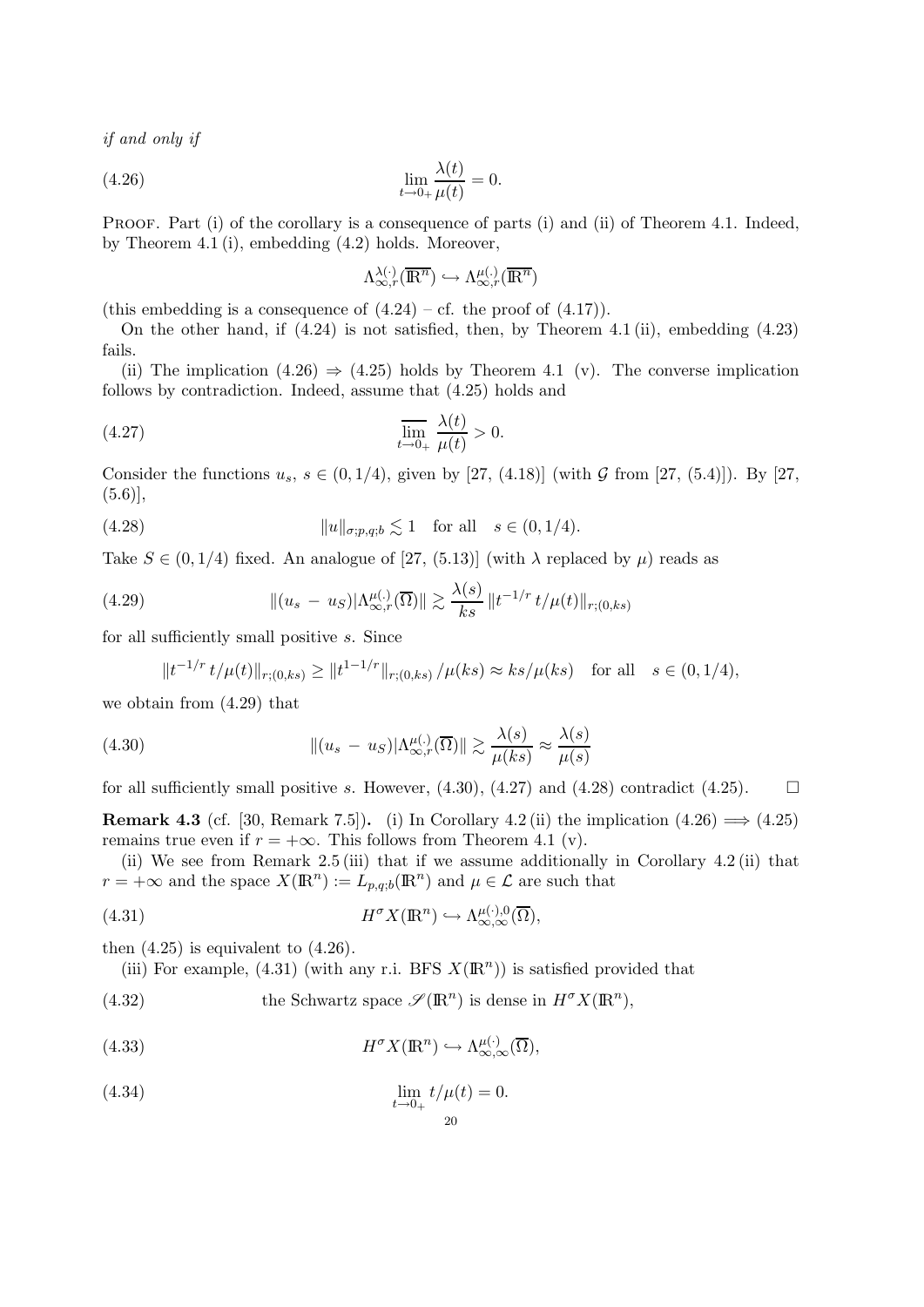Indeed, given  $u \in H^{\sigma}X(\mathbb{R}^n)$  and  $\varepsilon > 0$ , there is  $v \in \mathscr{S}(\mathbb{R}^n)$  such that  $||u - v||_{H^{\sigma}X} < \varepsilon$ . Moreover,  $\omega(v, t) \le ct$  for all  $t \in (0, 1)$ , where  $c = c(v)$  is a positive constant. Thus, using also  $(4.33)$ , we obtain

$$
\|[\mu(t)]^{-1}\omega(u,t)\|_{\infty;(0,\delta)} \leq \|[\mu(t)]^{-1}\omega(u-v,t)\|_{\infty;(0,\delta)} + \|[\mu(t)]^{-1}\omega(v,t)\|_{\infty;(0,\delta)} \n\precsim \|u-v\|_{H^{\sigma}X} + c\|t/\mu(t)\|_{\infty;(0,\delta)} \n\leq \varepsilon + c\|t/\mu(t)\|_{\infty;(0,\delta)} \quad \text{for all} \quad \delta \in (0,1).
$$

Together with (4.34), this implies (4.31).

For instance, (4.32) holds if

(4.35) the Schwartz space  $\mathscr{S}(\mathbb{R}^n)$  is dense in  $X(\mathbb{R}^n)$ .

Indeed, this is a consequence of (2.12), (2.13), the fact that the mapping  $h \mapsto g_{\sigma} * h$  maps  $\mathscr{S}(\mathbb{R}^n)$  on  $\mathscr{S}(\mathbb{R}^n)$ , and  $(4.35)$ .

In particular, (4.35) is satisfied provided that the r. i. BFS  $X(\mathbb{R}^n)$  has absolutely continuous norm (cf. [17, Remark 3.13]).

**Remark 4.4** (cf. [27, Remark 3.1 (i)–(iv)]). (i) If  $r = +\infty$ , then (4.2) yields

$$
H^{\sigma}L_{p,q;b}(\mathbb{R}^n)\hookrightarrow C^{\lambda(\cdot)}(\overline{\mathbb{R}^n}).
$$

(ii) By Theorem 4.1, all embeddings (4.2) are sharp with respect to the parameter  $\lambda$  of the target space. (This is why we consider all embeddings (4.2) and not only optimal embedding (4.37) mentioned below.)

(iii) As

(4.36) 
$$
\Lambda_{\infty,r}^{\lambda(\cdot)}(\overline{\mathbb{R}^n}) \hookrightarrow \Lambda_{\infty,s}^{\lambda(\cdot)}(\overline{\mathbb{R}^n}) \text{ if } 0 < r < s \le +\infty,
$$

among embeddings (4.2) the embedding

(4.37) 
$$
H^{\sigma}L_{p,q;b}(\mathbb{R}^n)\hookrightarrow \Lambda_{\infty,q}^{\lambda(\cdot)}(\overline{\mathbb{R}^n})
$$

is optimal. (Note that embedding  $(4.36)$  can be proved analogously as  $([26, (3.6)])$  if one replaces the role of  $f^*(t)$  by the role of  $\tilde{\omega}(f, t)$ . Another way how to verify  $(4.36)$  is to apply, e.g., [10, Theorem 3.1] and the fact that, for any  $f \in C_B(\overline{\mathbb{R}^n})$ ,  $\widetilde{\omega}(f,.)$  is equivalent to a non-increasing function function.)

(iv) By Theorem 4.1 (i), embedding (4.37) is continuous and, by Theorem 4.1 (iv), this embedding is not compact. Moreover, Theorem 4.1 (iv) also shows that we cannot arrive to a compact embedding if we replace the target space  $\Lambda_{\infty,q}^{\lambda(\cdot)}(\overline{\mathbb{R}^n})$  in (4.37) by a larger space  $\Lambda_{\infty,r}^{\lambda(\cdot)}(\overline{\mathbb{R}^n})$  with  $r > q$  or even by  $\Lambda_{\infty,r}^{\lambda(\cdot)}(\overline{\Omega})$ , where  $\Omega$  is a bounded domain in  $\mathbb{R}^n$ .

(v) Put  $X := H^{\sigma} L_{p,q;b}(\mathbb{R}^n)$  and  $r = +\infty$ . By Theorem 4.1 (i),

$$
\sup_{t \in (0,1)} \frac{\widetilde{\omega}(f,t)}{\lambda(t)/t} \precsim ||f||_X \quad \text{for all} \quad f \in X,
$$

and, by Theorem 4.1 (i) and (ii), the inequality

$$
\sup_{t \in (0,1)} \frac{\widetilde{\omega}(f,t)}{\mu(t)/t} \precsim ||f||_X
$$

does not hold for all  $f \in X$  if  $\mu \in \mathcal{L}$  satisfies (4.3). If we use an analogue of terminology from [32] and [48], this means that the function  $\frac{\lambda(t)}{t} = t^{\sigma-n/p-1} [b(t^n)]^{-1}$ ,  $t \in (0,1]$ , is the *continuous* envelope function of the space  $H^{\sigma}L_{p,q;b}(\mathbb{R}^n)$ . Using also Theorem 4.1 (iii), we can see that the couple

$$
(t^{\sigma - n/p - 1} [b(t^n)]^{-1}, q)
$$
  
21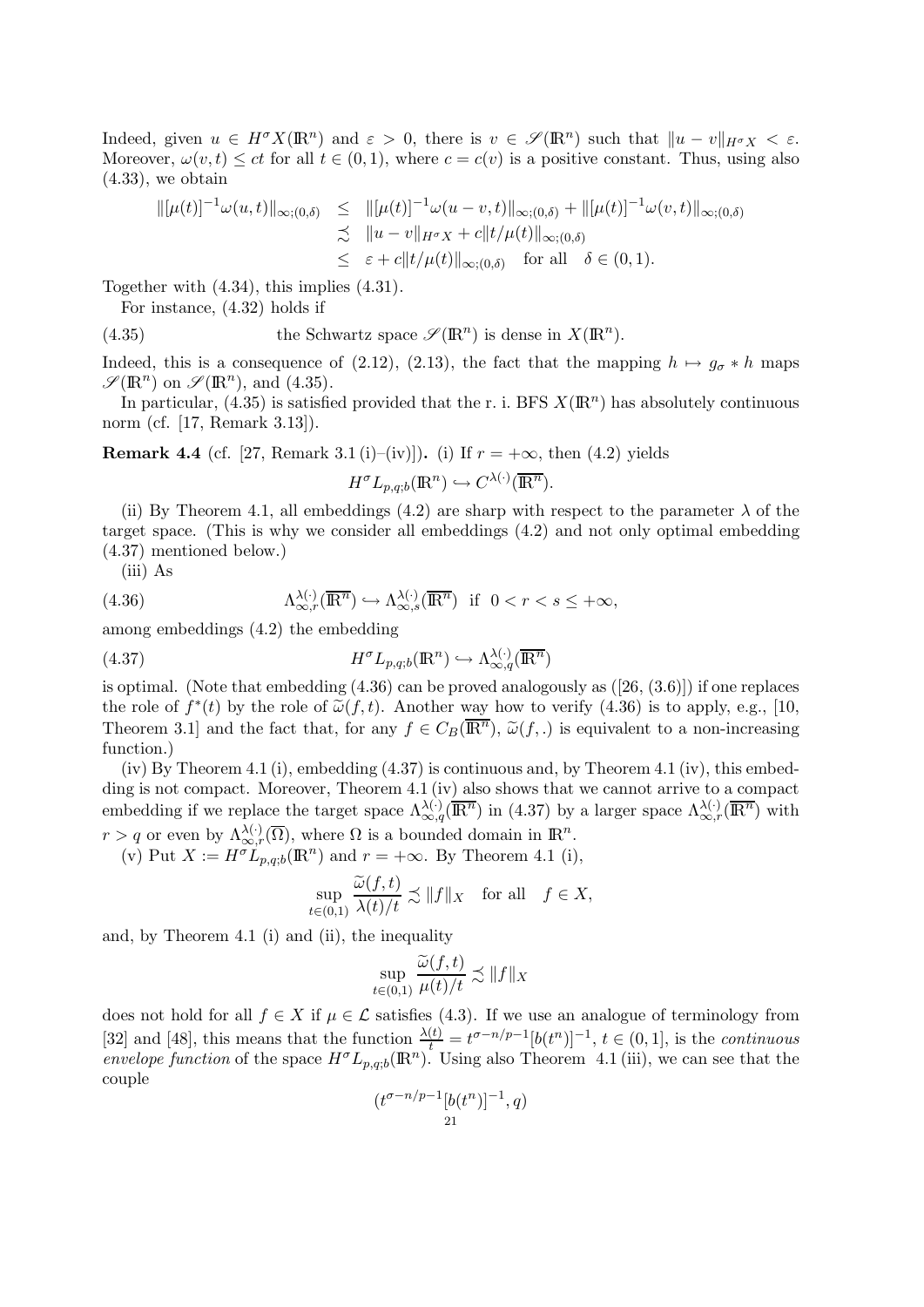is the *continuous* envelope of the space  $H^{\sigma}L_{p,q;b}(\mathbb{R}^n)$ .

The next result is an analogue of Theorem 4.1 and concerns the limiting case when  $p =$  $n/(\sigma - 1)$ . Part (i) of this theorem is an extension of [18, Theorem 3.3].

**Theorem 4.5** (cf. [27, Theorem 3.2]). Let  $\sigma \in (1, n + 1)$ ,  $q \in (1, +\infty)$ ,  $r \in [q, +\infty]$  and let  $b \in SV(0, +\infty)$  be such that

(4.38) 
$$
\|t^{-1/q'}[b(t)]^{-1}\|_{q';(0,1)} = +\infty.
$$

Suppose that  $\Omega \subset \mathbb{R}^n$  is a nonempty domain and that  $\lambda_{qr} \in \mathcal{L}_r$  is defined by

(4.39) 
$$
\lambda_{qr}(t) = t [b(t^n)]^{q'/r} \left( \int_{t^n}^2 \tau^{-1} [b(\tau)]^{-q'} d\tau \right)^{1/q'+1/r}, \quad t \in (0,1].
$$

(i) Then

(4.40) 
$$
H^{\sigma} L_{n/(\sigma-1),q;b}(\mathbb{R}^n) \hookrightarrow \Lambda_{\infty,r}^{\lambda_{qr}(\cdot)}(\overline{\mathbb{R}^n}).
$$

(ii) If a function  $\mu \in \mathcal{L}_r$  satisfies

(4.41) 
$$
\lim_{t \to 0+} \frac{\left\| \tau^{-1/r} \frac{\tau}{\mu(\tau)} \right\|_{r;(0,t)}}{\left\| \tau^{-1/r} \frac{\tau}{\lambda_{qr}(\tau)} \right\|_{r;(0,t)}} = +\infty,
$$

then the embedding

(4.42) 
$$
H^{\sigma}L_{n/(\sigma-1),q;b}(\mathbb{R}^n)\hookrightarrow \Lambda_{\infty,r}^{\mu(.)}(\overline{\Omega})
$$

does not hold.

(iii) Let  $\overline{q} \in (0, q)$ . Then the embedding

(4.43) 
$$
H^{\sigma}L_{n/(\sigma-1),q;b}(\mathbb{R}^n) \hookrightarrow \Lambda^{\lambda_{q\overline{q}}(.)}_{\infty,\overline{q}}(\overline{\Omega})
$$

fails, where  $\lambda_{q\overline{q}}$  is again defined by (4.39) with r replaced by  $\overline{q}$ . (iv) The embedding

$$
H^{\sigma}L_{n/(\sigma-1),q;b}(\mathbb{R}^n) \hookrightarrow \Lambda_{\infty,r}^{\lambda_{qr}(\cdot)}(\overline{\Omega})
$$

is not compact.

(v) Let  $\Omega$  be bounded and let  $\mu \in \mathcal{L}_r$  be such that

(4.44) 
$$
\lim_{t \to 0+} \frac{\left\| \tau^{-1/r} \frac{\tau}{\mu(\tau)} \right\|_{r;(0,t)}}{\left\| \tau^{-1/r} \frac{\tau}{\lambda_{qr}(\tau)} \right\|_{r;(0,t)}} = 0.
$$

Then

(4.45) 
$$
H^{\sigma} L_{p,q;b}(\mathbb{R}^n) \hookrightarrow \hookrightarrow \Lambda_{\infty,r}^{\mu(\cdot)}(\overline{\Omega}).
$$

PROOF. (i) Part (i) coincides with part (i) of [27, Theorem 3.2]. Thus, we refer to [27] for the proof of this statement.

(ii) Part (ii) is proved in [27] (see the proof of [27, Theorem 3.2 (ii)]) provided that condition (4.41) is replaced by

(4.46) 
$$
\lim_{t \to 0+} \frac{\left\| \tau^{-1/r} \frac{\tau}{\lambda_{qr}(\tau)} \right\|_{r;(0,t)}}{\left\| \tau^{-1/r} \frac{\tau}{\mu(\tau)} \right\|_{r;(0,t)}} = 0.
$$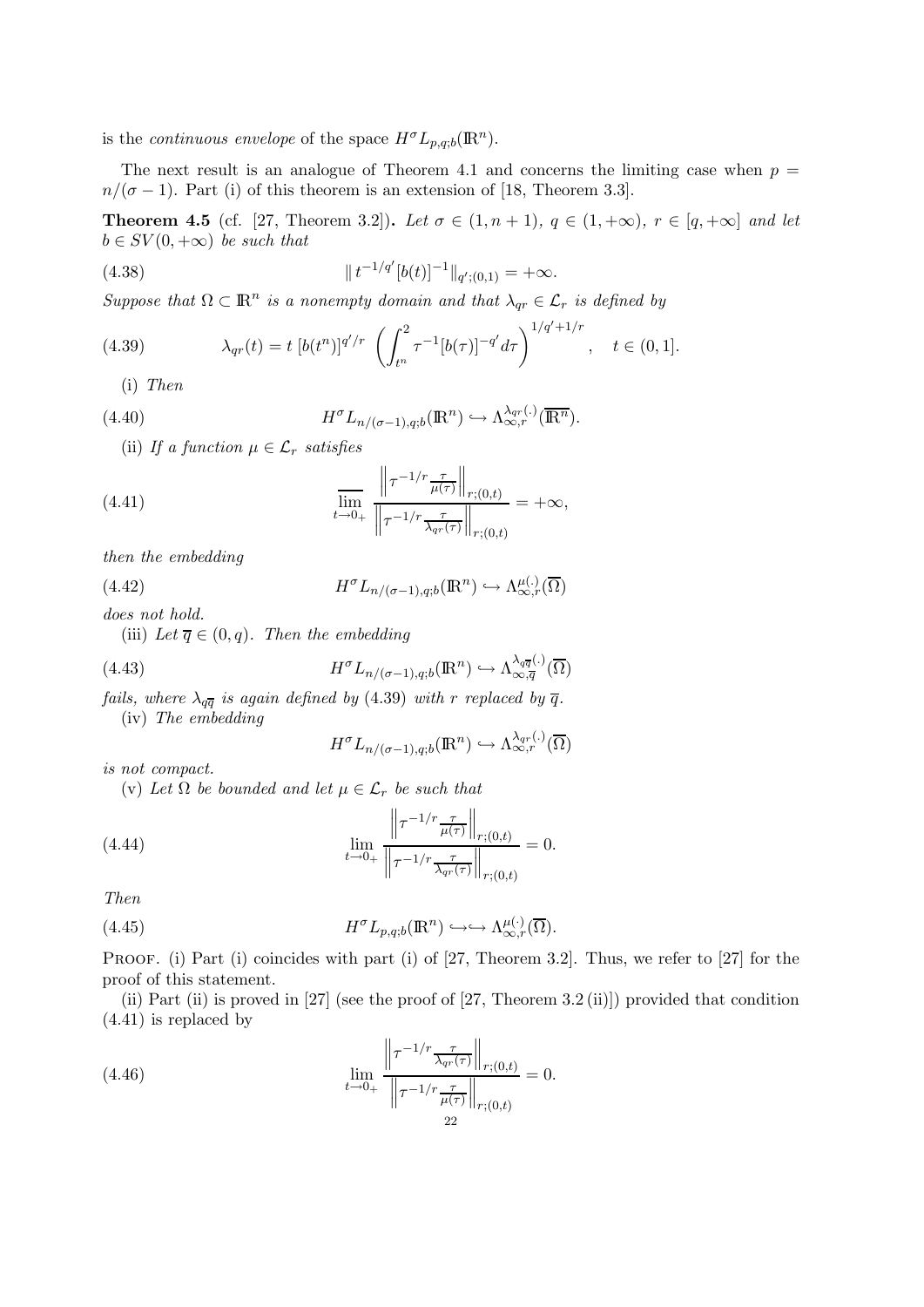Checking the proof of  $[27,$  Theorem 3.2 (ii)] (cf. estimates  $[27, (5.29)]$  and  $[27, (5.30)]$ , we see that this theorem continue to hold if we replace assumption (4.46) by

$$
\liminf_{t \to 0_+} \frac{\left\| \tau^{-1/r} \frac{\tau}{\lambda_{qr}(\tau)} \right\|_{r;(0,t)}}{\left\| \tau^{-1/r} \frac{\tau}{\mu(\tau)} \right\|_{r;(0,t)}} = 0.
$$

However, the last condition is equivalent to (4.41).

(iii) Part (iii) coincides with part (iii) of [27, Theorem 3.2]. Thus, we refer to [27] for the proof of this statement.

(iv) Part (iv) is the same as part (iv) of [27, Theorem 3.2]. Thus, we refer to [27] for the proof of this assertion.

 $(v)$  By Theorem 2.4 and Remark 2.5 (i), it is enough to prove  $(4.15)$  and  $(4.16)$ .

First, by Theorem 4.5 (i), embedding  $(4.40)$  holds. Thus, to verify  $(4.15)$ , it is sufficient to prove (4.17) with  $\lambda$  replaced by  $\lambda_{qr}$ . As in the proof of Theorem 4.1 (v), (4.17) with  $\lambda$  replaced by  $\lambda_{qr}$  is a consequence of (4.19) with  $\lambda$  replaced by  $\lambda_{qr}$ . However, this variant of (4.19) follows from (4.44) and the fact that the functions  $\mu$  and  $\lambda_{qr}$  have singularities only at 0.

To prove (4.16), take  $\varepsilon > 0$ . Then, by (4.44), there is  $\delta \in (0,1)$  such that

(4.47) 
$$
\|\tau^{-1/r}\tau/\mu(\tau)\|_{r;(0,t)} \leq \varepsilon \|\tau^{-1/r}\tau/\lambda_{qr}(\tau)\|_{r;(0,t)} \text{ for all } t \in (0,\delta).
$$

Together with [10, Theorem 3.1] and the fact that, for any  $f \in C_B(\Omega)$ ,  $\tilde{\omega}(f,.)$  is equivalent to a non-increasing function, this implies that

$$
(4.48) \qquad \sup_{u\in\mathcal{S}} \|\tau^{-1/r}[\mu(\tau)]^{-1}\omega(u,\tau)\|_{r;(0,\delta)} \precsim \varepsilon \sup_{u\in\mathcal{S}} \|\tau^{-1/r}[\lambda_{qr}(\tau)]^{-1}\omega(u,\tau)\|_{r;(0,\delta)}.
$$

Let  $\xi \in (0, \delta)$ . Then (4.48) and Theorem 4.5 (i) imply that

$$
\sup_{u\in\mathcal{S}}\|t^{-1/r}[\mu(t)]^{-1}\omega(u,t)\|_{r;(0,\xi)}\precsim \varepsilon \sup_{u\in\mathcal{S}}\|t^{-1/r}[\lambda_{qr}(t)]^{-1}\omega(u,t)\|_{r;(0,\delta)}\precsim \varepsilon \sup_{u\in\mathcal{S}}\|u\|_{H^\sigma X}\le \varepsilon
$$

and  $(4.16)$  follows.

**Corollary 4.6.** Let all the assumptions of Theorem 4.5 be satisfied. Suppose that  $\mu \in \mathcal{L}_r$ . (i) Then

(4.49) 
$$
H^{\sigma} L_{p,q;b}(\mathbb{R}^n) \hookrightarrow \Lambda_{\infty,r}^{\mu(.)}(\overline{\mathbb{R}^n})
$$

if and only if

(4.50) 
$$
\frac{\left\|\tau^{-1/r} \frac{\tau}{\mu(\tau)}\right\|_{r;(0,t)}}{\left\|\tau^{-1/r} \frac{\tau}{\lambda_{qr}(\tau)}\right\|_{r;(0,t)}} < +\infty.
$$

(ii) Let 
$$
\Omega \subset \mathbb{R}^n
$$
 be bounded and let  $r < +\infty$ . Then

(4.51) 
$$
H^{\sigma} L_{p,q;b}(\mathbb{R}^n) \hookrightarrow \hookrightarrow \Lambda_{\infty,r}^{\mu(.)}(\overline{\Omega})
$$

if and only if

(4.52) 
$$
\lim_{t \to 0+} \frac{\left\| \tau^{-1/r} \frac{\tau}{\mu(\tau)} \right\|_{r;(0,t)}}{\left\| \tau^{-1/r} \frac{\tau}{\lambda_{qr}(\tau)} \right\|_{r;(0,t)}} = 0.
$$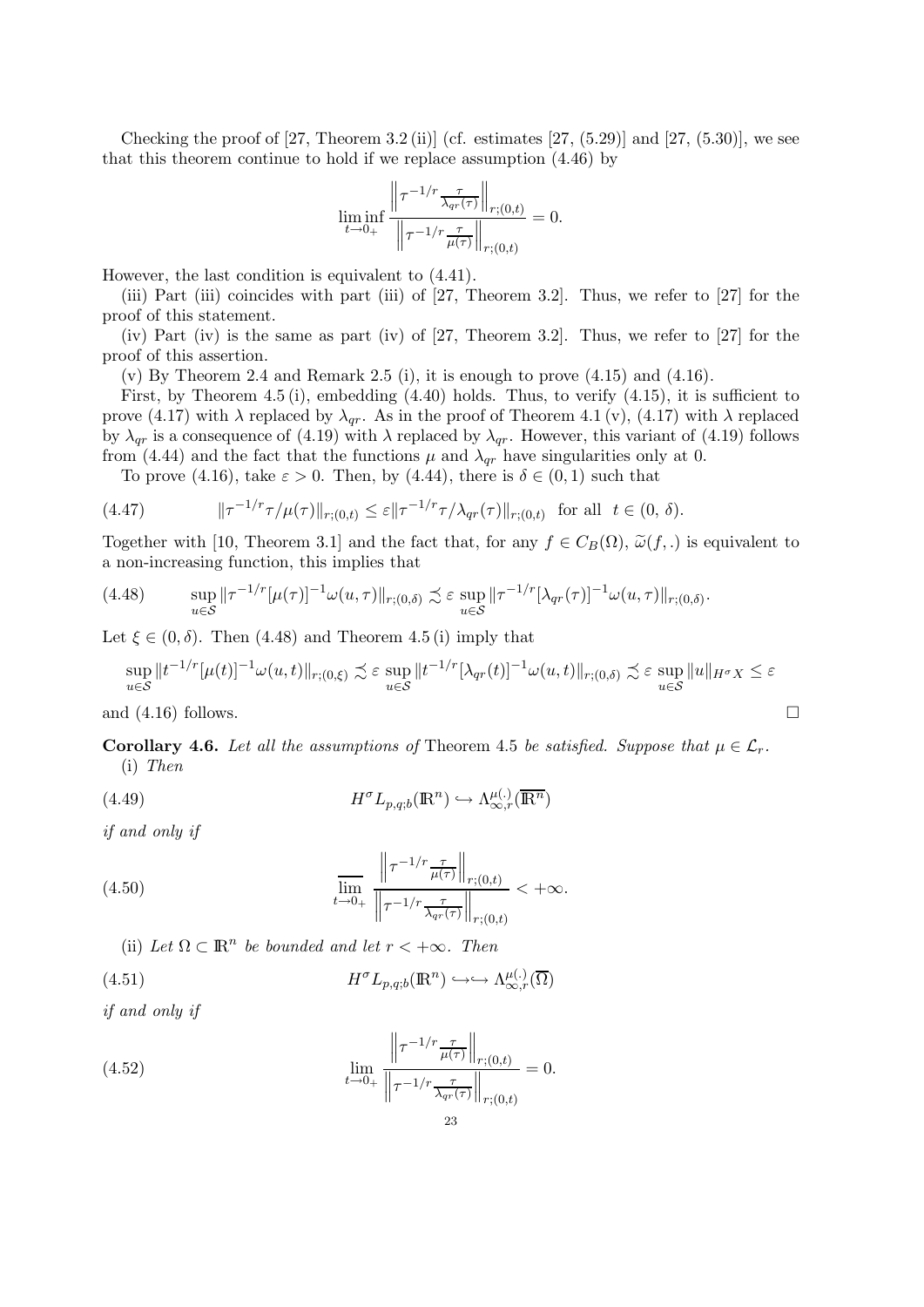PROOF. Part (i) of the corollary is a consequence of parts (i) and (ii) of Theorem 4.5. Indeed, by Theorem 4.5 (i), embedding (4.40) holds. Moreover,

$$
\Lambda_{\infty,r}^{\lambda_{qr}(\cdot)}(\overline{\mathbb{R}^{n}}) \hookrightarrow \Lambda_{\infty,r}^{\mu(\cdot)}(\overline{\mathbb{R}^{n}})
$$

(this embedding is a consequence of  $(4.50)$  – cf. the proof of  $(4.17)$ ).

On the other hand, if (4.50) is not satisfied, then, by Theorem 4.5 (ii), embedding (4.49) fails.

(ii) The implication  $(4.52) \Rightarrow (4.51)$  holds by Theorem 4.5 (v). The converse implication follows by contradiction. Indeed, assume that (4.51) holds and

(4.53) 
$$
\lim_{t \to 0_+} \frac{\left\| \tau^{-1/r} \frac{\tau}{\mu(\tau)} \right\|_{r;(0,t)}}{\left\| \tau^{-1/r} \frac{\tau}{\lambda_{qr}(\tau)} \right\|_{r;(0,t)}} > 0.
$$

Consider the functions  $u_s, s \in (0, 1/4)$ , given by [27, (4.18)] (with G from [27, (5.21)]). By [27,  $(5.26)$ ],

(4.54)  $||u||_{\sigma;p,q;b} \lesssim 1$  for all  $s \in (0, 1/4)$ .

Take  $S \in (0, 1/4)$  fixed. An analogue of [27, (5.32)] (with  $\lambda_r$  replaced by  $\mu$ ) reads as

(4.55) 
$$
\| (u_s - u_S) |\Lambda_{\infty, r}^{\mu(.)}(\overline{\Omega}) \| \gtrsim B(s) \| t^{-1/r} t / \mu(t) \|_{r;(0, s\varepsilon)},
$$

for all sufficiently small positive s, where  $B(s) := \left(\int_{s^n}^2 \tau^{-1} [b(\tau)]^{-q'} d\tau\right)^{1/q'}$ . Since  $B(s) \approx B(\varepsilon s)$ and  $B(s) \approx ||t^{-1/r} t/\lambda_{q,r}(t)||_{r;(0)}^{-1}$  $r_{(0,s)}^{-1}$  for all  $s \in (0,1/4)$  (cf. [27, (5.30)]), (4.55) implies that

(4.56) 
$$
\| (u_s - u_S) |\Lambda_{\infty, r}^{\mu(.)}(\overline{\Omega}) \| \gtrsim \frac{\left\| \tau^{-1/r} \frac{\tau}{\mu(\tau)} \right\|_{r;(0, s\varepsilon)}}{\left\| \tau^{-1/r} \frac{\tau}{\lambda_{qr}(\tau)} \right\|_{r;(0, s\varepsilon)}}
$$

for all sufficiently small positive s. However,  $(4.56)$ ,  $(4.53)$  and  $(4.54)$  contradict  $(4.51)$ .

**Remark 4.7.** (i) In Corollary 4.6 (ii) the implication  $(4.52) \implies (4.51)$  remains true even if  $r = +\infty$ . This follows from Theorem 4.5 (v).

(ii) We see from Remark 2.5 (iii) that if we assume additionally in Corollary 4.6 (ii) that  $r = +\infty$  and the space  $X(\mathbb{R}^n) := L_{p,q,b}(\mathbb{R}^n)$  and  $\mu \in \mathcal{L}$  are such that (4.31) holds, then (4.51) is equivalent to (4.52).

(iii) Concerning  $(4.31)$ , we refer to Remark  $4.3$  (iii).

**Remark 4.8** (cf. [27, Remark 3.2 (i)–(vii)]). (i) Part (i) of Theorem 4.5 holds without assumption (4.38). However, if  $||t^{-1/q'}[b(t)]^{-1}||_{q'(0,1)} < +\infty$ , then

$$
H^{\sigma}L_{n/(\sigma-1),q;b}(\mathbb{R}^n)\hookrightarrow Lip(\mathbb{R}^n),
$$

c.f. [41, Theorem 5.12].

(ii) Assume that all the assumptions of Theorem 4.5 are satisfied. If  $r \in [q, +\infty]$ , then the embedding

(4.57) 
$$
H^{\sigma}L_{p,q;b}(\mathbb{R}^n)\hookrightarrow \Lambda_{\infty,r}^{\mu(.)}(\overline{\mathbb{R}^n})
$$

with  $\mu = \lambda_{qr}$  is sharp with respect to the parameter  $\mu \in \mathcal{L}_r$ , that is, the target space  $\Lambda_{\infty,r}^{\mu(.)}(\overline{\mathbb{R}^n})$ in (4.57) and the target space  $\Lambda_{\infty,r}^{\lambda_{qr}(\cdot)}(\overline{\mathbb{R}^n})$  (i.e. the target space in (4.57) with  $\mu = \lambda_{qr}$ ) satisfy

(4.58) 
$$
\Lambda_{\infty,r}^{\lambda_{qr}(\cdot)}(\overline{\mathbb{R}^n}) \hookrightarrow \Lambda_{\infty,r}^{\mu(\cdot)}(\overline{\mathbb{R}^n}).
$$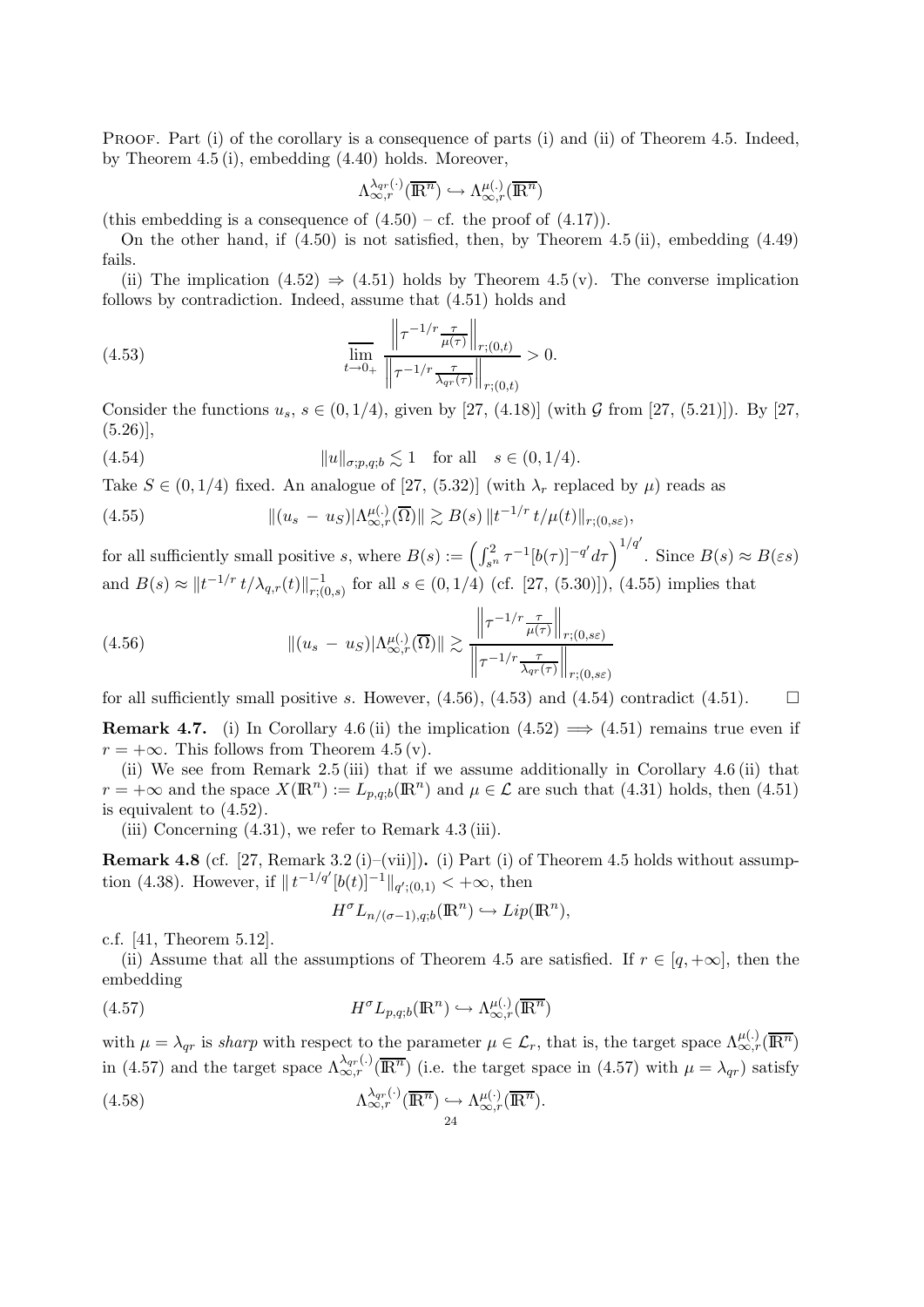Indeed, as in the proof of Theorem 4.1 (v), embedding (4.58) holds when (4.18) with  $\lambda$  replaced by  $\lambda_{qr}$  is satisfied. However, by [10, Theorem 3.1], this variant of (4.18) is a consequence of (4.19) with  $\lambda$  replaced by  $\lambda_{qr}$ . Finally, (4.57) and Corollary 4.6 (i) imply (4.50), which, in turn, yields the mentioned variant of (4.19).

(iii) The target spaces in (4.40) form a scale  $\{\Lambda_{\infty,r}^{\lambda_{qr}(\cdot)}(\overline{\mathbb{R}^n})\}_{r=q}^{+\infty}$  whose endpoint spaces with  $r=$  $+\infty$  and  $r = q$  are of particular interest. The former endpoint space  $\Lambda_{\infty,\infty}^{\lambda_{q\infty}(\cdot)}(\overline{\mathbb{R}^n})$  corresponds to the target space in the Brézis-Wainger-type embedding while the latter endpoint space  $\Lambda_{\infty,q}^{\lambda_{qq}(\cdot)}(\overline{\mathbb{R}^n})$  corresponds to the target space in the Triebel-type embedding. Since the spaces  $\{\Lambda_{\infty,r}^{\lambda_{qr}(\cdot)}(\overline{\mathbb{R}^n})\}_{r=q}^{+\infty}$  satisfy

(4.59) 
$$
\Lambda_{\infty,r}^{\lambda_{qr}(\cdot)}(\overline{\mathbb{R}^n}) \hookrightarrow \Lambda_{\infty,s}^{\lambda_{qs}(\cdot)}(\overline{\mathbb{R}^n}) \quad \text{if} \quad q \leq r \leq s \leq +\infty,
$$

the embedding  $(4.40)$  with  $r = q$ , that is,

(4.60) 
$$
H^{\sigma} L_{n/(\sigma-1),q;b}(\mathbb{R}^n) \hookrightarrow \Lambda_{\infty,q}^{\lambda_{qq}(\cdot)}(\overline{\mathbb{R}^n}).
$$

is optimal. (The proof of  $(4.59)$  is analogous to the proof of  $([26, (3.14)])$  if one replaces the role of  $f^*(t)$  by the role of  $\tilde{\omega}(f,t)$ .)<br>(iv) Dy Theorem 4.5 (i) orcheddi

(iv) By Theorem 4.5 (i), embedding (4.60) is continuous and, by Theorem 4.5 (iv), this embedding is not compact. Moreover, Theorem 4.5 (iv) also shows that we cannot arrive to a compact embedding if we replace the target space  $\Lambda_{\infty,q}^{\lambda_{qq}(\cdot)}(\overline{\mathbb{R}^n})$  in (4.60) by a larger space  $\Lambda_{\infty,r}^{\lambda_{qr}(\cdot)}(\overline{\Omega})$  with  $r > q$ .

(v) Put  $X = H^{\sigma} L_{n/(\sigma-1),q;b}(\mathbb{R}^n)$  and  $r = +\infty$ . By Theorem 4.5 (i),

$$
\sup_{t \in (0,1)} \frac{\widetilde{\omega}(f,t)}{\lambda_{q\infty}(t)/t} \precsim ||f||_X \quad \text{for all} \quad f \in X,
$$

and, by Theorem  $4.5$  (i) and (ii) (cf. also part (vi) of this remark), the inequality

$$
\sup_{t \in (0,1)} \frac{\widetilde{\omega}(f,t)}{\mu(t)/t} \precsim ||f||_X
$$

does not hold for all  $f \in X$  if  $\mu \in \mathcal{L}$  satisfies

$$
\overline{\lim_{t \to 0_+}} \frac{\lambda_{q\infty}(t)}{\mu(t)} = +\infty.
$$

If we use an analogue of terminology from [32] and [48], this means that the function  $\frac{\lambda_{q\infty}(t)}{t} = \left(\int_{t^n}^2 \tau^{-1} [b(\tau)]^{-q'} d\tau\right)^{1/q'}, t \in (0,1],$  is the *continuous envelope function* of the space  $H^{\sigma}L_{n/(\sigma-1),q;b}(\mathbb{R}^n)$ . Using also Theorem 4.5 (iii), we can see that the couple

$$
\left( \left( \int_{t^n}^2 \tau^{-1} [b(\tau)]^{-q'} d\tau \right)^{1/q'}, q \right)
$$

is the *continuous envelope* of the space  $H^{\sigma} L_{n/(\sigma-1),q;b}(\mathbb{R}^n)$ .

(vi) Let  $r \in [q, +\infty]$ . Using (4.39) and (4.38), we arrive at

(4.61) 
$$
\left\| \tau^{-1/r} \frac{\tau}{\lambda_{qr}(\tau)} \right\|_{r;(0,t)} \approx \frac{t}{\lambda_{q\infty}(t)} \quad \text{for all} \quad t \in (0,1).
$$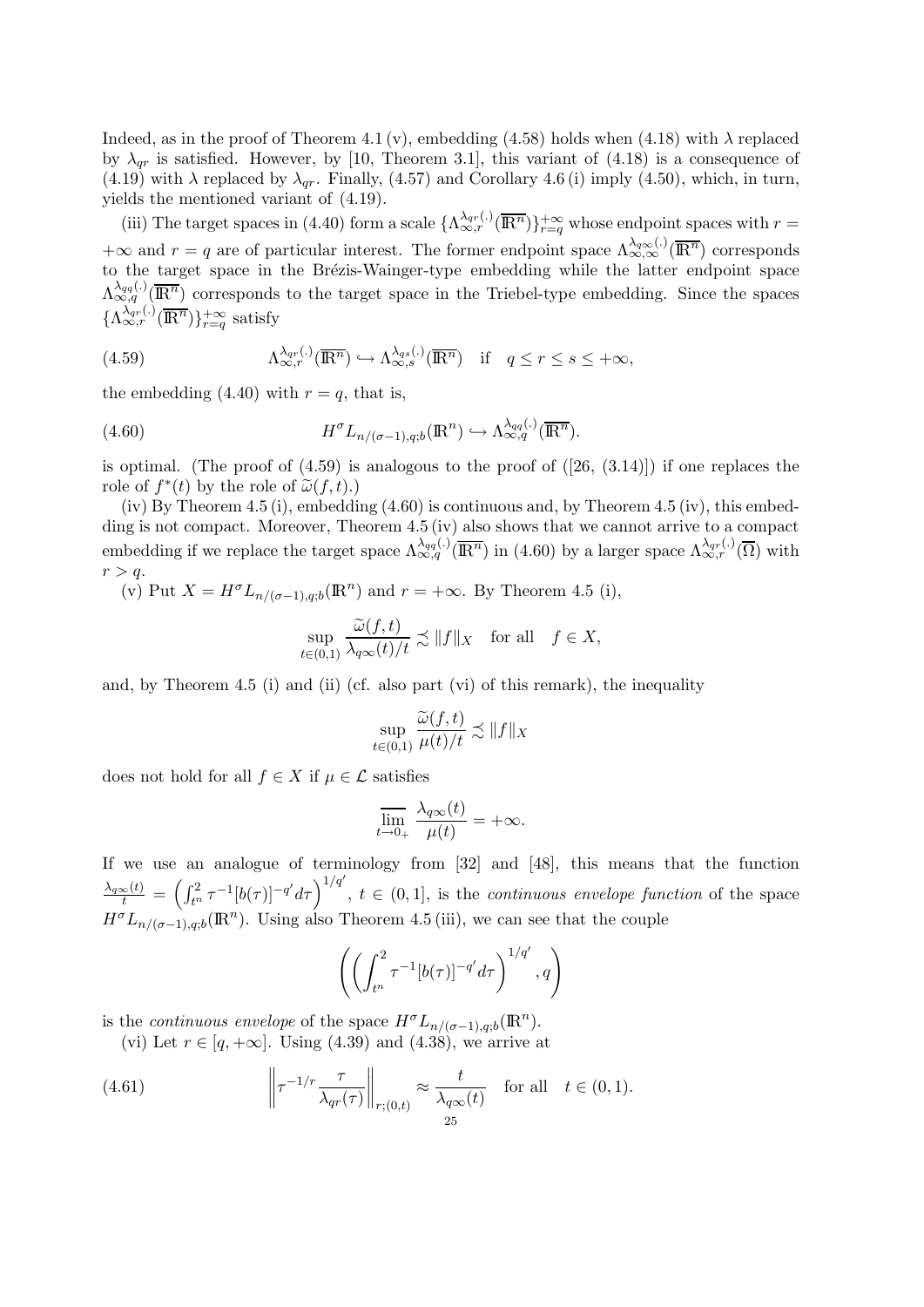This implies that

(4.62) 
$$
\lim_{t \to 0+} \frac{\left\|\tau^{-1/r} \frac{\tau}{\mu(\tau)}\right\|_{r;(0,t)}}{\left\|\tau^{-1/r} \frac{\tau}{\lambda_{qr}(\tau)}\right\|_{r;(0,t)}} \approx \lim_{t \to 0+} \frac{\left\|\tau^{-1/r} \frac{\tau}{\mu(\tau)}\right\|_{r;(0,t)}}{\frac{t}{\lambda_{q\infty}(t)}}.
$$

Together with estimate

$$
\|\tau^{-1/r}\tau/\mu(\tau)\|_{r;(0,t)} \ge \|\tau^{1-1/r}\|_{r;(0,t)}/\mu(t) \approx t/\mu(t) \text{ for all } t \in (0,\delta),
$$

this shows that condition (4.41) is satisfied if

(4.63) 
$$
\overline{\lim}_{t \to 0_+} \frac{\lambda_{q\infty}(t)}{\mu(t)} = +\infty.
$$

(vii) Let  $r = +\infty$  and let the function  $t \mapsto t/\mu(t)$  be equivalent to a non-decreasing function on some interval  $(0, \delta) \subset (0, 1)$ . Then

$$
\|\tau^{-1/r}\tau/\mu(\tau)\|_{r;(0,t)} = \|\tau/\mu(\tau)\|_{\infty;(0,t)} \approx t/\mu(t) \text{ for all } t \in (0,\,\delta).
$$

Applying this estimate in (4.62), we can see that (4.41) is now equivalent to (4.63).

(viii) Let  $r \in [q, +\infty)$ . Since any function  $\rho \in \mathcal{L}_r$  satisfies  $\left\| \tau^{-1/r} \frac{\tau}{\rho(\tau)} \right\|$  $\Big\|_{r;(0,\delta)} < +\infty$  (cf. (2.15)), we have  $\left\| \tau^{-1/r} \frac{\tau}{\rho(\tau)} \right\|$  $\Big\|_{r;(0,t)} \to 0$  as  $t \to 0_+$ . In particular, this holds with  $\rho = \mu$  and  $\rho = \lambda_{qr}$ .

Thus, L'Hospital's rule gives

(4.64) 
$$
\frac{\lim_{t \to 0_{+}} \left\| \tau^{-1/r} \frac{\tau}{\mu(\tau)} \right\|_{r;(0,t)}}{\left\| \tau^{-1/r} \frac{\tau}{\lambda_{qr}(\tau)} \right\|_{r;(0,t)}} = \lim_{t \to 0_{+}} \frac{\lambda_{qr}(t)}{\mu(t)}
$$

provided that the last limit exists.

Examples 4.9 (cf. [28, Examples 3.2]). Let  $\sigma \in (1, n+1)$ ,  $p = n/(\sigma - 1)$ ,  $q \in (1, +\infty)$  and let  $r \in [q, +\infty].$ 

1. Let  $\alpha, \beta \in \mathbb{R}$  and let  $b \in SV(0, +\infty)$  be defined by

$$
b(t) = l_1(t)^{\alpha} l_2(t)^{\beta}, \quad t > 0.
$$

(i) If  $\alpha < 1/q'$  and  $\beta \in \mathbb{R}$ , then

 $(4.65)$  ${}^{p,q}(\log L)^{\alpha}(\log \log L)^{\beta}(\mathbb{R}^n) \hookrightarrow \Lambda_{\infty,q}^{\lambda_{qq}(\cdot)}(\overline{\mathbb{R}^n}) \hookrightarrow \Lambda_{\infty,r}^{\lambda_{qr}(\cdot)}(\overline{\mathbb{R}^n}) \hookrightarrow C^{0,\lambda_{q\infty}(\cdot)}(\overline{\mathbb{R}^n}),$ 

$$
\ with
$$

$$
\lambda_{qq}(t) \approx t \ l_1(t)^{1-\alpha} \ l_2(t)^{-\beta}, \quad t \in (0,1];
$$
  
\n
$$
\lambda_{qr}(t) \approx t \ l_1(t)^{1/r+1/q'-\alpha} \ l_2(t)^{-\beta}, \quad t \in (0,1];
$$
  
\n
$$
\lambda_{q\infty}(t) \approx t \ l_1(t)^{1/q'-\alpha} \ l_2(t)^{-\beta}, \quad t \in (0,1].
$$

(ii) If  $\alpha = 1/q'$  and  $\beta < 1/q'$ , then

$$
H^{\sigma}L^{p,q}(\log L)^{\alpha}(\log \log L)^{\beta}(\mathbb{R}^n) \hookrightarrow \Lambda_{\infty,q}^{\lambda_{qq}(\cdot)}(\overline{\mathbb{R}^n}) \hookrightarrow \Lambda_{\infty,r}^{\lambda_{qr}(\cdot)}(\overline{\mathbb{R}^n}) \hookrightarrow C^{0,\lambda_{q\infty}(\cdot)}(\overline{\mathbb{R}^n}),
$$

with

$$
\lambda_{qq}(t) \approx t \ l_1(t)^{1/q} \ l_2(t)^{1-\beta}, \quad t \in (0,1];
$$
  
\n
$$
\lambda_{qr}(t) \approx t \ l_1(t)^{1/r} \ l_2(t)^{1/r+1/q'-\beta}, \quad t \in (0,1];
$$
  
\n
$$
\lambda_{q\infty}(t) \approx t \ l_2(t)^{1/q'-\beta}, \quad t \in (0,1].
$$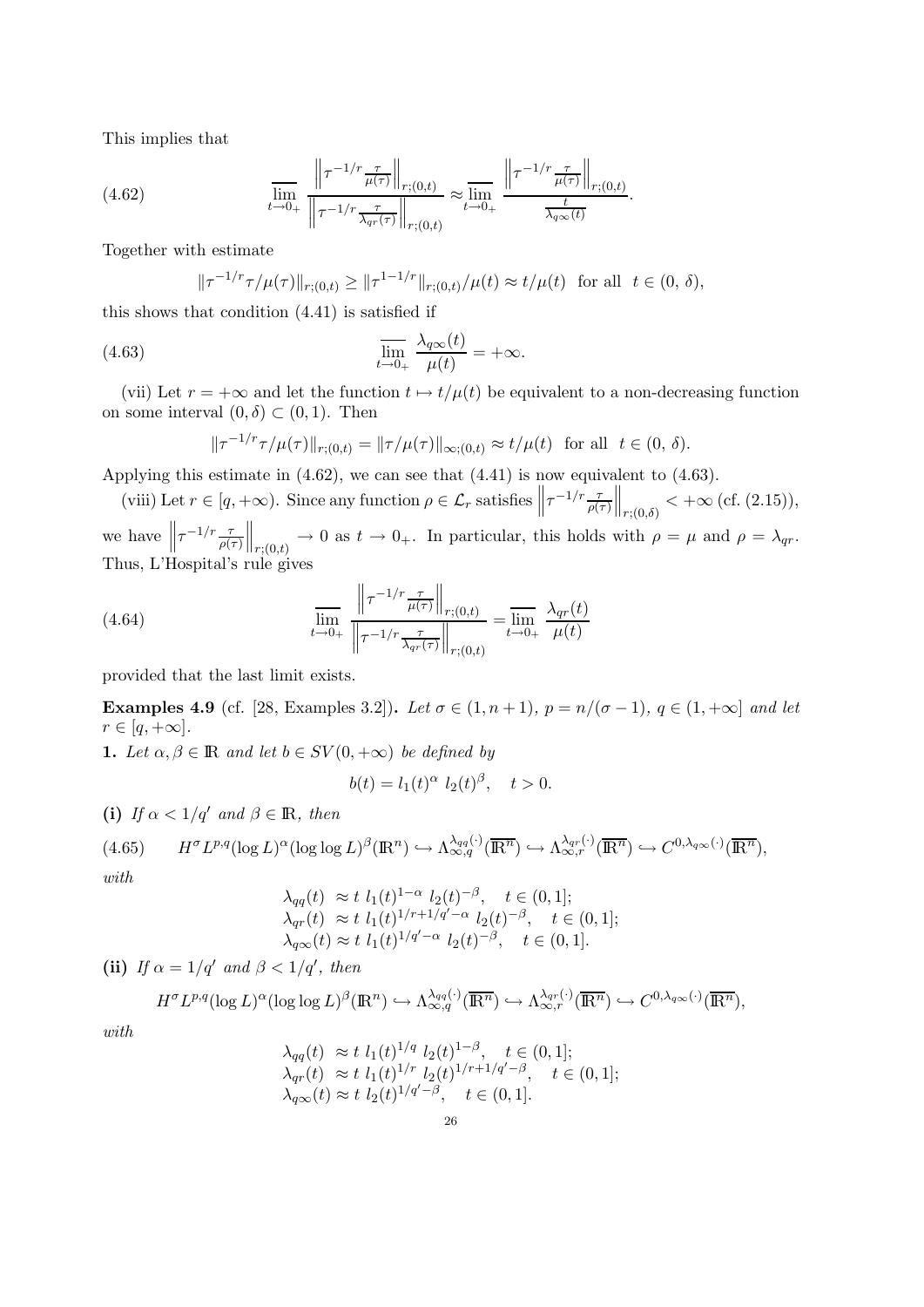(iii) If  $\alpha = 1/q'$  and  $\beta = 1/q'$ , then

$$
H^{\sigma}L^{p,q}(\log L)^{\alpha}(\log \log L)^{\beta}(\mathbb{R}^n) \hookrightarrow \Lambda_{\infty,q}^{\lambda_{qq}(\cdot)}(\overline{\mathbb{R}^n}) \hookrightarrow \Lambda_{\infty,r}^{\lambda_{qr}(\cdot)}(\overline{\mathbb{R}^n}) \hookrightarrow C^{0,\lambda_{q\infty}(\cdot)}(\overline{\mathbb{R}^n}),
$$

with

$$
\lambda_{qq}(t) \approx t \ l_1(t)^{1/q} \ l_2(t)^{1/q} \ l_3(t), \quad t \in (0, 1];
$$

$$
\lambda_{qr}(t) \approx t \ l_1(t)^{1/r} \ l_2(t)^{1/r} \ l_3(t)^{1/r+1/q'}, \quad t \in (0, 1];
$$

$$
\lambda_{q\infty}(t) \approx t \ l_3(t)^{1/q'}, \quad t \in (0, 1].
$$
  
(iv) If either  $\alpha > 1/q'$  or  $\alpha = 1/q'$  and  $\beta > 1/q'$ , then  

$$
H^{\sigma}L^{p,q}(\log L)^{\alpha}(\log \log L)^{\beta}(\mathbb{R}^n) \hookrightarrow Lip(\mathbb{R}^n).
$$

**2.** Let  $\alpha \in (0,1)$ ,  $\beta \in \mathbb{R}$  and let  $b \in SV(0,+\infty)$  be defined by

$$
b(t) = l_1(t)^{-(\alpha - 1)/q'} \exp(\beta l_1(t)^{\alpha}), \quad t > 0.
$$

(i) If  $\beta < 0$ , then

$$
H^{\sigma}L_{p,q;b}(\mathbb{R}^n) \hookrightarrow \Lambda_{\infty,q}^{\lambda_{qq}(\cdot)}(\overline{\mathbb{R}^n}) \hookrightarrow \Lambda_{\infty,r}^{\lambda_{qr}(\cdot)}(\overline{\mathbb{R}^n}) \hookrightarrow C^{0,\lambda_{q\infty}(\cdot)}(\overline{\mathbb{R}^n})
$$

with

$$
\lambda_{qq}(t) \approx t \ l_1(t^n)^{-(\alpha-1)/q} \exp(-\beta l_1(t^n)^{\alpha}), \quad t \in (0,1];
$$
  
\n
$$
\lambda_{qr}(t) \approx t \ l_1(t^n)^{-(\alpha-1)/r} \exp(-\beta l_1(t^n)^{\alpha}), \quad t \in (0,1];
$$
  
\n
$$
\lambda_{q\infty}(t) \approx t \exp(-\beta l_1(t^n)^{\alpha}), \quad t \in (0,1].
$$

(ii) If  $\beta > 0$ , then

$$
H^{\sigma}L_{p,q;b}(\mathbb{R}^n)\hookrightarrow Lip(\mathbb{R}^n).
$$

### 5. EMBEDDINGS INTO GENERALIZED HÖLDER SPACES: THE CASE  $\sigma \in (0,1)$

In this section we present main results from [30]. First, we characterize continuous embeddings of the space  $H^{\sigma} X(\mathbb{R}^n)$ , with  $\sigma \in (0,1)$  and a r. i. BFS  $X = X(\mathbb{R}^n) = X(\mathbb{R}^n, \mu_n)$ , into the generalized Hölder space  $\Lambda_{\infty,r}^{\mu(\cdot)}(\overline{\mathbb{R}^n})$  and then we apply this result to the case when the space  $X(\mathbb{R}^n)$  is the Lorentz-Karamata space  $L_{p,q;b}(\mathbb{R}^n)$ . Second, we describe compact embeddings of the space  $H^{\sigma}X(\mathbb{R}^n)$ , with  $\sigma \in (0,1)$  and a r. i. BFS  $X = X(\mathbb{R}^n) = X(\mathbb{R}^n, \mu_n)$ , into the generalized Hölder space  $\Lambda^{\mu(\cdot)}_{\infty,r}(\overline{\mathbb{R}^n})$  and then we make use of this result in the case when the space  $X(\mathbb{R}^n)$  is the Lorentz-Karamata space  $L_{p,q;b}(\mathbb{R}^n)$ .

Assuming that  $g_{\sigma} \in X'$  in the next theorem, we reduce the continuous embedding to inequality (5.2) below, which involves the Hardy-type operator (1.6).

**Theorem 5.1** ([30, Theorem 5.1]). Let  $\sigma \in (0,1)$  and let  $X = X(\mathbb{R}^n) = X(\mathbb{R}^n, \mu_n)$  be a r. i. BFS such that  $||g_{\sigma}||_{X'} < +\infty$ . Assume that  $r \in (0, +\infty]$  and  $\mu \in \mathcal{L}_r$ . Then

(5.1) 
$$
H^{\sigma} X(\mathbb{R}^n) \hookrightarrow \Lambda_{\infty, r}^{\mu(\cdot)}(\overline{\mathbb{R}^n})
$$

if and only if

(5.2) 
$$
\left\| t^{-\frac{1}{r}} [\mu(t)]^{-1} \int_0^{t^n} \tau^{\frac{\sigma}{n}-1} f^*(\tau) d\tau \right\|_{r;(0,1)} \precsim ||f||_X \text{ for all } f \in X.
$$

Using Theorem 5.1 and Lemma 2.3, we arrive at the following corollary.

**Corollary 5.2** ([30, Corollary 5.2]). Let  $\sigma \in (0,1)$  and let  $X = X(\mathbb{R}^n)$  be a r. i. BFS. Assume that  $r \in (0, +\infty]$  and  $\mu \in \mathcal{L}_r$ . Then (5.1) holds if and only if  $||g_{\sigma}||_{X'} < +\infty$  and (5.2) is satisfied.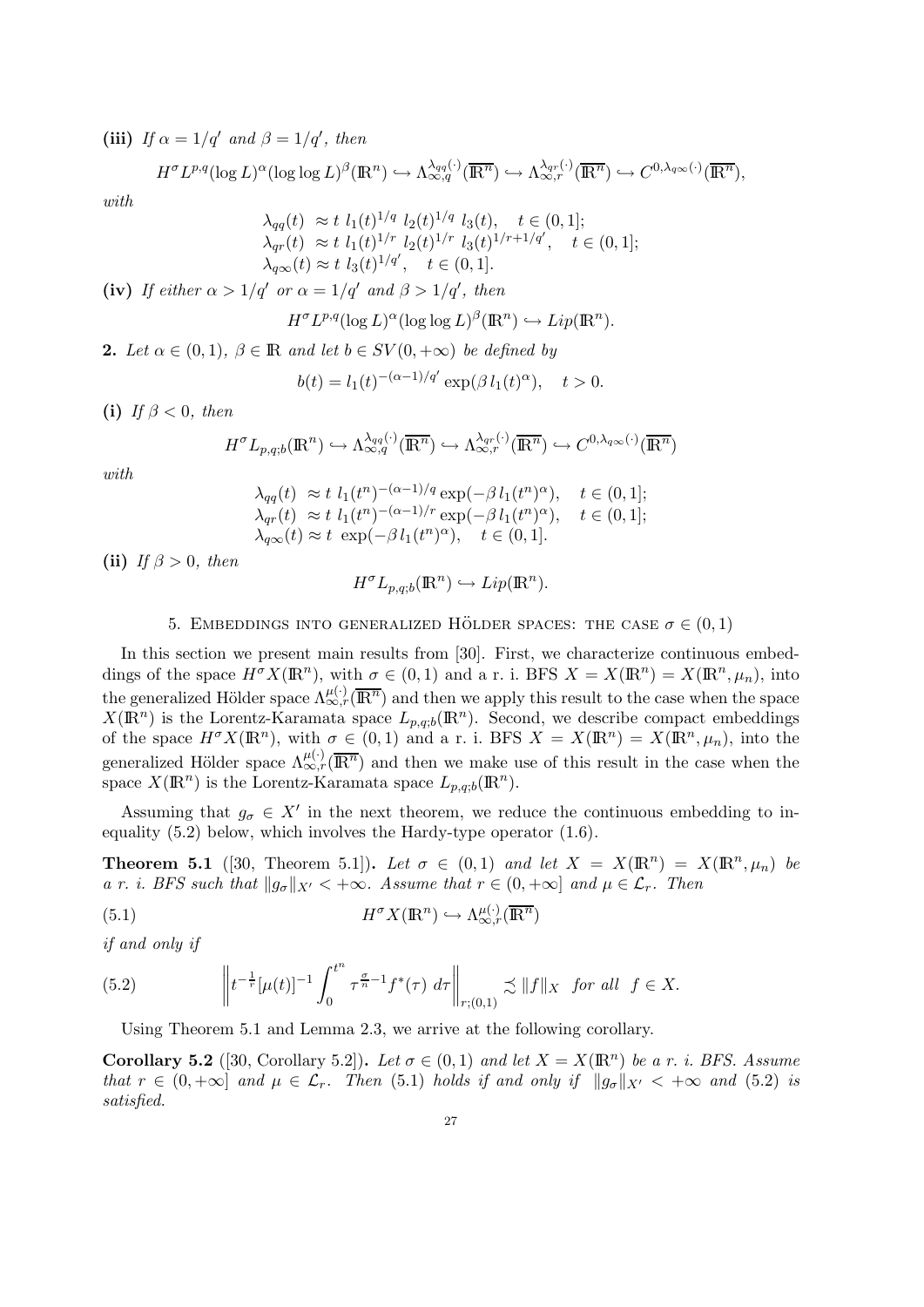Continuous embeddings of spaces  $H^{\sigma}L_{p,q;b}(\mathbb{R}^n)$  with  $\sigma \in (0,1)$  into generalized Hölder spaces in the superlimiting case (that is, when  $p > n/\sigma$ ) are characterized in the next theorem. Note that part (i) of this theorem complements Corollary 4.2 (i).

**Theorem 5.3** ([30, Theorem 6.3]). Let  $\sigma \in (0,1)$ ,  $p \in (\frac{n}{\sigma})$  $(\frac{n}{\sigma}, +\infty), q \in [1, +\infty], b \in SV(0, +\infty),$  $r \in (0, +\infty]$  and  $\mu \in \mathcal{L}_r$ . Let  $\lambda : (0, 1] \to (0, +\infty)$  be defined by

(5.3) 
$$
\lambda(x) := x^{\sigma - \frac{n}{p}} [b(x^n)]^{-1} \text{ for all } x \in (0, 1].
$$

(*Note that*  $\lambda \in \mathcal{L}_r$  *for any*  $r \in (0, +\infty]$ .) (i) If  $1 \leq q \leq r \leq +\infty$ , then

$$
H^{\sigma}L_{p,q;b}(\mathbb{R}^n) \hookrightarrow \Lambda_{\infty,r}^{\mu(\cdot)}(\overline{\mathbb{R}^n})
$$

if and only if

(5.4) 
$$
\overline{\lim}_{x \to 0_+} \frac{\lambda(x)}{\mu(x)} < +\infty.
$$

(ii) If  $0 < r < q \leq +\infty$  and  $q > 1$ , then

$$
H^{\sigma}L_{p,q;b}(\mathbb{R}^n) \hookrightarrow \Lambda_{\infty,r}^{\mu(\cdot)}(\overline{\mathbb{R}^n})
$$

if and only if

(5.5) 
$$
\int_0^1 \left(\frac{\lambda(x)}{\mu(x)}\right)^u \frac{dx}{x} < +\infty,
$$

where  $\frac{1}{u} := \frac{1}{r} - \frac{1}{q}$  $\frac{1}{q}.$ 

Remark 5.4 ([30, Remark 6.4]). Assume that all the assumptions of Theorem 5.3 are satisfied. (i) If  $r \in [q, +\infty]$ , then the embedding

(5.6) 
$$
H^{\sigma} L_{p,q;b}(\mathbb{R}^n) \hookrightarrow \Lambda_{\infty,r}^{\mu(\cdot)}(\overline{\mathbb{R}^n})
$$

with  $\mu = \lambda$  is *sharp* with respect to the parameter  $\mu$  (which means that the target space  $\Lambda_{\infty,r}^{\mu(\cdot)}(\overline{\mathbb{R}^n})$  in (5.6) and the space  $\Lambda_{\infty,r}^{\lambda(\cdot)}(\overline{\mathbb{R}^n})$  (that is, the target space in (5.6) with  $\mu = \lambda$ ) satisfy  $\Lambda_{\infty,r}^{\lambda(\cdot)}(\overline{\mathbb{R}^n}) \hookrightarrow \Lambda_{\infty,r}^{\mu(\cdot)}(\overline{\mathbb{R}^n})$ . This follows from Theorem 5.3 (i) (condition (5.4)).

(ii) Among embeddings (5.6) that one with  $\mu = \lambda$  and  $r = q$  is *optimal*, that is, the target space  $\Lambda_{\infty,r}^{\mu(\cdot)}(\overline{\mathbb{R}^n})$  in (5.6) and the space  $\Lambda_{\infty,q}^{\lambda(\cdot)}(\overline{\mathbb{R}^n})$  (that is, the target space in (5.6) with  $\mu=\lambda$ and  $r = q$ ) satisfy

(5.7) 
$$
\Lambda_{\infty,q}^{\lambda(\cdot)}(\overline{\mathbb{R}^n}) \hookrightarrow \Lambda_{\infty,r}^{\mu(\cdot)}(\overline{\mathbb{R}^n}).
$$

Indeed, if  $r \in [q, +\infty]$ , this follows from part (i) and the fact that  $\Lambda_{\infty,r}^{\lambda(\cdot)}(\overline{\mathbb{R}^n}) \hookrightarrow \Lambda_{\infty,s}^{\lambda(\cdot)}(\overline{\mathbb{R}^n})$  if  $0 < r < s \leq +\infty$  (cf. [27, eq. (3.6)]). To verify it when  $0 < r < q$ , note that (5.7) is satisfied if

$$
\left\| t^{-1/r} \frac{\omega(f,t)}{\mu(t)} \right\|_{r;(0,1)} \precsim \left\| t^{-1/q} \frac{\omega(f,t)}{\lambda(t)} \right\|_{q;(0,1)} \quad \text{for all} \quad f \in \Lambda_{\infty,q}^{\lambda(\cdot)}(\overline{\mathbb{R}^n}).
$$

Since  $\omega(f, \cdot)$  is non-decreasing on  $(0, 1)$ , this inequality holds (cf. [33, Proposition 2.1 (ii)] and [47, Lemma, p. 176]) if

$$
\int_0^1 \left\| t^{-1/r} [\mu(t)]^{-1} \right\|_{r;(x,1)}^u \left[ \lambda(x) \right]^u \frac{dx}{x} < +\infty.
$$

However, one can show that the last condition is equivalent to (5.5). The result follows from Theorem 5.3 (ii) since  $(5.5)$  is satisfied when  $(5.6)$  holds.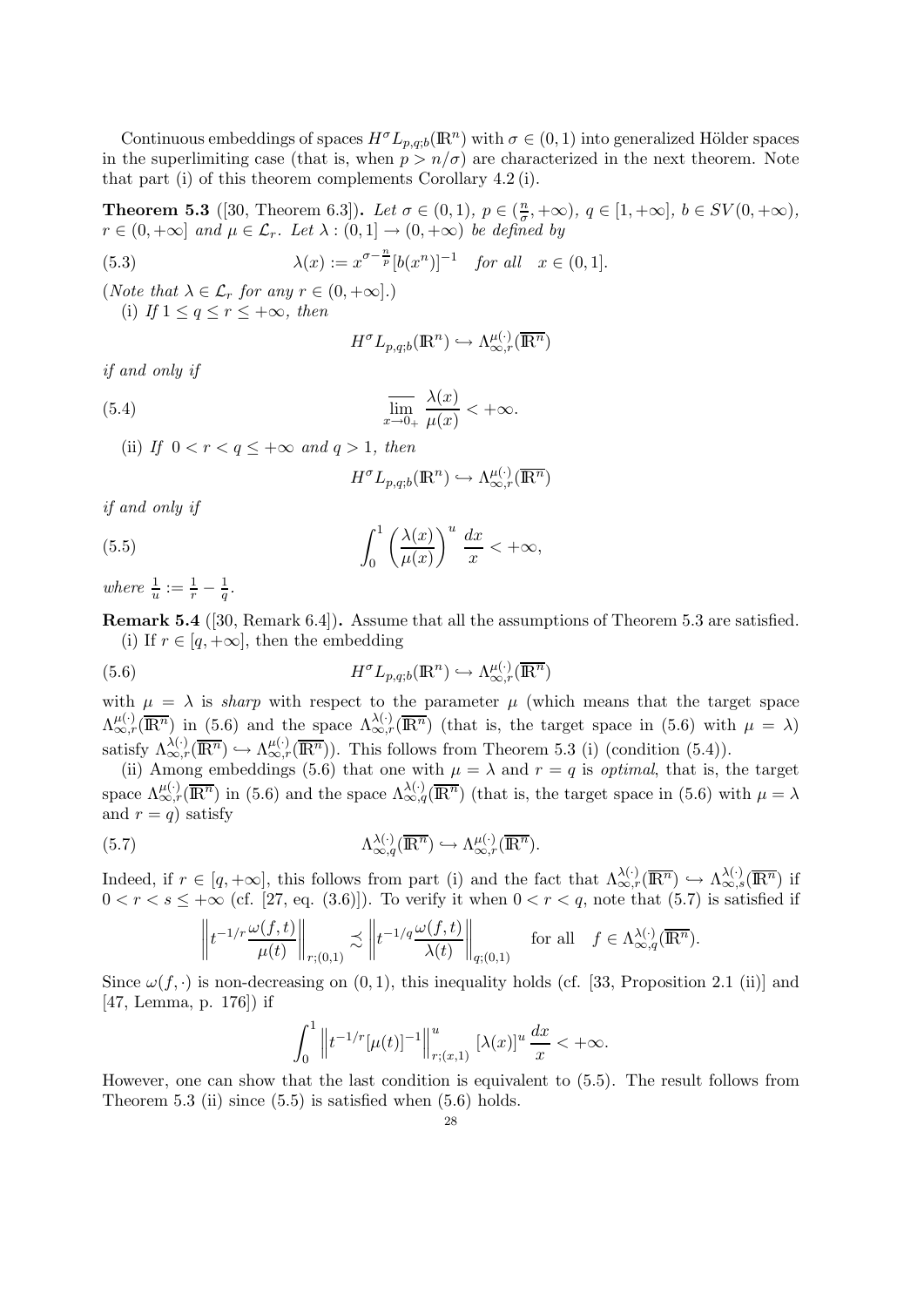(iii) The embedding

$$
H^{\sigma}L_{p,q;b}(\mathbb{R}^n) \hookrightarrow \Lambda_{\infty,r}^{\mu(\cdot)}(\overline{\mathbb{R}^n})
$$

does not hold if  $\mu = \lambda$  and  $r \in (0, q)$  (this follows from Theorem 5.3 (ii)).

(iv) Using the terminology of [32] or [48], we obtain that  $\left(\frac{\lambda(x)}{x}\right)$  $\left(\frac{x}{x}, q\right)$  is the *continuity envelope* of  $H^{\sigma}L_{p,q;b}(\mathbb{R}^n)$  (this is a consequence of part (i) with  $r = +\infty$  and part (iii)).

The following assertion is an analogue of Theorem 5.3 and concerns the limiting case when  $p = n/\sigma$ .

**Theorem 5.5** ([30, Theorem 6.5]). Let  $\sigma \in (0,1)$ ,  $p = \frac{n}{\sigma}$  $\frac{n}{\sigma}$ ,  $q \in (1, +\infty]$ ,  $r \in (0, +\infty]$ ,  $\mu \in \mathcal{L}_r$ and let  $b \in SV(0, +\infty)$  be such that  $||t^{-1/q'}[b(t)]^{-1}||_{q'(0,1)} < +\infty$ . Let  $\lambda_{qr} \in \mathcal{L}_r$  be defined by

(5.8) 
$$
\lambda_{qr}(x) := [b(x^n)]^{q'/r} \left( \int_0^{x^n} t^{-1} [b(t)]^{-q'} dt \right)^{1/q'+1/r}, \quad x \in (0,1].
$$

(i) If  $1 < q \leq r \leq +\infty$ , then

$$
H^{\sigma} L_{p,q;b}(\mathbb{R}^n) \hookrightarrow \Lambda_{\infty,r}^{\mu(\cdot)}(\overline{\mathbb{R}^n})
$$

if and only if

(5.9) 
$$
\overline{\lim_{x \to 0_+} \frac{\|t^{-1/r}[\mu(t)]^{-1}\|_{r;(x,1)}}{\|t^{-1/r}[\lambda_{qr}(t)]^{-1}\|_{r;(x,1)}} < +\infty.
$$

(ii) If  $0 < r < q < +\infty$  and  $q > 1$ , then

$$
H^{\sigma}L_{p,q;b}(\mathbb{R}^n) \hookrightarrow \Lambda_{\infty,r}^{\mu(\cdot)}(\overline{\mathbb{R}^n})
$$

if and only if

$$
(5.10) \qquad \int_0^{1/2} \left( \frac{\|t^{-1/r}[\mu(t)]^{-1}\|_{r;(x,1)}}{\|t^{-1/r}[\lambda_{qr}(t)]^{-1}\|_{r;(x,1)}} \right)^u \left( \int_0^{x^n} t^{-1} [b(t)]^{-q'} dt \right)^{-1} [b(x^n)]^{-q'} \frac{dx}{x} < +\infty,
$$

where  $\frac{1}{u} := \frac{1}{r} - \frac{1}{q}$ .

Remark 5.6 ([30, Remark 6.6]). Assume that all assumptions of Theorem 5.5 are satisfied. (i) If  $r \in [q, +\infty]$ , then the embedding

(5.11) 
$$
H^{\sigma} L_{p,q;b}(\mathbb{R}^n) \hookrightarrow \Lambda_{\infty,r}^{\mu(\cdot)}(\overline{\mathbb{R}^n})
$$

with  $\mu = \lambda_{qr}$  is *sharp* with respect to the parameter  $\mu$ , that is, the target space  $\Lambda_{\infty,r}^{\mu(\cdot)}(\overline{\mathbb{R}^n})$  in (5.11) and the space  $\Lambda_{\infty,r}^{\lambda_{qr}(\cdot)}(\overline{\mathbb{R}^n})$  (i.e., the target space in (5.11) with  $\mu = \lambda_{qr}$ ) satisfy

(5.12) 
$$
\Lambda_{\infty,r}^{\lambda_{qr}(\cdot)}(\overline{\mathbb{R}^n}) \hookrightarrow \Lambda_{\infty,r}^{\mu(\cdot)}(\overline{\mathbb{R}^n}).
$$

Indeed, the last embedding is satisfied if

(5.13) 
$$
\left\| t^{-1/r} \frac{\omega(f,t)}{\mu(t)} \right\|_{r;(0,1)} \precsim \left\| t^{-1/r} \frac{\omega(f,t)}{\lambda_{qr}(t)} \right\|_{r;(0,1)} \quad \text{for all} \quad f \in \Lambda_{\infty,r}^{\lambda_{qr}(\cdot)}(\overline{\mathbb{R}^n}).
$$

Since  $\omega(f, \cdot)$  is non-decreasing on  $(0, 1)$ , this inequality holds (cf. [33, Proposition 2.1 (i)]) if

(5.14) 
$$
\sup_{x\in(0,1)}\left\|t^{-1/r}[\mu(t)]^{-1}\right\|_{r;(x,1)} / \left\|t^{-1/r}[\lambda_{qr}(t)]^{-1}\right\|_{r;(x,1)} < +\infty,
$$

which is equivalent to  $(5.9)$ . The result follows from Theorem 5.5 (i) since  $(5.9)$  is satisfied when  $(5.11)$  holds.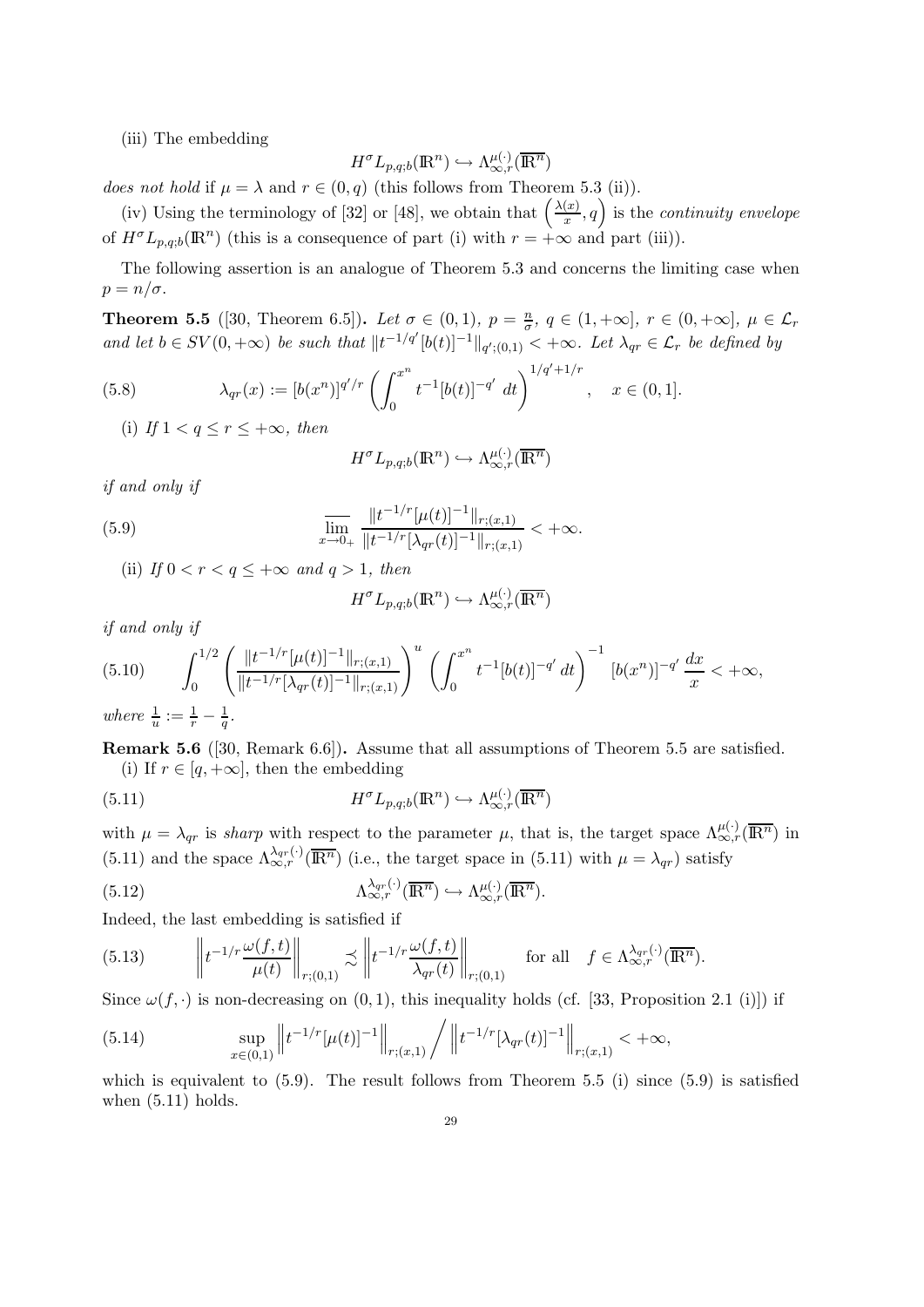(ii) Among embeddings (5.11) that one with  $\mu = \lambda_{qq}$  and  $r = q$  is *optimal*, that is, the target space  $\Lambda_{\infty,r}^{\mu(\cdot)}(\overline{\mathbb{R}^n})$  in (5.11) and the space  $\Lambda_{\infty,q}^{\lambda_{qq}(\cdot)}(\overline{\mathbb{R}^n})$  (that is, the target space in (5.11) with  $\mu = \lambda_{qq}$  and  $r = q$ ) satisfy

(5.15) 
$$
\Lambda_{\infty,q}^{\lambda_{qq}(\cdot)}(\overline{\mathbb{R}^n}) \hookrightarrow \Lambda_{\infty,r}^{\mu(\cdot)}(\overline{\mathbb{R}^n}).
$$

Indeed, if  $r \in [q, +\infty]$ , this follows from part (i) and the fact that  $\Lambda_{\infty,r}^{\lambda_{qr}(\cdot)}(\overline{\mathbb{R}^n}) \hookrightarrow \Lambda_{\infty,s}^{\lambda qs(\cdot)}(\overline{\mathbb{R}^n})$ if  $q \leq r \leq s \leq +\infty$  (the proof of this is analogous to the proof of [27, eq. (3.18)]). To verify it when  $0 < r < q$ , note that  $(5.15)$  is satisfied if

$$
\left\| t^{-1/r} \frac{\omega(f,t)}{\mu(t)} \right\|_{r;(0,1)} \precsim \left\| t^{-1/q} \frac{\omega(f,t)}{\lambda_{qq}(t)} \right\|_{q;(0,1)} \quad \text{for all} \quad f \in \Lambda_{\infty,q}^{\lambda_{qq}(\cdot)}(\overline{\mathbb{R}^n}).
$$

Since  $\omega(f, \cdot)$  is non-decreasing on  $(0, 1)$ , this inequality holds (cf. [33, Proposition 2.1 (ii)] and [47, Lemma, p. 176]) if

$$
\int_0^1 \left\| t^{-1/r} [\mu(t)]^{-1} \right\|_{r;(x,1)}^u \left\| t^{-1/q} [\lambda_{qq}(t)]^{-1} \right\|_{q;(x,1)}^{-q\frac{u}{r}} [\lambda_{qq}(x)]^{-q} \frac{dx}{x} < +\infty.
$$

However, one can show that the last condition is equivalent to (5.10). The result follows from Theorem 5.5 (ii) since  $(5.10)$  is satisfied when  $(5.11)$  holds.

(iii) The embedding

$$
H^{\sigma}L_{p,q;b}(\mathbb{R}^n) \hookrightarrow \Lambda_{\infty,r}^{\mu(\cdot)}(\overline{\mathbb{R}^n})
$$

does not hold if  $\mu = \lambda_{qr}$  and  $r \in (0, q)$  (this follows from Theorem 5.5 (ii)).

(iv) Using the terminology of [32] or [48], we obtain that  $\left(\frac{\lambda_{q\infty}(x)}{x}\right)$  $\left(\frac{\partial x}{\partial x}, q\right)$  is the *continuity envelope* of  $H^{\sigma}L_{p,q;b}(\mathbb{R}^n)$  (this is a consequence of part (i) with  $r = +\infty$  and part (iii)).

Examples 5.7. Let  $\sigma \in (0,1)$ ,  $p = n/\sigma$ ,  $q \in (1,+\infty]$  and let  $r \in [q,+\infty]$ . 1. Let  $\alpha, \beta \in \mathbb{R}$  and let  $b \in SV(0, +\infty)$  be defined by

$$
b(t) = l_1(t)^{\alpha} l_2(t)^{\beta}, \quad t > 0.
$$

(i) If  $\alpha > 1/q'$  and  $\beta \in \mathbb{R}$ , then

 $(5.16)$  ${}^{\sigma}L^{p,q}(\log L)^{\alpha}(\log \log L)^{\beta}(\mathbb{R}^n) \hookrightarrow \Lambda_{\infty,q}^{\lambda_{qq}(\cdot)}(\overline{\mathbb{R}^n}) \hookrightarrow \Lambda_{\infty,r}^{\lambda_{qr}(\cdot)}(\overline{\mathbb{R}^n}) \hookrightarrow C^{0,\lambda_{q\infty}(\cdot)}(\overline{\mathbb{R}^n}),$ with

$$
\lambda_{qq}(t) \approx l_1(t)^{1-\alpha} l_2(t)^{-\beta}, \quad t \in (0,1];
$$
  
\n
$$
\lambda_{qr}(t) \approx l_1(t)^{1/r+1/q'-\alpha} l_2(t)^{-\beta}, \quad t \in (0,1];
$$
  
\n
$$
\lambda_{q\infty}(t) \approx l_1(t)^{1/q'-\alpha} l_2(t)^{-\beta}, \quad t \in (0,1].
$$

(ii) If  $\alpha = 1/q'$  and  $\beta > 1/q'$ , then

$$
H^{\sigma}L^{p,q}(\log L)^{\alpha}(\log \log L)^{\beta}(\mathbb{R}^n) \hookrightarrow \Lambda_{\infty,q}^{\lambda_{qq}(\cdot)}(\overline{\mathbb{R}^n}) \hookrightarrow \Lambda_{\infty,r}^{\lambda_{qr}(\cdot)}(\overline{\mathbb{R}^n}) \hookrightarrow C^{0,\lambda_{q\infty}(\cdot)}(\overline{\mathbb{R}^n}),
$$

with

$$
\lambda_{qq}(t) \approx l_1(t)^{1/q} l_2(t)^{1-\beta}, \quad t \in (0,1];
$$
  
\n
$$
\lambda_{qr}(t) \approx l_1(t)^{1/r} l_2(t)^{1/r+1/q'-\beta}, \quad t \in (0,1];
$$
  
\n
$$
\lambda_{q\infty}(t) \approx l_2(t)^{1/q'-\beta}, \quad t \in (0,1].
$$

(iii) If either  $\alpha < 1/q'$  or  $\alpha = 1/q'$  and  $\beta < 1/q'$  or  $\alpha = 1/q'$  and  $\beta = 1/q'$ , then we have (3.39) or  $(3.40)$  or  $(3.41)$ , respectively.

2. Let  $\alpha \in (0,1)$ ,  $\beta \in \mathbb{R}$  and let  $b \in SV(0,+\infty)$  be defined by

$$
b(t) = l_1(t)^{-(\alpha - 1)/q'} \exp(\beta l_1(t)^{\alpha}), \quad t > 0.
$$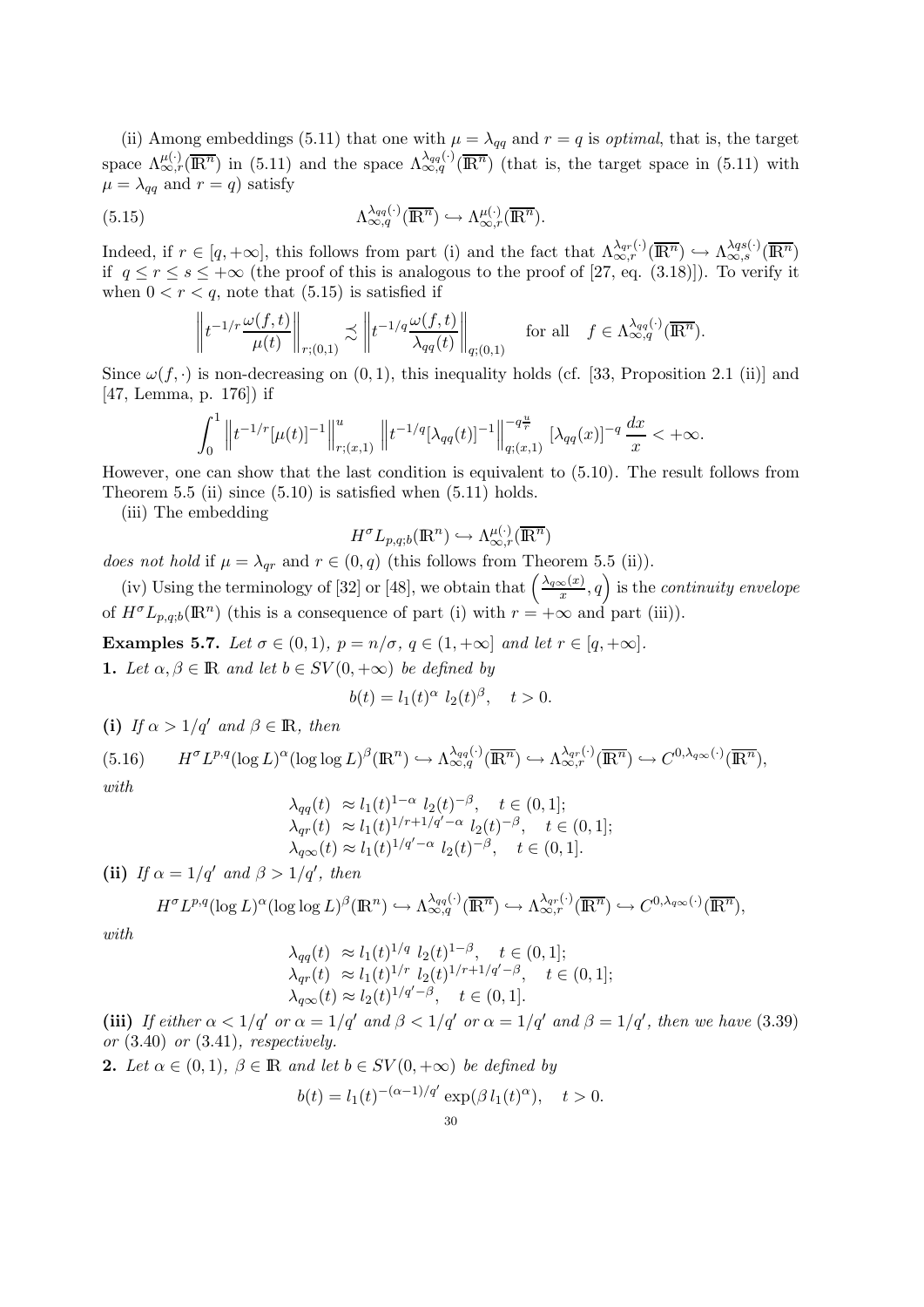(i) If  $\beta > 0$ , then

$$
H^{\sigma} L_{p,q;b}(\mathbb{R}^n) \hookrightarrow \Lambda_{\infty,q}^{\lambda_{qq}(\cdot)}(\overline{\mathbb{R}^n}) \hookrightarrow \Lambda_{\infty,r}^{\lambda_{qr}(\cdot)}(\overline{\mathbb{R}^n}) \hookrightarrow C^{0,\lambda_{q\infty}(\cdot)}(\overline{\mathbb{R}^n})
$$

with

$$
\lambda_{qq}(t) \approx l_1(t^n)^{-(\alpha-1)/q} \exp(-\beta l_1(t^n)^{\alpha}), \quad t \in (0,1];
$$
  
\n
$$
\lambda_{qr}(t) \approx l_1(t^n)^{-(\alpha-1)/r} \exp(-\beta l_1(t^n)^{\alpha}), \quad t \in (0,1];
$$
  
\n
$$
\lambda_{q\infty}(t) \approx \exp(-\beta l_1(t^n)^{\alpha}), \quad t \in (0,1].
$$

(ii) If  $\beta$  < 0, then (3.42) holds.

Remark 5.8. (i) Note that the embedding

$$
H^{\sigma}L^{p,q}(\log L)^{\alpha}(\log \log L)^{\beta}(\mathbb{R}^n) \hookrightarrow C^{0,\lambda_{q\infty}(\cdot)}(\overline{\mathbb{R}^n})
$$

mentioned in part (ii) of Examples 5.7 remains true even if  $\sigma \in (0, n)$  provided that  $q \in (1, +\infty)$ (see [19, Theorem 4.3]).

(ii) Examples 5.7 continue to hold even if  $\sigma \in (0, n)$ . This follows from results of the next section.

Now, we make use of Theorem 2.4 to characterize compact embeddings of Bessel potential spaces  $H^{\sigma}X(\mathbb{R}^n)$  into generalized Hölder spaces  $\Lambda_{\infty,r}^{\mu(\cdot)}(\overline{\Omega})$ .

**Theorem 5.9** ([30, Theorem 7.3]). Let  $\sigma \in (0,1)$  and let  $X = X(\mathbb{R}^n) = X(\mathbb{R}^n, \mu_n)$  be a r. i. BFS such that  $\|g_{\sigma}\|_{X'} < \infty$ . Assume that  $r \in (0, +\infty)$ ,  $\mu \in \mathcal{L}_r$  and that  $\Omega$  is a bounded  $domain\ in\ \mathbb{R}^n$ . Then

(5.17) 
$$
H^{\sigma} X(\mathbb{R}^n) \hookrightarrow \hookrightarrow \Lambda_{\infty, r}^{\mu(\cdot)}(\overline{\Omega}) \qquad \text{(*)}
$$

if and only if

(5.18) 
$$
\sup_{\|f\|_{X}\leq 1}\left\|t^{-\frac{1}{r}}[\mu(t)]^{-1}\int_{0}^{t^{n}}\tau^{\frac{\sigma}{n}-1}f^{*}(\tau)\,d\tau\right\|_{r;(0,\xi)}\to 0 \text{ as } \xi\to 0_{+}.
$$

Using Theorem 5.9 and Lemma 2.3, we arrive at the following corollary.

**Corollary 5.10** ([30, Corollary 7.4]). Let  $\sigma \in (0,1)$  and let  $X = X(\mathbb{R}^n)$  be a r. i. BFS. Assume that  $r \in (0, +\infty)$ ,  $\mu \in \mathcal{L}_r$  and that  $\Omega$  is a bounded domain in  $\mathbb{R}^n$ . Then (5.17) holds if and only if  $||g_{\sigma}||_{X'} < +\infty$  and (5.18) is satisfied.

Compact embeddings of spaces  $H^{\sigma}L_{p,q;b}(\mathbb{R}^n)$  with  $\sigma \in (0,1)$  into generalized Hölder spaces in the superlimiting case (that is, when  $p > n/\sigma$ ) are characterized in the next theorem. Note that part (i) of this theorem complements Corollary 4.2 (ii).

**Theorem 5.11** ([30, Theorem 8.2]). Let  $\sigma \in (0,1)$ ,  $p \in (\frac{n}{\sigma})$  $(\frac{n}{\sigma}, +\infty), \, \underline{q} \in [1, +\infty], \, b \in SV(0, +\infty),$  $r \in (0, +\infty)$  and  $\mu \in \mathcal{L}_r$ . Assume that  $\Omega$  is a bounded domain in  $\mathbb{R}^n$ . Let  $\lambda : (0, 1] \to (0, +\infty)$ be defined by

(5.19) 
$$
\lambda(x) := x^{\sigma - \frac{n}{p}} [b(x^n)]^{-1} \text{ for all } x \in (0, 1].
$$

(Note that  $\lambda \in \mathcal{L}_r$  for any  $r \in (0, +\infty]$ .) (i) If  $1 \leq q \leq r < +\infty$ , then

$$
H^{\sigma}L_{p,q;b}(\mathbb{R}^n) \hookrightarrow \hookrightarrow \Lambda_{\infty,r}^{\mu(\cdot)}(\overline{\Omega})
$$

if and only if

(5.20) 
$$
\lim_{x \to 0+} \frac{\lambda(x)}{\mu(x)} = 0.
$$

\*) Recall that this means that the mapping  $u \mapsto u|_{\Omega}$  from  $H^{\sigma}X(\mathbb{R}^n)$  into  $\Lambda_{\infty,r}^{\mu(\cdot)}(\overline{\Omega})$  is compact.